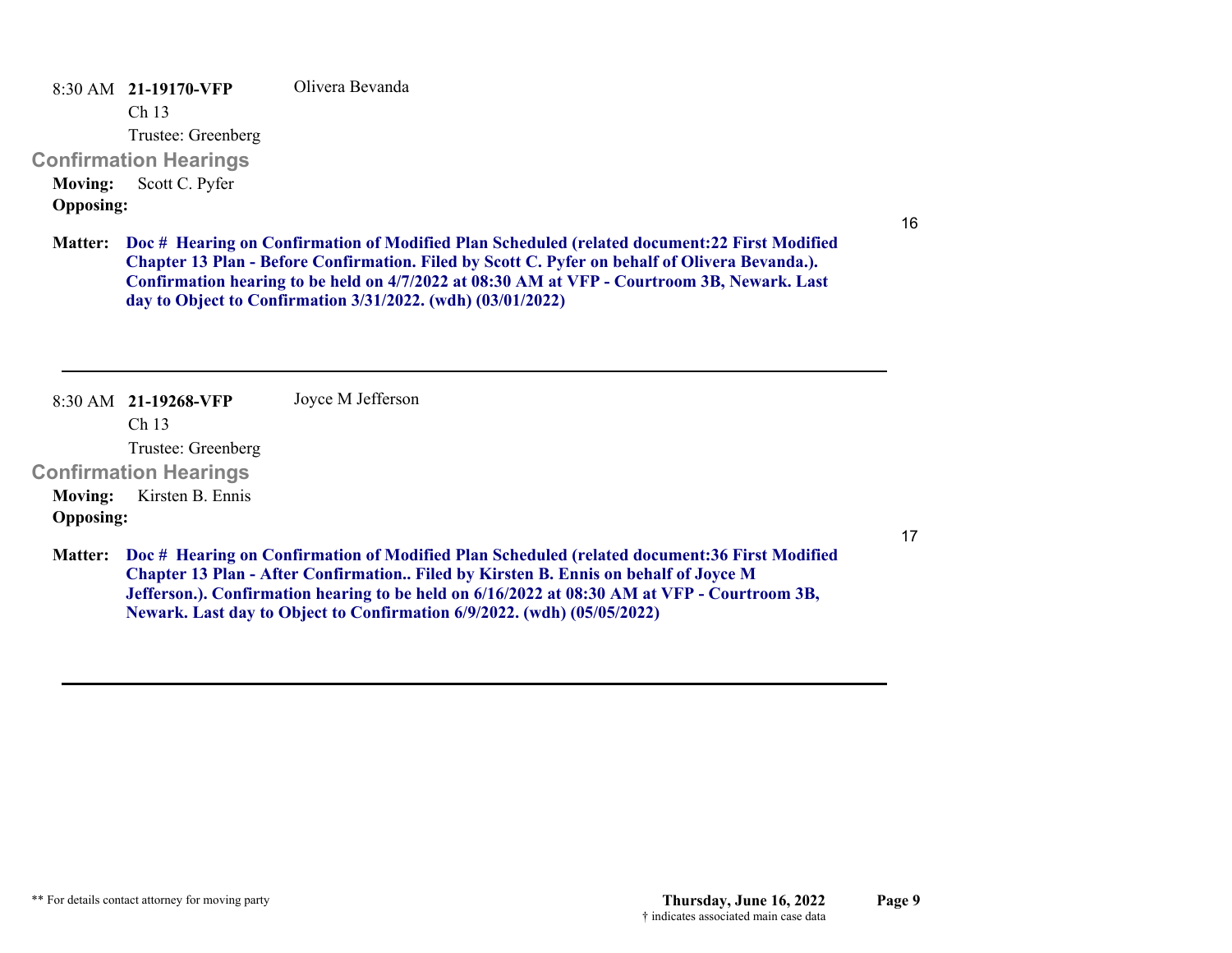8:30 AM **21-19411-VFP**  Jean E. Rey, Jr.

Ch 13

Trustee: Greenberg

## **Confirmation Hearings**

**Moving:** Russell L. Low **Opposing:**

18

19

**Doc # Hearing on Confirmation of Modified Plan Scheduled (related document:27 Modified Matter: Chapter 13 Plan - Before Confirmation. Filed by Russell L. Low on behalf of Jean E. Rey Jr..). Confirmation hearing to be held on 6/16/2022 at 08:30 AM at VFP - Courtroom 3B, Newark. Last day to Object to Confirmation 6/9/2022. (dlr) (05/11/2022)**

8:30 AM **21-19521-VFP**  Ch 13 Trustee: Greenberg **Confirmation Hearings**  Krishnan Rangachari **Moving:** Russell L. Low **Opposing:**

**Doc # Hearing on Confirmation of Modified Plan Scheduled (related document:21 Modified Matter: Chapter 13 Plan - Before Confirmation. Filed by Russell L. Low on behalf of Krishnan Rangachari.). Confirmation hearing to be held on 6/16/2022 at 08:30 AM at VFP - Courtroom 3B, Newark. Last day to Object to Confirmation 6/9/2022. (lc) (05/09/2022)**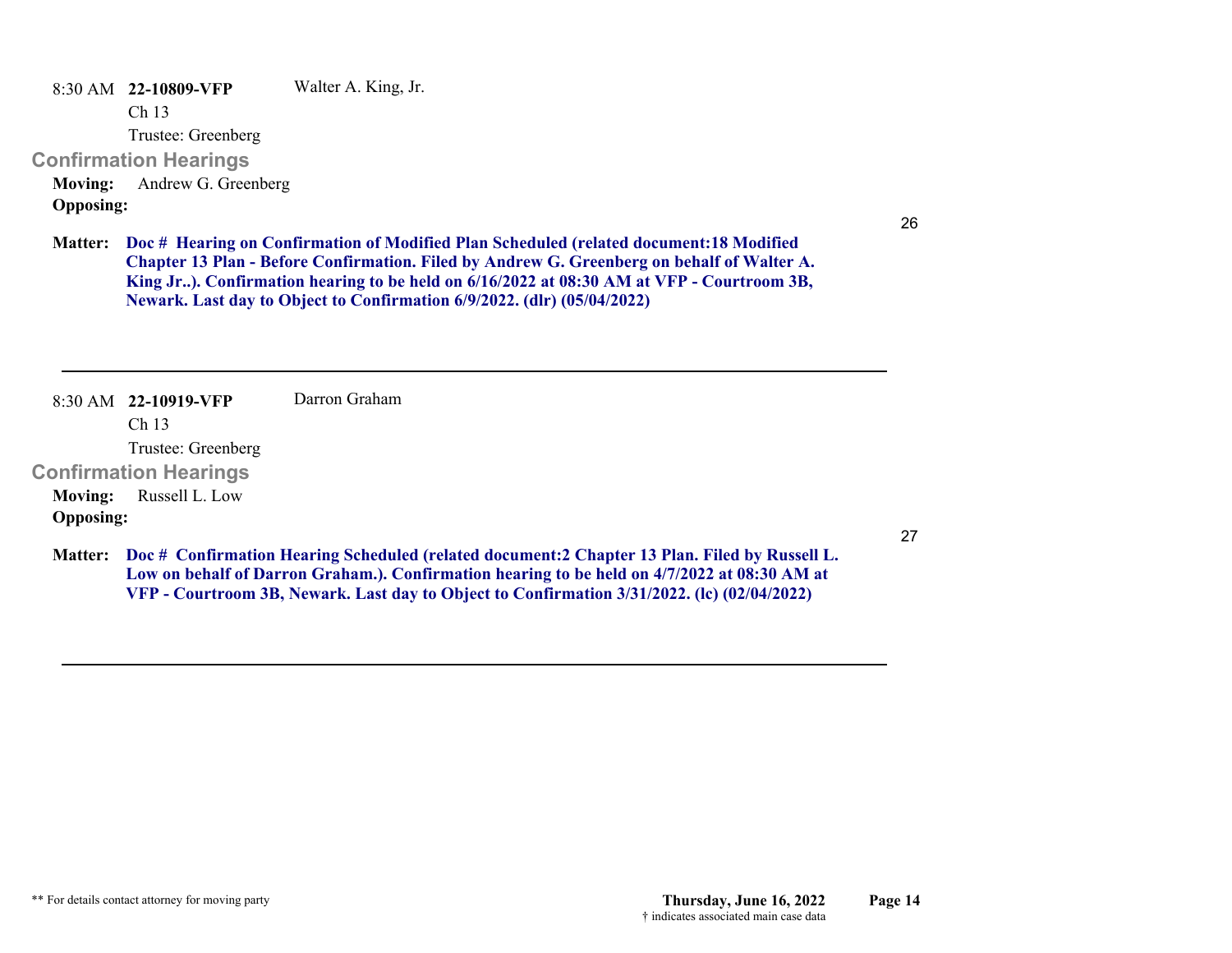8:30 AM **22-11012-VFP**  Ch 13 Trustee: Greenberg **Confirmation Hearings**  Yeon J. Kim**Moving:** Russell L. Low **Opposing:**

28

**Doc # Hearing on Confirmation of Modified Plan Scheduled (related document:28 Modified Matter: Chapter 13 Plan - Before Confirmation and Request for Valuation of Security, and Motion for Lien Avoidance. Filed by Russell L. Low on behalf of Yeon J. Kim.). Confirmation hearing to be held on 6/16/2022 at 08:30 AM at VFP - Courtroom 3B, Newark. Last day to Object to Confirmation 6/9/2022. (lc) (05/05/2022)**

8:30 AM **22-11257-VFP**  Ch 13 Trustee: Greenberg **Confirmation Hearings**  Jean C Koegler, III **Moving:** Russell L. Low **Opposing: Doc # Confirmation Hearing Scheduled (related document:2 Chapter 13 Plan. Filed by Russell L. Matter: Low on behalf of Jean C Koegler III.). Confirmation hearing to be held on 4/21/2022 at 08:30 AM at VFP - Courtroom 3B, Newark. Last day to Object to Confirmation 4/14/2022. (wdh) (02/18/2022)**

29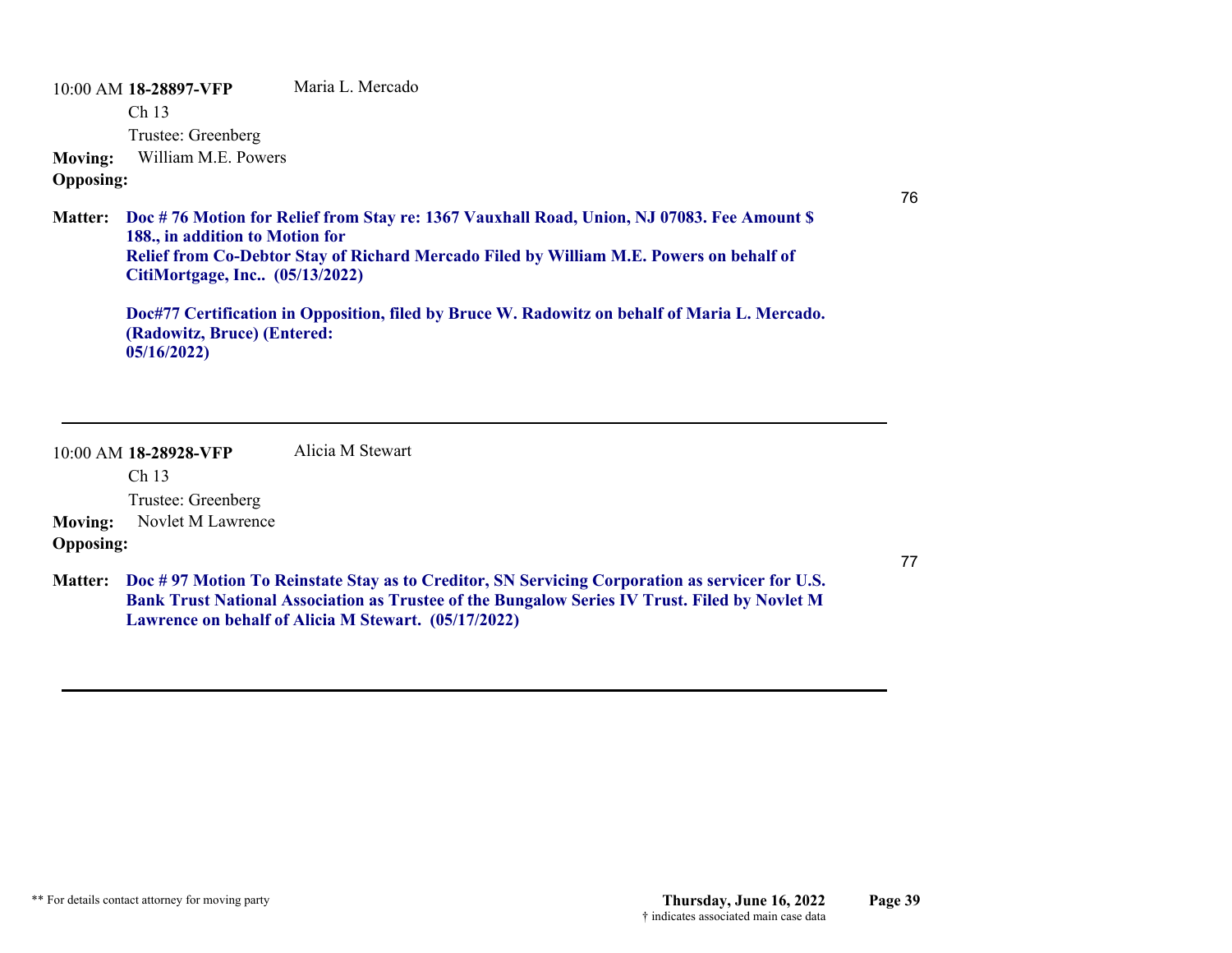10:00 AM **18-28928-VFP**  Ch 13 Trustee: Greenberg Alicia M Stewart **Moving:** Marie-Ann Greenberg **Opposing:**

**Doc # 95 Trustee's Motion to Dismiss Case or Direct Employer to Pay Trustee or for Entry of an Matter: Order for Default Clause. Filed by Marie-Ann Greenberg on behalf of Marie-Ann Greenberg. (04/26/2022)**

| <b>Moving:</b><br><b>Opposing:</b> | $10:00$ AM 18-30497-VFP<br>Ch <sub>13</sub><br>Trustee: Greenberg<br>Jessica Ann Berry | John Restaino and<br>Gail Restaino                                                                           | <b>SRVWFROS</b>                                                                                 |
|------------------------------------|----------------------------------------------------------------------------------------|--------------------------------------------------------------------------------------------------------------|-------------------------------------------------------------------------------------------------|
| <b>Matter:</b>                     |                                                                                        | <b>Amount \$188. Filed by Jessica Ann Berry on behalf</b><br>of Finance of America Reverse LLC. (04/22/2022) | Doc # 66 Motion for Relief from Stay re: 64 Providence Avenue, Wood Park, NJ 07424. Fee         |
|                                    | (Carusillo, Mark) (Entered: 05/12/2022)                                                | <b>Restaino.</b> (Attachments: #1 Certificate of Service)                                                    | Doc#67 Certification in Opposition, filed by Mark G. Carusillo on behalf of Gail Restaino, John |

78

-0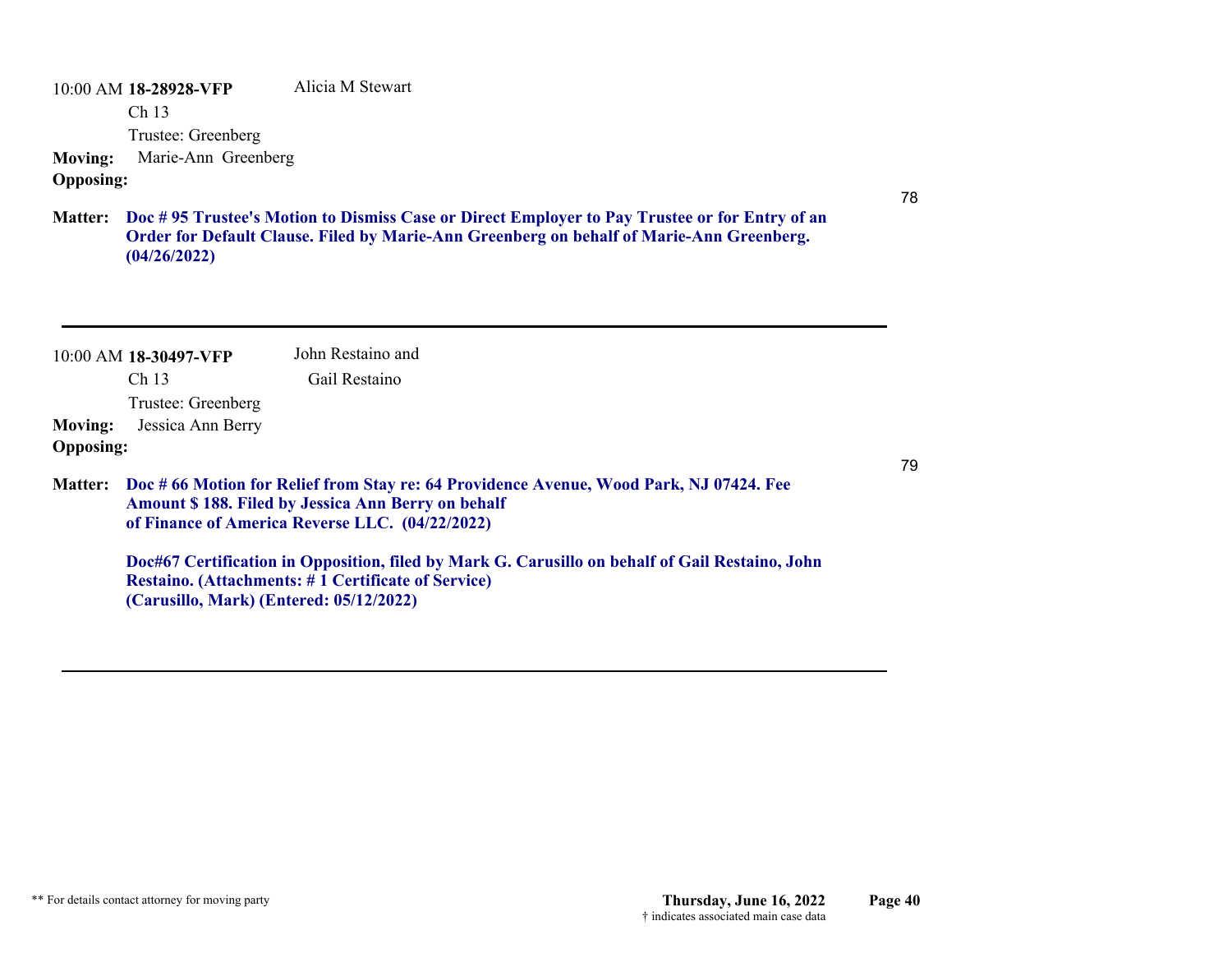10:00 AM **18-32816-VFP**  Ch 13 Trustee: Greenberg Angela L Perry-Folk **Moving:** Marie-Ann Greenberg **Opposing:**

# JM

**Doc # 75 Trustee's Motion to Dismiss Case or Direct Employer Matter: to Pay Trustee or for Entry of an Order for Default Clause. Filed by Marie-Ann Greenberg on behalf of Marie-Ann Greenberg. (01/10/2022)**

> **Doc#78 Response, filed by Robert B Davis on behalf of Angela L Perry-Folk. (Attachments: # 1 Exhibit # 2 Certificate of Service) (Davis, Robert) (Entered: 02/02/2022)**

80

|                  | $10:00$ AM 18-33985-VFP | Tassos Katechis                                                                                                                                                                           |            |
|------------------|-------------------------|-------------------------------------------------------------------------------------------------------------------------------------------------------------------------------------------|------------|
|                  | Ch <sub>13</sub>        |                                                                                                                                                                                           |            |
|                  | Trustee: Greenberg      |                                                                                                                                                                                           | <b>JVS</b> |
| <b>Moving:</b>   | Marie-Ann Greenberg     |                                                                                                                                                                                           |            |
| <b>Opposing:</b> |                         |                                                                                                                                                                                           |            |
| <b>Matter:</b>   | (05/05/2022)            | Doc #58 Trustee's Motion to Dismiss Case or Direct Employer to Pay Trustee or for Entry of an<br>Order for Default Clause. Filed by Marie-Ann Greenberg on behalf of Marie-Ann Greenberg. |            |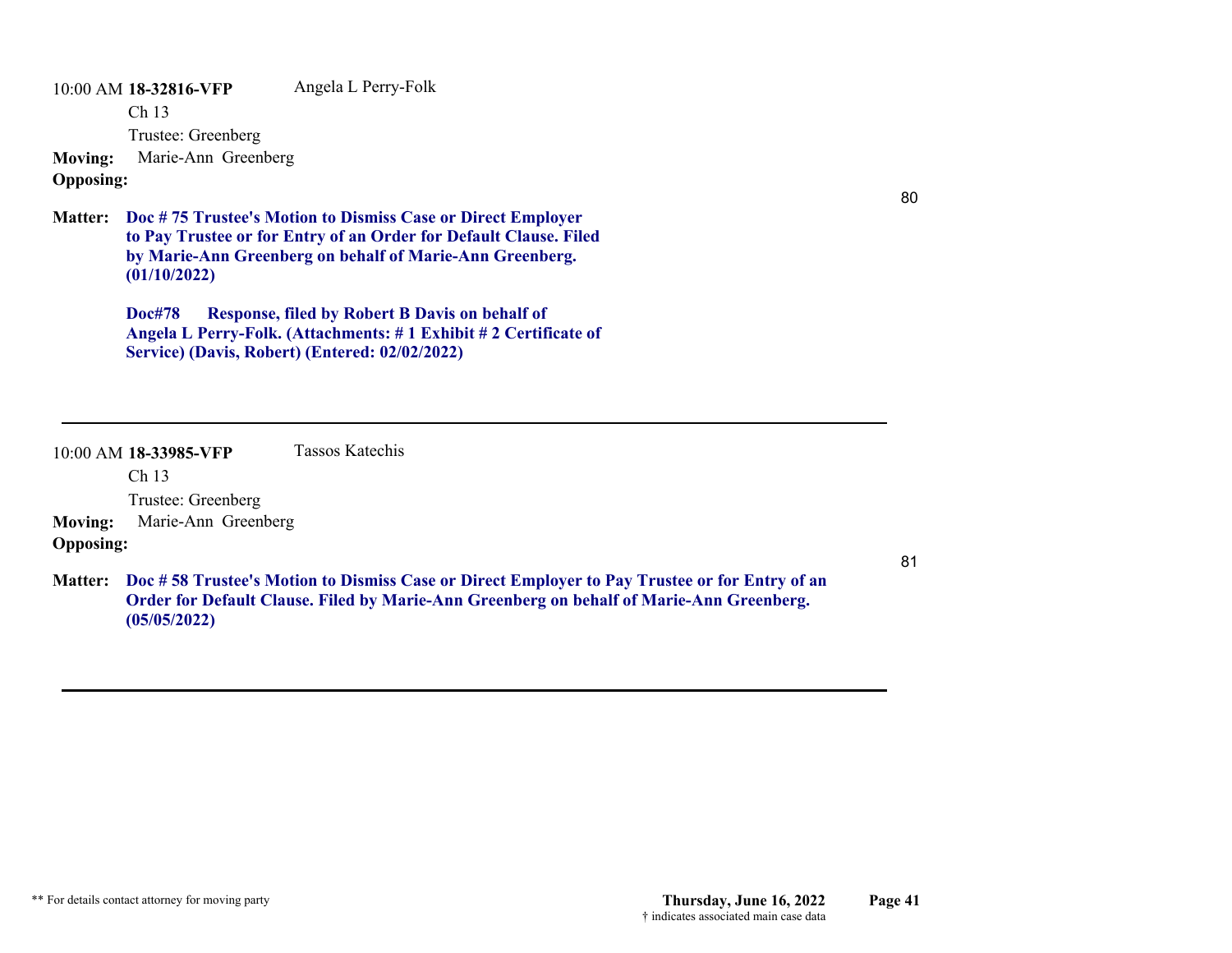10:00 AM **18-33998-VFP**  Ch 13 Trustee: Greenberg Linda Angela Pastorino **Moving:** Jonathan C. Schwalb **Opposing:**

**Doc # 145 Creditor's Certification of Default (related Matter: document:105 Consent Order) filed by Jonathan C. Schwalb on behalf of Fay Servicing, LLC, as servicer for Wilmington Trust National Association Not In Its Individual Capacity But Solely As Trustee for MFRA Trust 2015-1. Objection deadline is 04/27/2022. (Attachments: # 1 Exhibit A # 2 Proposed Order # 3 Certificate of Service) (04/13/2022)**

> **Doc#146 - Certification in Opposition, filed by Robert L. Schmidt on behalf of Linda Angela Pastorino. (Schmidt, Robert)**

order & cos ok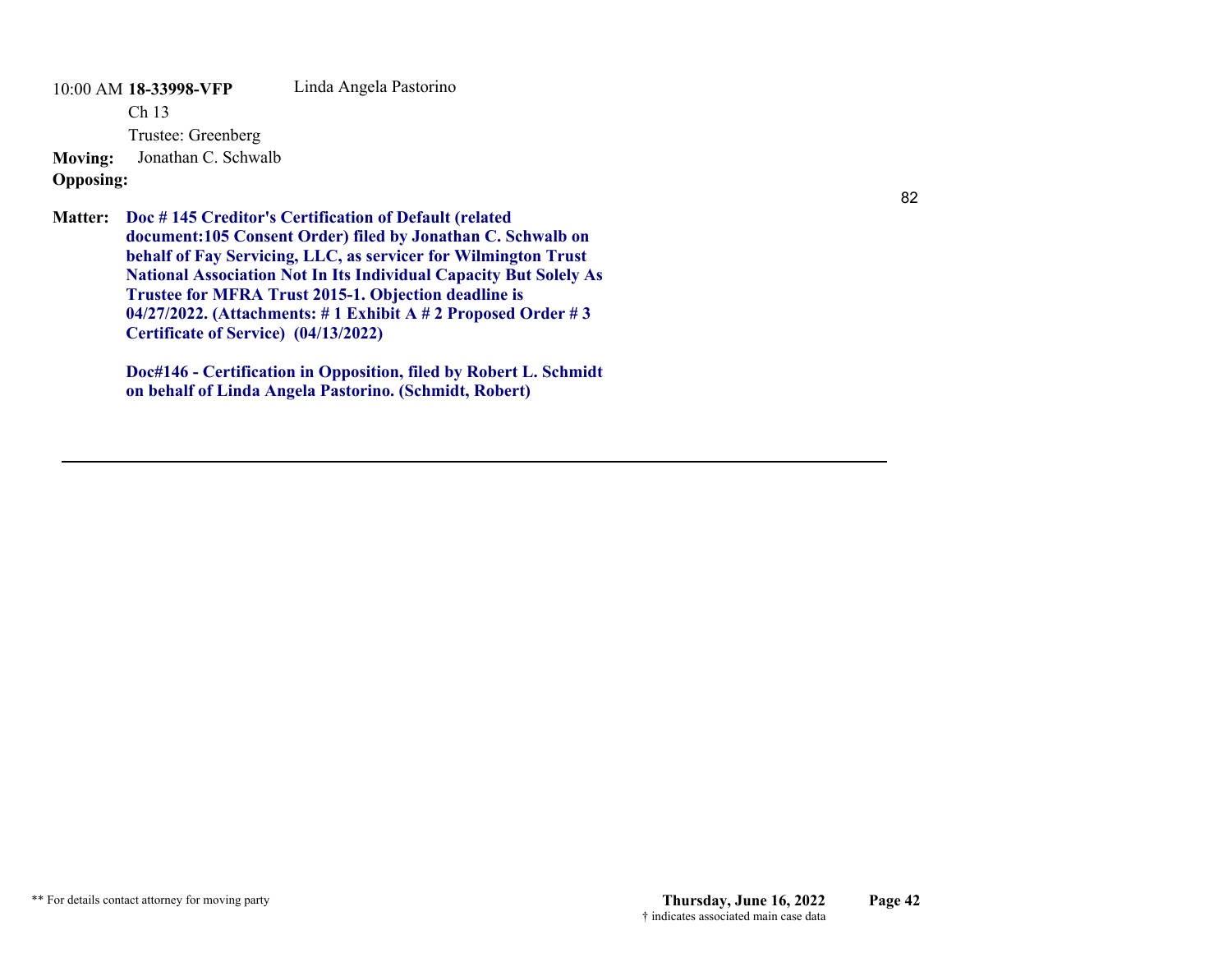10:00 AM **19-10655-VFP**  Ch 13 Trustee: Greenberg Robert P. Lannuier and Kathleen D. Lannuier**Moving:** Marie-Ann Greenberg **Opposing:**

#### **Doc # 61 Trustee's Motion to Dismiss Case or Direct Employer to Pay Trustee or for Entry of Matter: an Order for Default Clause. Filed by Marie-Ann Greenberg on behalf of Marie-Ann Greenberg. (01/21/2022)**

**Doc# 63 Certification in Opposition to (related document:61 Trustee's Motion to Dismiss Case or Direct Employer to Pay Trustee or for Entry of an Order for Default Clause. Filed by Marie-Ann Greenberg on behalf of Marie-Ann Greenberg. Hearing scheduled for 2/17/2022 at 10:00 AM at VFP - Courtroom 3B, Newark. (Attachments: # 1 Proposed Order) filed by** 

**Trustee Marie-Ann Greenberg) filed by Ralph A Ferro Jr on behalf of Kathleen D. Lannuier, Robert P. Lannuier. (Ferro, Ralph) (Entered: 01/27/2022)**

**Doc#65 Certification in Opposition to (related document:61 Trustee's Motion to Dismiss Case or Direct Employer to Pay Trustee or for Entry of an Order for Default Clause. Filed by Marie-Ann Greenberg on behalf of Marie-Ann Greenberg. Hearing scheduled for 2/17/2022 at 10:00 AM at VFP - Courtroom 3B, Newark. (Attachments: # 1 Proposed Order) filed by Trustee Marie-Ann Greenberg) filed by Ralph A Ferro Jr on behalf of Kathleen D. Lannuier, Robert P. Lannuier. (Ferro, Ralph) (Entered: 02/02/2022)**

JM

83

W|D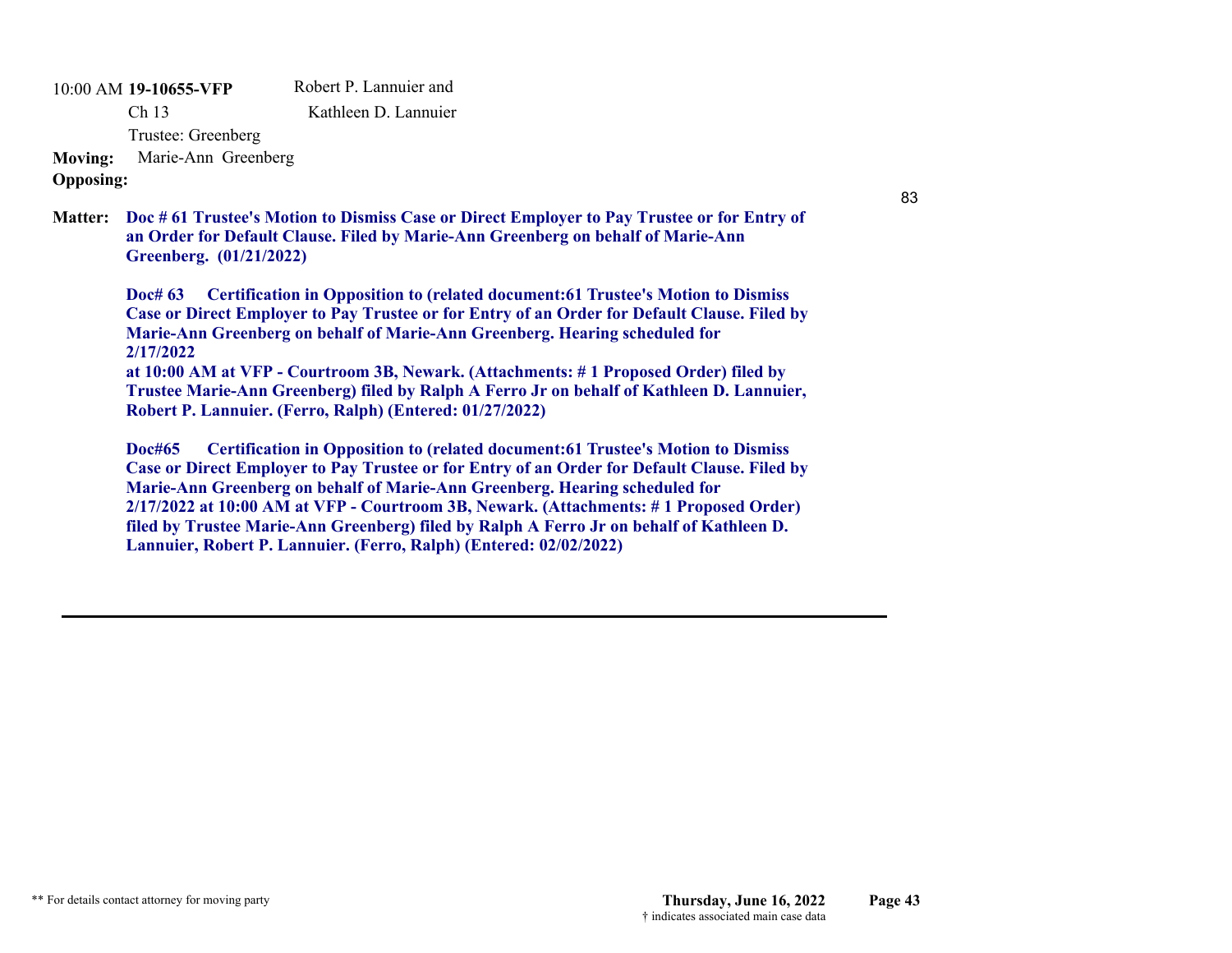|                                    | 10:00 AM 19-11380-VFP                            | Emanuel H. Neto and                                                                                                                                                                                                                          |    |
|------------------------------------|--------------------------------------------------|----------------------------------------------------------------------------------------------------------------------------------------------------------------------------------------------------------------------------------------------|----|
|                                    | Ch 13                                            | Catherine V. Padinha-Neto                                                                                                                                                                                                                    |    |
|                                    | Trustee: Greenberg                               | JM                                                                                                                                                                                                                                           |    |
| <b>Moving:</b><br><b>Opposing:</b> | Marie-Ann Greenberg                              |                                                                                                                                                                                                                                              |    |
| <b>Matter:</b>                     | (Greenberg, Marie-Ann) (05/18/2022)              | Doc #112 Certification of Default of Standing Trustee. re: Debtors failure to make<br>plan payments Report. Filed by Marie-Ann Greenberg. Objection deadline is<br>6/1/2022. (Attachments: #130 DAY DEFAULT - PROPOSED ORDER)                | 84 |
|                                    |                                                  | Doc# 114 - Certification in Opposition, filed by Nicholas Fitzgerald on behalf of<br><b>Emanuel H. Neto, Catherine V. Padinha-Neto. (Fitzgerald, Nicholas)</b>                                                                               |    |
|                                    | 10:00 AM 19-12047-VFP                            | Zou T Mouphouet                                                                                                                                                                                                                              |    |
|                                    | Ch 13                                            |                                                                                                                                                                                                                                              |    |
|                                    | Trustee: Greenberg<br>Harold N. Kaplan           |                                                                                                                                                                                                                                              |    |
| <b>Moving:</b><br><b>Opposing:</b> |                                                  |                                                                                                                                                                                                                                              |    |
| <b>Matter:</b>                     | <b>ESSEX-NJ.</b>                                 | Doc #42 Motion for Relief from Stay re: 32 Ridgeview Avenue West Orange, NJ 07052<br>Fee Amount \$188., Motion for Relief from Co-Debtor Stay of Erica Maxey Filed by Harold N.<br>Kaplan on behalf of NATIONSTAR MORTGAGE LLC. (05/13/2022) | 85 |
|                                    | (Levitt,<br><b>Bruce</b> ) (Entered: 06/07/2022) | Doc# 43 Certification in Opposition, filed by Bruce H Levitt on behalf of Zou T Mouphouet.                                                                                                                                                   |    |
|                                    | order & cos ok                                   |                                                                                                                                                                                                                                              |    |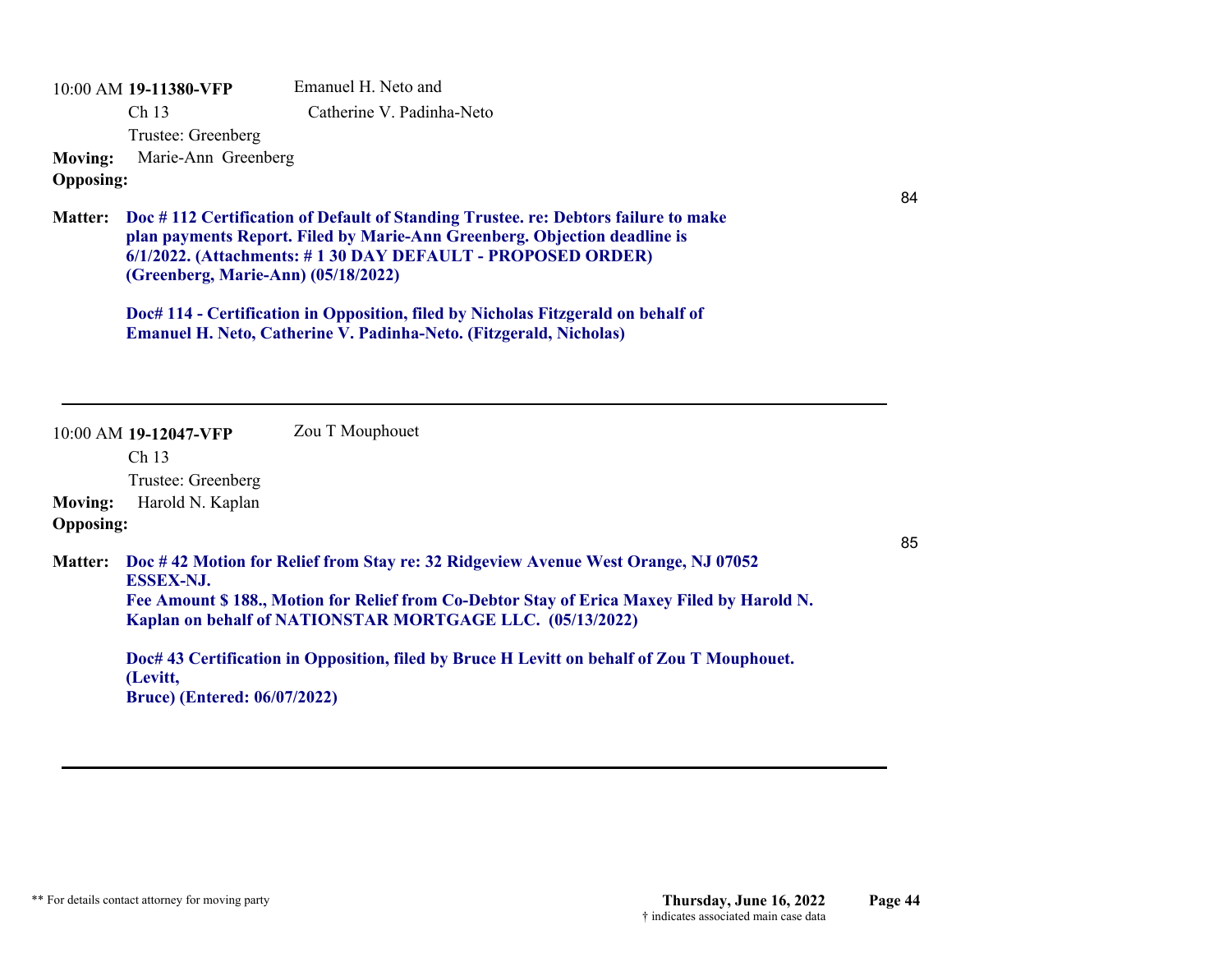10:00 AM **19-13526-VFP**  Ch 13 Trustee: Greenberg Leanora Moses**Moving:** Marie-Ann Greenberg **Opposing:** 86**Doc # 99 Trustee's Motion to Dismiss Case or Direct Employer to Pay Trustee or for Entry of an Matter: Order for Default Clause. Filed by Marie-Ann Greenberg on behalf of Marie-Ann Greenberg. (05/05/2022) Doc# 101 Certification in Opposition to (related document:99 Trustee's Motion to Dismiss Case or Direct Employer to Pay Trustee or for Entry of an Order for Default Clause. Filed by Marie-Ann Greenberg on behalf of Marie-Ann Greenberg. Hearing scheduled for 6/16/2022 at 10:00 AM at VFP - Courtroom 3B, Newark. (Attachments: # 1 Proposed Order) filed by Trustee Marie-Ann Greenberg) filed by Nicholas Fitzgerald on behalf of Leanora Moses. (Fitzgerald, Nicholas) (Entered: 05/20/2022)** JVS

10:00 AM **19-14362-VFP**  Ch 13 Trustee: Greenberg Kim F Dotson**Moving:** Herbert B. Raymond **Opposing: Doc # 63 Motion to Cancel and Discharge Mortgage or Lien RE:Midland Funding, LLC. Filed by Matter: Herbert B. Raymond on behalf of Kim F Dotson. (01/29/2022)** post conf  $# 6$ 

order & cos ok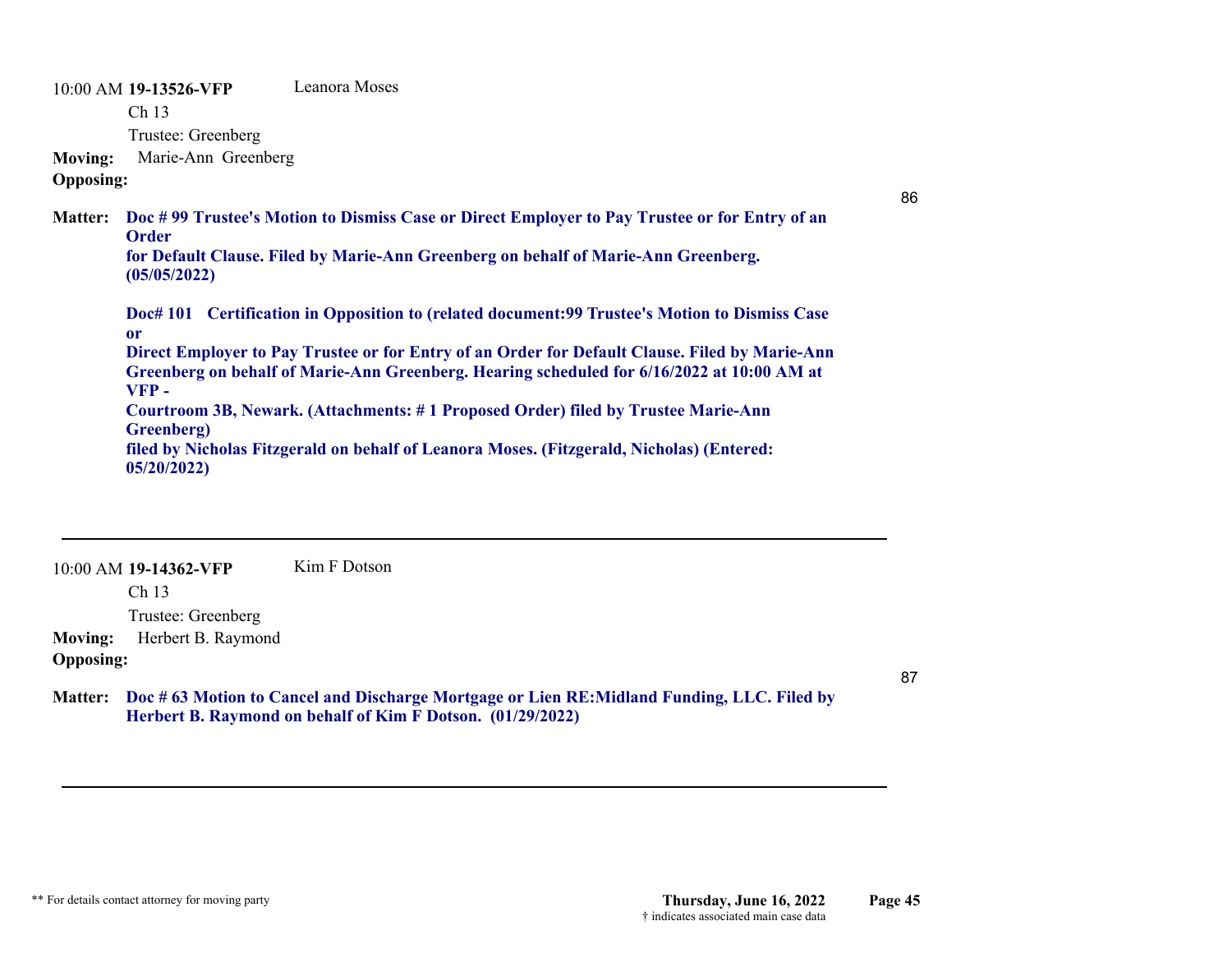10:00 AM **19-14730-VFP**  Ch 13 Trustee: Greenberg Arnaldo Monzon **Moving:** Marie-Ann Greenberg **Opposing:**

**Doc # 77 Trustee's Motion to Dismiss Case or Direct Employer to Pay Trustee or for Entry of an Matter: Order for Default Clause. Filed by Marie-Ann Greenberg on behalf of Marie-Ann Greenberg. (03/15/2022)**

|                                    | 10:00 AM 19-16472-VFP | <b>Timothy Callands</b>                                                                                                                                                                                                                      |    |
|------------------------------------|-----------------------|----------------------------------------------------------------------------------------------------------------------------------------------------------------------------------------------------------------------------------------------|----|
|                                    | Ch 13                 |                                                                                                                                                                                                                                              |    |
|                                    | Trustee: Greenberg    | JM                                                                                                                                                                                                                                           |    |
| <b>Moving:</b>                     | Marie-Ann Greenberg   |                                                                                                                                                                                                                                              |    |
| <b>Opposing:</b>                   |                       |                                                                                                                                                                                                                                              | 89 |
|                                    | (05/03/2022)          | Matter: Doc #50 Trustee's Motion to Dismiss Case or Direct Employer to Pay Trustee or for Entry of an<br>Order for Default Clause. Filed by Marie-Ann Greenberg on behalf of Marie-Ann Greenberg.                                            |    |
|                                    | 10:00 AM 19-19151-VFP | Mohammad Mubarak                                                                                                                                                                                                                             |    |
|                                    |                       |                                                                                                                                                                                                                                              |    |
|                                    | Ch <sub>13</sub>      |                                                                                                                                                                                                                                              |    |
|                                    | Trustee: Greenberg    |                                                                                                                                                                                                                                              |    |
| <b>Moving:</b><br><b>Opposing:</b> | Matthew K. Fissel     |                                                                                                                                                                                                                                              |    |
| <b>Matter:</b>                     |                       | Doc #43 Motion for Relief from Stay re: 78 STANFORD CT Totowa, New Jersey 07512. Fee<br>Amount \$188., Motion for Relief from Co-Debtor Stay of Huda Mubarak Filed by Matthew K.<br>Fissel on behalf of WELLS FARGO BANK, N.A., (01/26/2022) | 90 |

88

W|D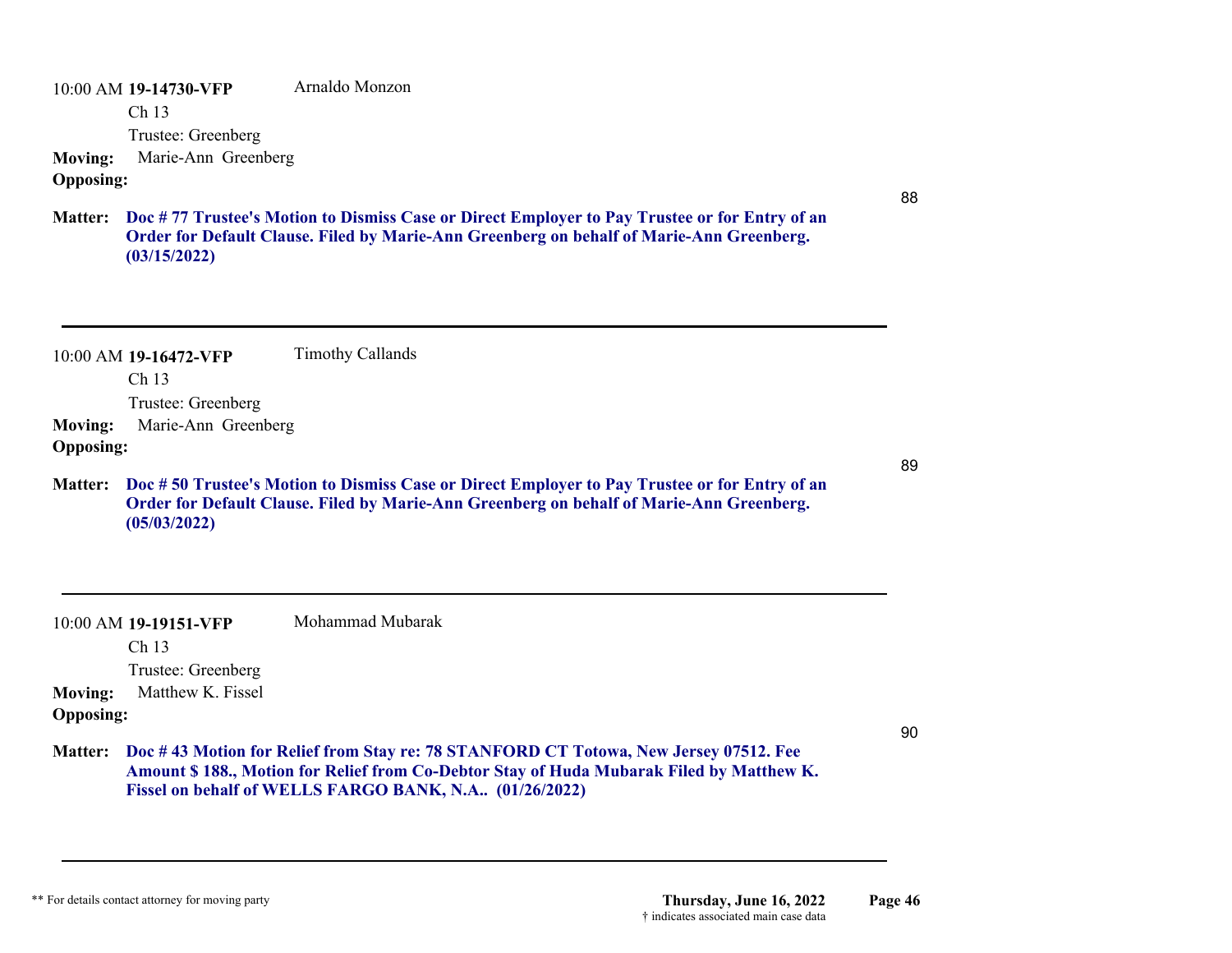10:00 AM **19-19731-VFP**  Ch 13 Trustee: Greenberg Cecile Martinez-Brown**Moving:** Gavin Stewart **Opposing:**

**Doc # 50 Motion for Relief from Stay re: 323 Hoe Ave., Scotch Plains, New Jersey 07076. Fee Matter: Amount \$ 188., Motion for Relief from Co-Debtor Stay of Virginia Martinez and Lawrence R. Brown Filed by Gavin Stewart on behalf of Specialized Loan Servicing LLC. (05/24/2022)**

order & cos ok

| <b>Moving:</b><br><b>Opposing:</b> | $10:00$ AM 19-20430-VFP<br>Ch <sub>13</sub><br>Trustee: Greenberg<br>Marie-Ann Greenberg | Angel P. Minchala                                                                                                                                                                         | JM |
|------------------------------------|------------------------------------------------------------------------------------------|-------------------------------------------------------------------------------------------------------------------------------------------------------------------------------------------|----|
| <b>Matter:</b>                     | (05/03/2022)                                                                             | Doc #64 Trustee's Motion to Dismiss Case or Direct Employer to Pay Trustee or for Entry of an<br>Order for Default Clause. Filed by Marie-Ann Greenberg on behalf of Marie-Ann Greenberg. |    |

91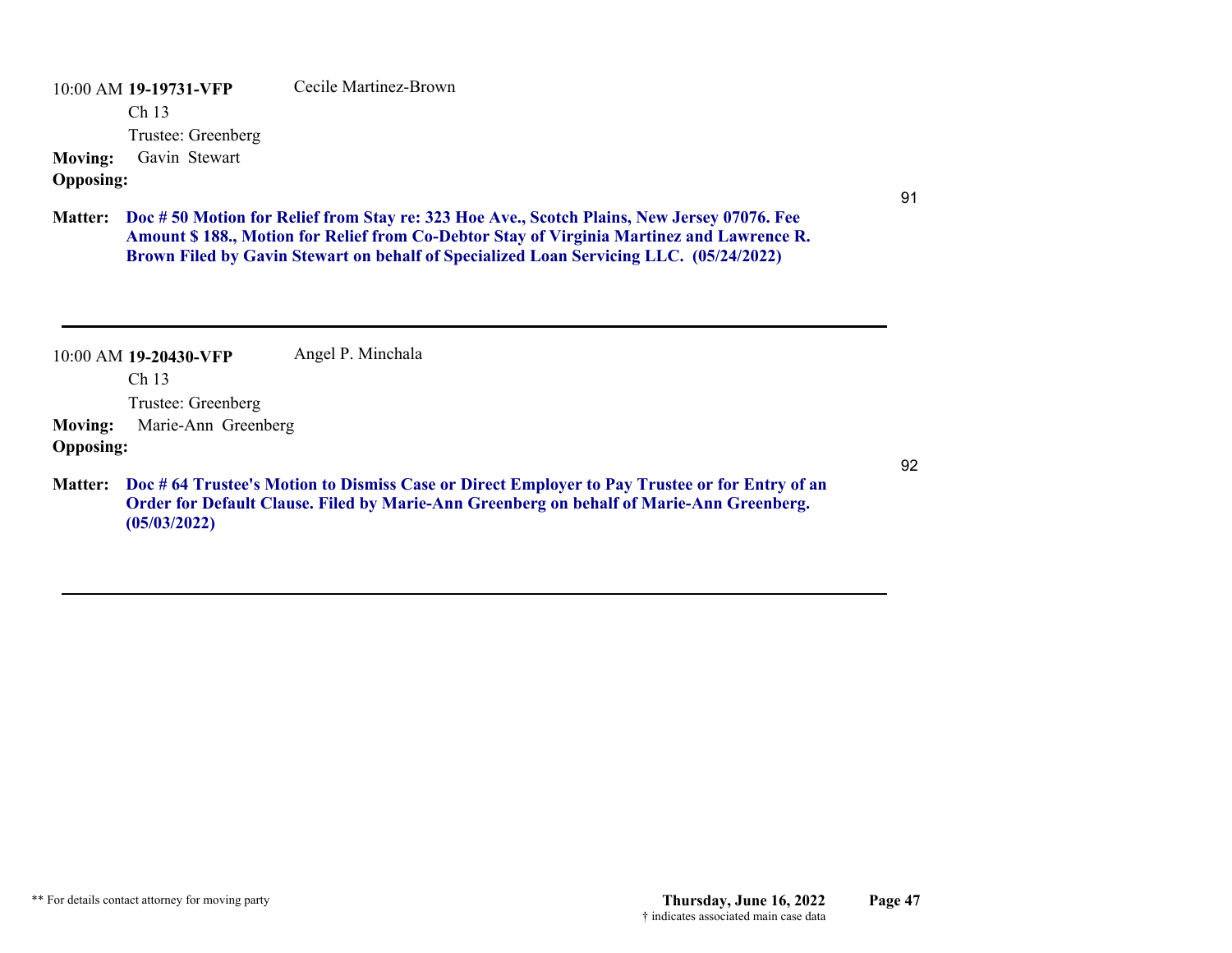## **Telephonic/Video Conference ,**

10:00 AM **19-20820-VFP**  Ch 13 Trustee: Greenberg Ramdeo S. Ramsaran**Moving:** Richard Gerbino **Opposing: Doc # 92 Motion for Relief from Stay re: 162 Englewood Avenue, Teneck, NJ 07666. Fee Amount Matter: \$ 188., in addition to Motion for Relief from Co-Debtor Stay of Sheron Ramsaran Filed by Richard Gerbino on behalf of Community Loan Servicing, LLC fka Bayview Loan Servicing, LLC. (05/25/2022) Doc#93 Debtor's Certification in Opposition, filed by Walter D. Nealy on behalf of Ramdeo S. Ramsaran. (Attachments: # 1 Attachment # 2 Certificate of Service) (Nealy, Walter) (Entered: 06/06/2022)** order & cos ok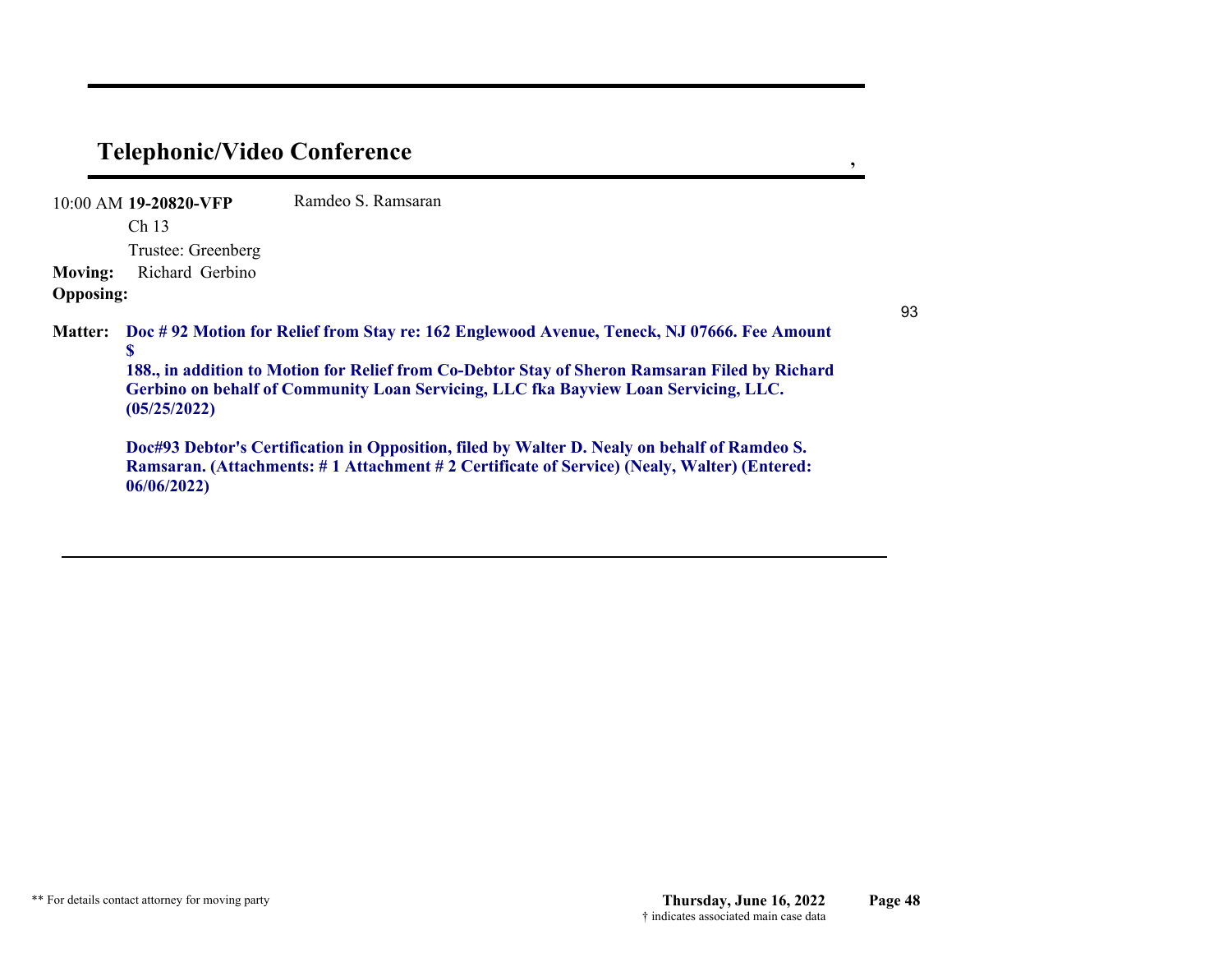|                | <b>US Bankruptcy Court - NJ</b><br><b>Newark Courtroom 3B</b>                                                                                                                                                                                                                                                                                              |                   | <b>Courtroom 3B</b><br><b>Martin Luther King, Jr. Federal Building</b><br><b>Newark, NJ 07102</b>                                                                                                                                                                                                                                                                                                  |
|----------------|------------------------------------------------------------------------------------------------------------------------------------------------------------------------------------------------------------------------------------------------------------------------------------------------------------------------------------------------------------|-------------------|----------------------------------------------------------------------------------------------------------------------------------------------------------------------------------------------------------------------------------------------------------------------------------------------------------------------------------------------------------------------------------------------------|
| <b>Moving:</b> | 10:00 AM 19-20969-VFP<br>Ch <sub>13</sub><br>Trustee: Greenberg<br>Marie-Ann Greenberg                                                                                                                                                                                                                                                                     | Maribel Santiago  | JM                                                                                                                                                                                                                                                                                                                                                                                                 |
| <b>Matter:</b> | <b>Opposing:</b><br>Report. Filed by Marie-Ann Greenberg. Objection deadline is 6/1/2022. (Attachments: #130)<br><b>DAY</b><br>DEFAULT - PROPOSED ORDER) (Greenberg, Marie-Ann) (05/18/2022)<br><b>Filed</b><br>PROPOSED ORDER) filed by Trustee Marie-Ann Greenberg) filed by Donald C. Goins on<br>behalf of<br><b>Maribel Santiago. (Goins, Donald)</b> |                   | Doc #55 Certification of Default of Standing Trustee. re: Debtors failure to make plan payments<br>Doc#57 - Certification in Opposition to Trustee's Certification of Default (related document: 55<br>Certification of Default of Standing Trustee. re: Debtors failure to make plan payments Report.<br>by Marie-Ann Greenberg. Objection deadline is 6/1/2022. (Attachments: #130 DAY DEFAULT - |
|                | 10:00 AM 19-21064-VFP<br>Ch 13<br>Trustee: Greenberg<br>$\mathbf{H} \cdot \mathbf{1} \cdot \mathbf{1} \cdot \mathbf{I}$                                                                                                                                                                                                                                    | George K Crutcher | see#96,97,                                                                                                                                                                                                                                                                                                                                                                                         |

**Moving:** Herbert B. Raymond **Opposing:**

95

**Doc # 78 Motion for Approval to Participate in the Court's Loss Mitigation Program. Filed by Herbert B. Raymond on behalf of George K Crutcher. (05/19/2022) Matter:**

# order & cos ok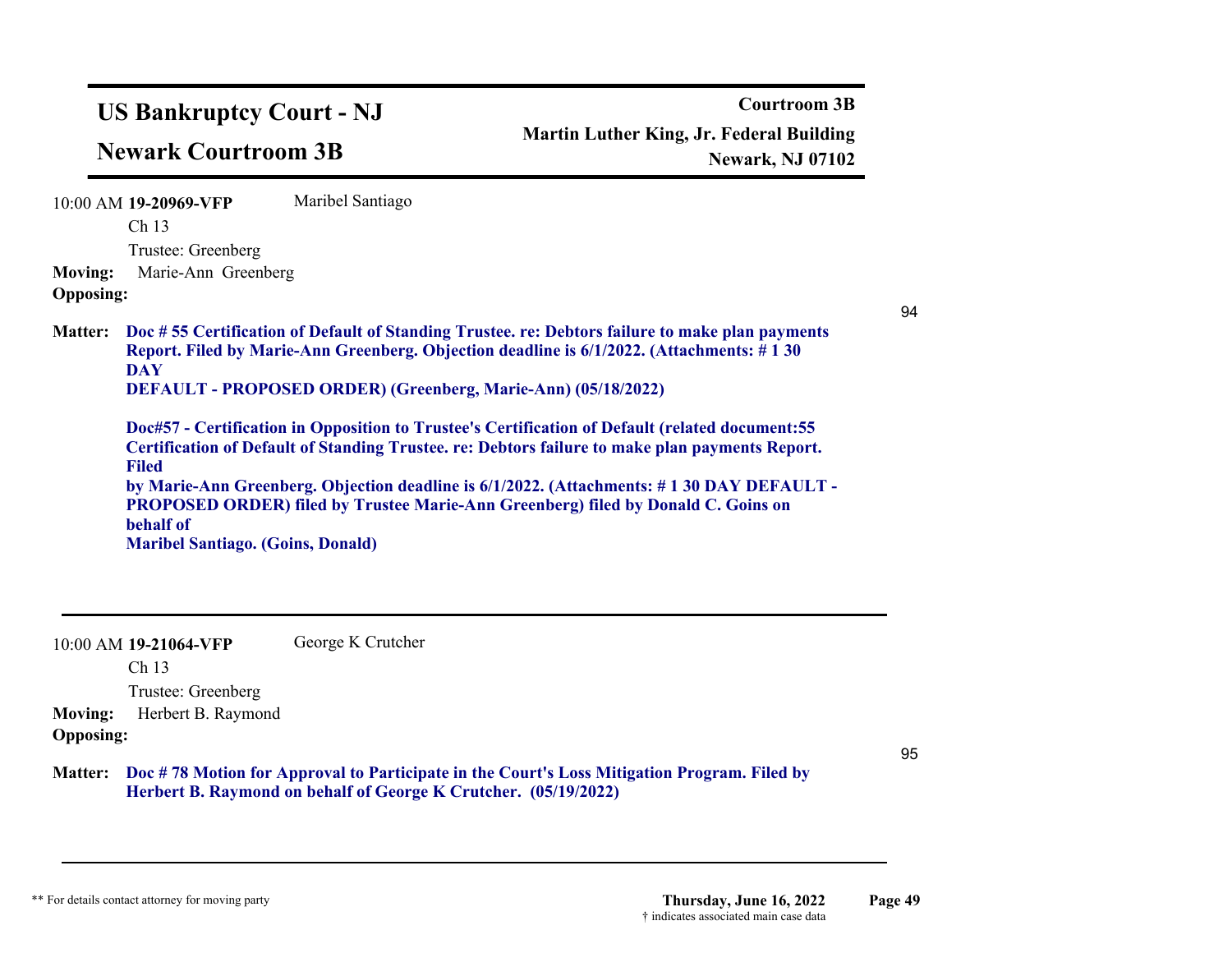10:00 AM **19-21064-VFP**  Ch 13 Trustee: Greenberg George K Crutcher **Moving:** Jeffrey Rappaport **Opposing:**

W|D doc#86

**Doc # 74 Creditor's Certification of Default (related document:56 Order on Motion For Relief Matter: From Stay Order on Motion For Relief From Co-Debtor Stay) filed by Elizabeth L. Wassall on behalf of Deutsche Bank National Trust Company, as Trustee for Soundview Home Loan Trust 2006-3, Asset-Backed Certificates, Series 2006-3. Objection deadline is 05/24/2022. (Attachments: # 1 Proposed Order # 2 Certificate of Service # 3 Certification # 4 Exhibit) (05/10/2022)**

**Doc#79 - Certification in Opposition, filed by Herbert B. Raymond on behalf of George K Crutcher. (Raymond, Herbert)**

## order & cos ok

10:00 AM **19-21064-VFP**  Ch 13 George K Crutcher

Trustee: Greenberg

**Moving:** Marie-Ann Greenberg

## **Opposing:**

**Doc # 72 Certification of Default of Standing Trustee. re: Debtors Matter: failure to make plan payments Report. Filed by Marie-Ann Greenberg. Objection deadline is 5/10/2022. (Attachments: # 1 30 DAY DEFAULT - PROPOSED ORDER) (Greenberg, Marie-Ann) (04/26/2022)**

> **Doc#75 - Debtors Attorney's Letter in Opposition to (related document:72 Certification of Default of Standing Trustee. re: Debtors failure to make plan payments Report. Filed by Marie-Ann Greenberg. Objection deadline is 5/10/2022. (Attachments: # 1 30 DAY DEFAULT - PROPOSED ORDER) filed by Trustee Marie-Ann Greenberg) filed by Herbert B. Raymond on behalf of George K Crutcher. (Raymond, Herbert)**

## JM

97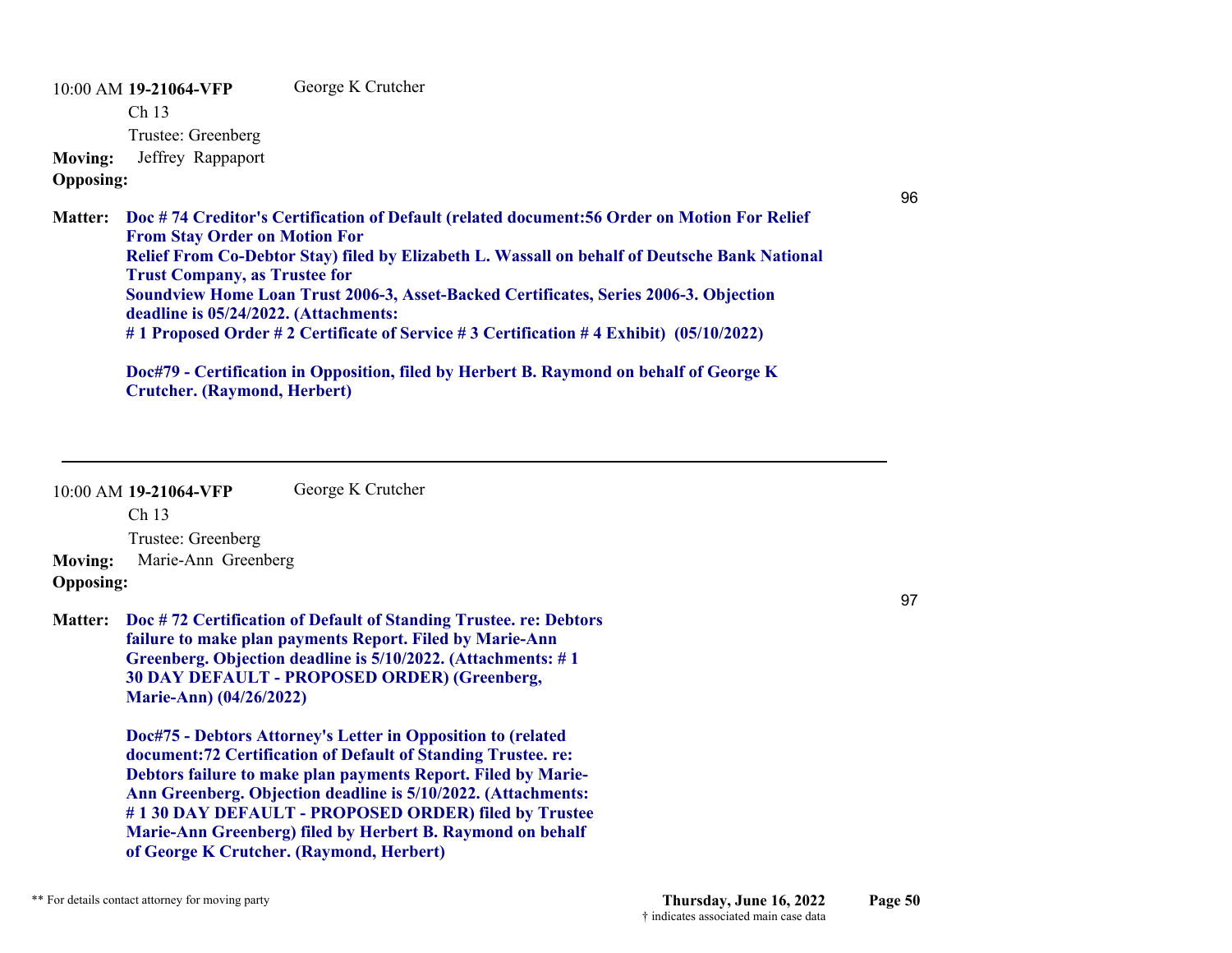|                  | 10:00 AM 19-21532-VFP | John E Campbell, Jr. |
|------------------|-----------------------|----------------------|
|                  | Ch <sub>13</sub>      |                      |
|                  | Trustee: Greenberg    |                      |
| <b>Moving:</b>   | Marie-Ann Greenberg   |                      |
| <b>Opposing:</b> |                       |                      |
|                  |                       |                      |

# JM

98

**Doc # 144 Certification of Default of Standing Trustee. re: Matter: Debtors failure to make plan payments Report. Filed by Marie-Ann Greenberg. Objection deadline is 6/1/2022. (Attachments: # 1 30 DAY DEFAULT - PROPOSED ORDER) (Greenberg, Marie-Ann) (05/18/2022)**

> **Doc#146 - Certification in Opposition, filed by Herbert B. Raymond on behalf of John E Campbell Jr.. (Raymond, Herbert)**

| <b>Moving:</b>                     | $10:00$ AM 19-21964-VFP<br>Ch <sub>13</sub><br>Trustee: Greenberg<br>Elizabeth K. Holdren                                                                                          | Katiusca D. Nina-Hawkins                                                                                                                                                                                                                                                       |    |
|------------------------------------|------------------------------------------------------------------------------------------------------------------------------------------------------------------------------------|--------------------------------------------------------------------------------------------------------------------------------------------------------------------------------------------------------------------------------------------------------------------------------|----|
| <b>Opposing:</b><br><b>Matter:</b> | <b>Amount \$188., Motion for Relief from</b><br><b>Mortgage Services, LLC, servicer</b><br>for BankUnited N.A (02/15/2022)<br>Nina-Hawkins. (Low, Russell) (Entered:<br>03/10/2022 | Doc #58 Motion for Relief from Stay re: 20 Bertolotto Avenue, Little Ferry, NJ 07643. Fee<br>Co-Debtor Stay of Jose Moran Toledo Filed by Elizabeth K. Holdren on behalf of Carrington<br>Doc#59 Certification in Opposition, filed by Russell L. Low on behalf of Katiusca D. | 99 |
|                                    | order & cos ok                                                                                                                                                                     |                                                                                                                                                                                                                                                                                |    |

\*\* For details contact attorney for moving party **Thursday, June 16, 2022 Page 51** † indicates associated main case data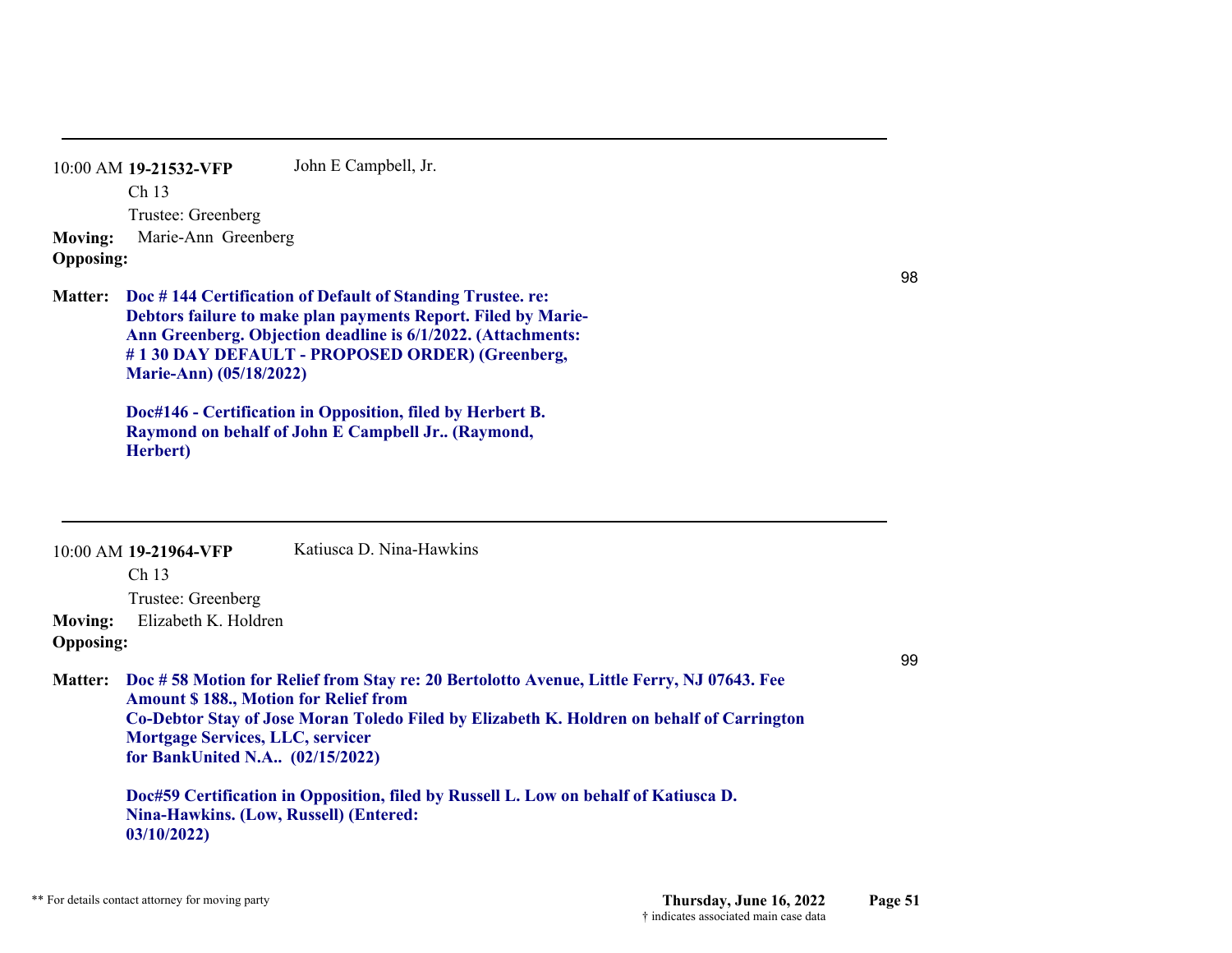10:00 AM **19-22542-VFP**  Ch 13 Trustee: Greenberg Katharine A. PRISCO**Moving:** Keri P. Ebeck **Opposing:**

**Doc # 129 Motion for Relief from Stay re: 2016 Buick Encore Utility 4D. Fee Amount \$ 188. Filed Matter: by Keri P. Ebeck on behalf of Consumer Portfolio Services, Inc.. (05/10/2022)**

**Doc#130 Objection, filed by John A. Lipowski on behalf of Katharine A. PRISCO. (Attachments: # 1 Certificate of Service) (Lipowski, John) (Entered: 05/24/2022)**

10:00 AM **19-23382-VFP**  Ch 13 Anthony C. Lamonica

Trustee: Greenberg

**Moving:** Kevin Gordon McDonald **Opposing:**

**Doc # 116 Creditor's Certification of Default (related document:40 Motion for Relief from Stay Matter: re: 768 Springfield, Summit City, NJ, 07901. Fee Amount \$ 181. filed by Creditor M&T BANK, 98 Creditor's Certification of Default filed by Creditor M&T BANK, 103 Order (Generic)) filed by Denise E. Carlon on behalf of M&T BANK. Objection deadline is 05/5/2022. (Attachments: # 1 Exhibit "A" # 2 Exhibit "B" # 3 Proposed Order # 4 Certificate of Service) (04/21/2022)**

**Doc#118 - Certification in Opposition, filed by Scott E. Tanne on behalf of Anthony C. Lamonica. (Attachments: # 1 Certificate of Service) (Tanne, Scott)**

101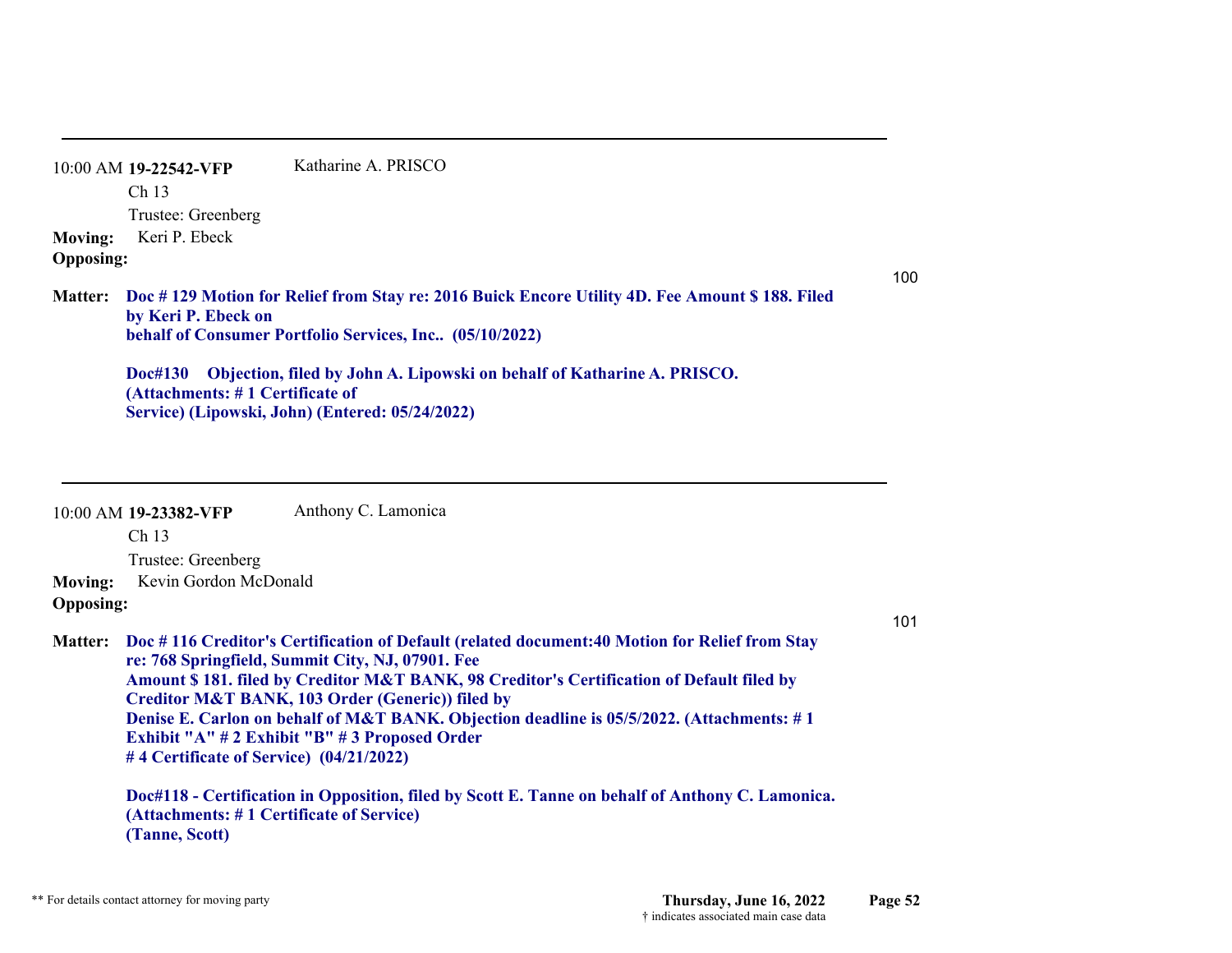| 10:00 AM 19-23564-VFP       | ERIC BARONFELD and |
|-----------------------------|--------------------|
| Ch <sub>13</sub>            | LAURIE B BARONFELD |
| Trustee: Greenberg          |                    |
| Moving: Marie-Ann Greenberg |                    |
| <b>Opposing:</b>            |                    |

**Doc # 51 Trustee's Motion to Dismiss Case or Direct Employer to Pay Trustee or for Entry of an Matter: Order for Default Clause. Filed by Marie-Ann Greenberg on behalf of Marie-Ann Greenberg. (05/17/2022)**

10:00 AM **19-26036-VFP**  Christopher J. Tinio and

Ch 13

Wendy A. Tinio

Trustee: Greenberg

**Moving:** Marie-Ann Greenberg **Opposing:**

**Doc # 102 Trustee's Motion to Dismiss Case or Direct Employer to Pay Trustee or for Entry of an Matter: Order for Default Clause. Filed by Marie-Ann Greenberg on behalf of Marie-Ann Greenberg. (05/05/2022)**

103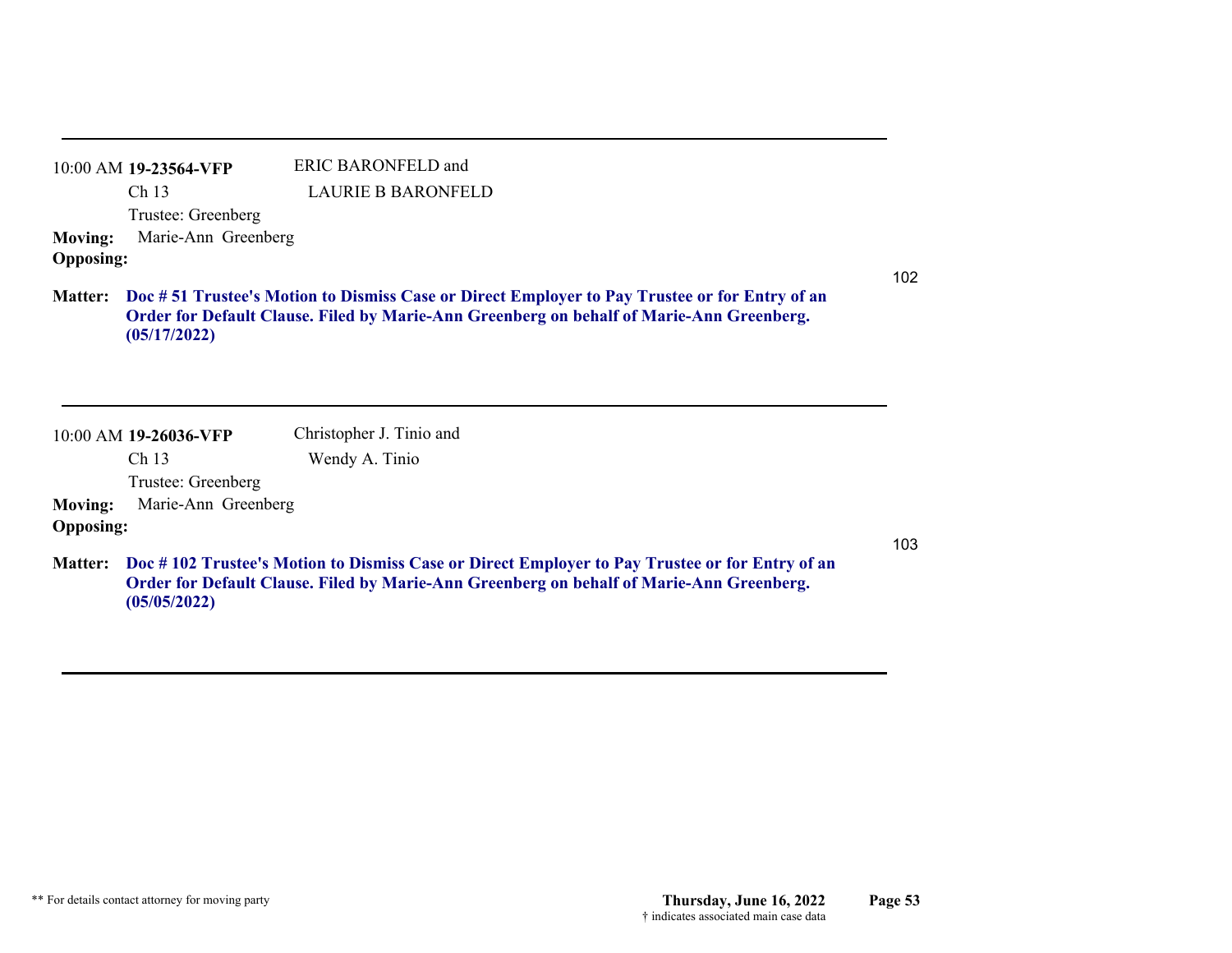10:00 AM **19-26093-VFP**  Ch 13 Trustee: Greenberg Susan Murigu **Moving:** Marie-Ann Greenberg **Opposing:**

**Doc # 70 Certification of Default of Standing Trustee. re: Debtors Matter: failure to make plan payments Report. Filed by Marie-Ann Greenberg. Objection deadline is 5/10/2022. (Attachments: # 1 30 DAY DEFAULT - PROPOSED ORDER) (Greenberg, Marie-Ann) (04/26/2022)**

> **Doc#72 - Certification in Opposition, filed by Jamal J Romero on behalf of Susan Murigu. (Romero, Jamal)**

| 10:00 AM 19-26280-VFP | Esteban A. Chong and                                                                          |     |
|-----------------------|-----------------------------------------------------------------------------------------------|-----|
| Ch 13                 | Flora Chong                                                                                   |     |
| Trustee: Greenberg    |                                                                                               |     |
| <b>Moving:</b>        | Marie-Ann Greenberg                                                                           |     |
| <b>Opposing:</b>      |                                                                                               |     |
|                       |                                                                                               | 105 |
| <b>Matter:</b>        | Doc #39 Trustee's Motion to Dismiss Case or Direct Employer to Pay Trustee or for Entry of an |     |
|                       | Order for Default Clause. Filed by Marie-Ann Greenberg on behalf of Marie-Ann Greenberg.      |     |
| (05/05/2022)          |                                                                                               |     |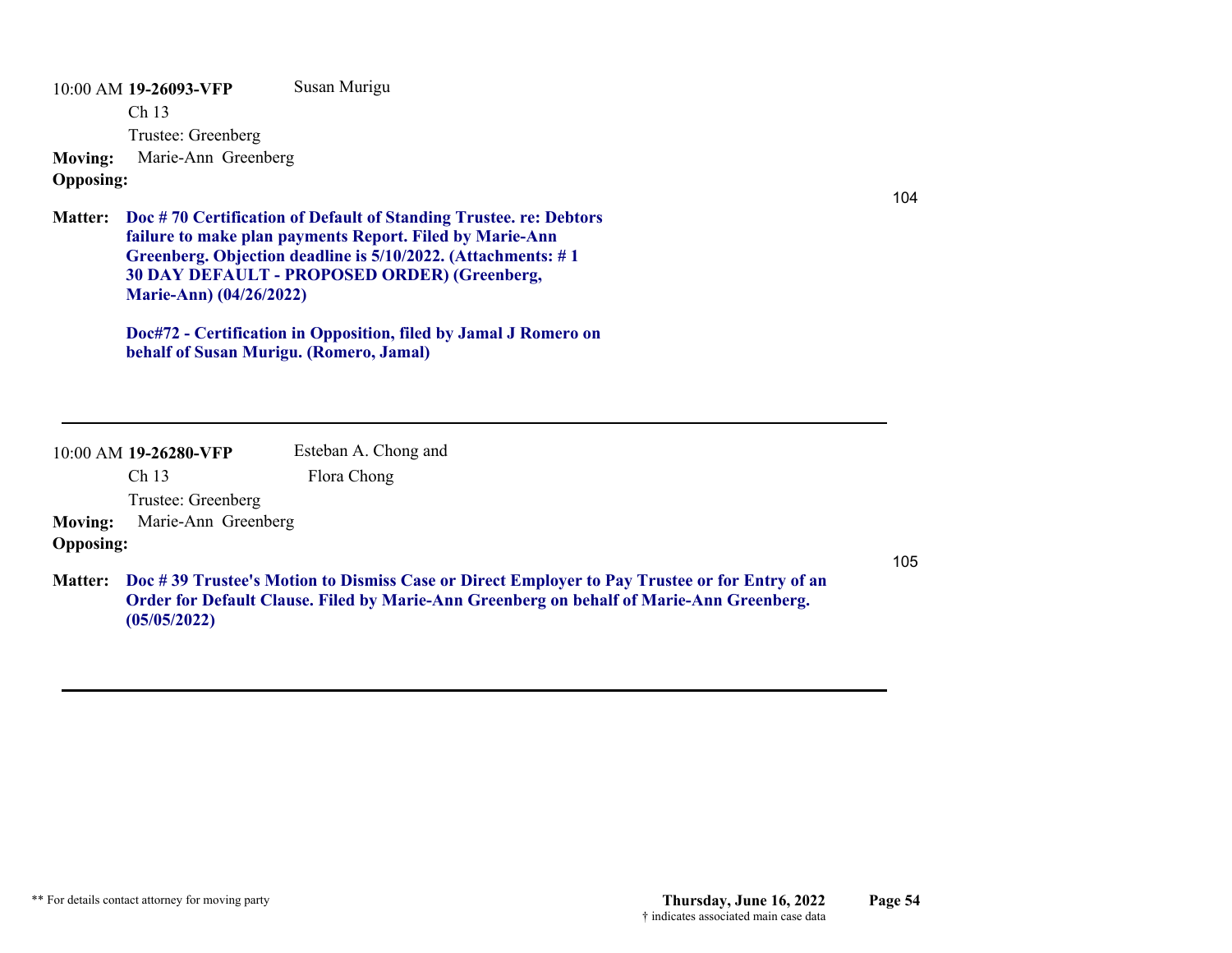10:00 AM **19-27584-VFP**  Ch 13 Trustee: Greenberg Annie G. Peterson**Moving:** Shauna M Deluca

## **Opposing:**

106

**Doc # 34 Creditor's Certification of Default (related document:28 Order on Motion For Relief Matter: From Stay filed by Harold N. Kaplan on behalf of Mortgage Asset Management, LLC. Objection deadline is 05/11/2022. (Attachments: # 1 Proposed Order # 2 Certificate of Service # 3 Exhibit) (04/27/2022)**

**Doc#35 - Certification in Opposition, filed by Michael G. Boyd on behalf of Annie G. Peterson. (Boyd, Michael)**

|                  | 10:00 AM 19-28637-VFP                                                                                                                                                                                               | Tarek El-Sadek                                                                      |     |
|------------------|---------------------------------------------------------------------------------------------------------------------------------------------------------------------------------------------------------------------|-------------------------------------------------------------------------------------|-----|
|                  | Ch <sub>13</sub>                                                                                                                                                                                                    |                                                                                     |     |
|                  | Trustee: Greenberg                                                                                                                                                                                                  |                                                                                     |     |
| <b>Moving:</b>   | Marie-Ann Greenberg                                                                                                                                                                                                 |                                                                                     |     |
| <b>Opposing:</b> |                                                                                                                                                                                                                     |                                                                                     |     |
| <b>Matter:</b>   | Doc #57 Trustee's Motion to Dismiss Case or Direct Employer to Pay Trustee or for Entry of an<br><b>Order</b><br>for Default Clause. Filed by Marie-Ann Greenberg on behalf of Marie-Ann Greenberg.<br>(03/21/2022) |                                                                                     | 107 |
|                  | <b>Doc#60</b><br>(Entered: 04/14/2022)                                                                                                                                                                              | in Opposition, filed by Jamal J Romero on behalf of Tarek El-Sadek. (Romero, Jamal) |     |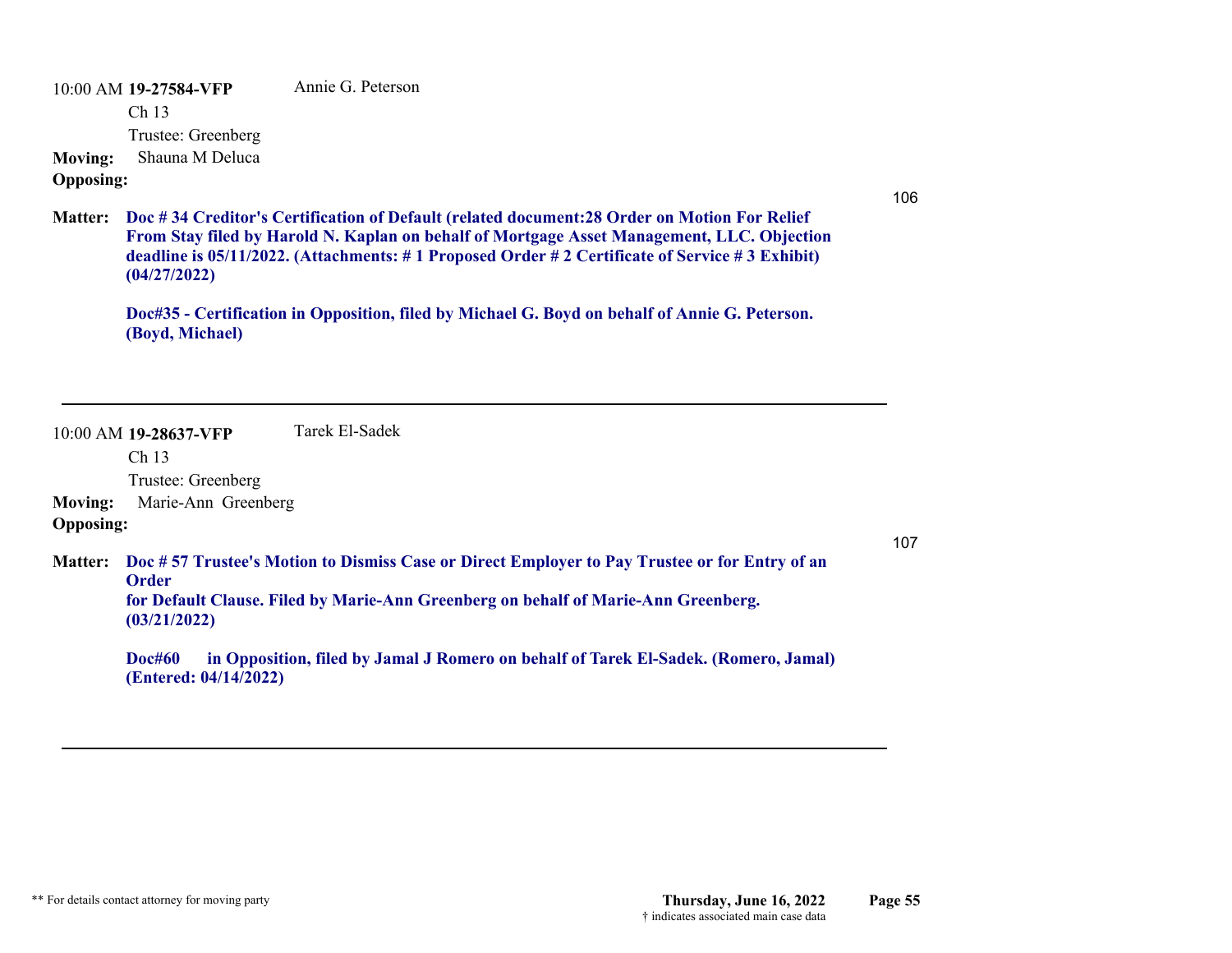10:00 AM **19-29527-VFP**  Ch 13 Trustee: Greenberg Alvaro A Ahumada**Moving:** Marie-Ann Greenberg **Opposing:**

108

**Doc # 46 Certification of Default of Standing Trustee. re: Debtors failure to make plan payments Matter: Report. Filed by Marie-Ann Greenberg. Objection deadline is 6/1/2022. (Attachments: # 1 30 DAY DEFAULT - PROPOSED ORDER) (Greenberg, Marie-Ann) (05/18/2022)**

**Doc#48 - Objection to OBJECTION TO THE CERTIFICATION OF DEFAULT FROM TRUSTEE , filed by Paola D. Vera on behalf of Alvaro A Ahumada. (Vera, Paola)**

10:00 AM **19-30756-VFP**  Uma Ramachandran

Ch 13

Trustee: Greenberg

## **Moving:**

**Opposing:**

109

**Doc # Hearing Scheduled. (related document:42 Certification of Default of Standing Trustee. re: Matter: Debtors failure to make plan payments Report. Filed by Marie-Ann Greenberg. 44 Certification in Opposition filed by Scott D. Sherman on behalf of Uma Ramachandran. filed by Debtor Uma Ramachandran) (03/31/2022)**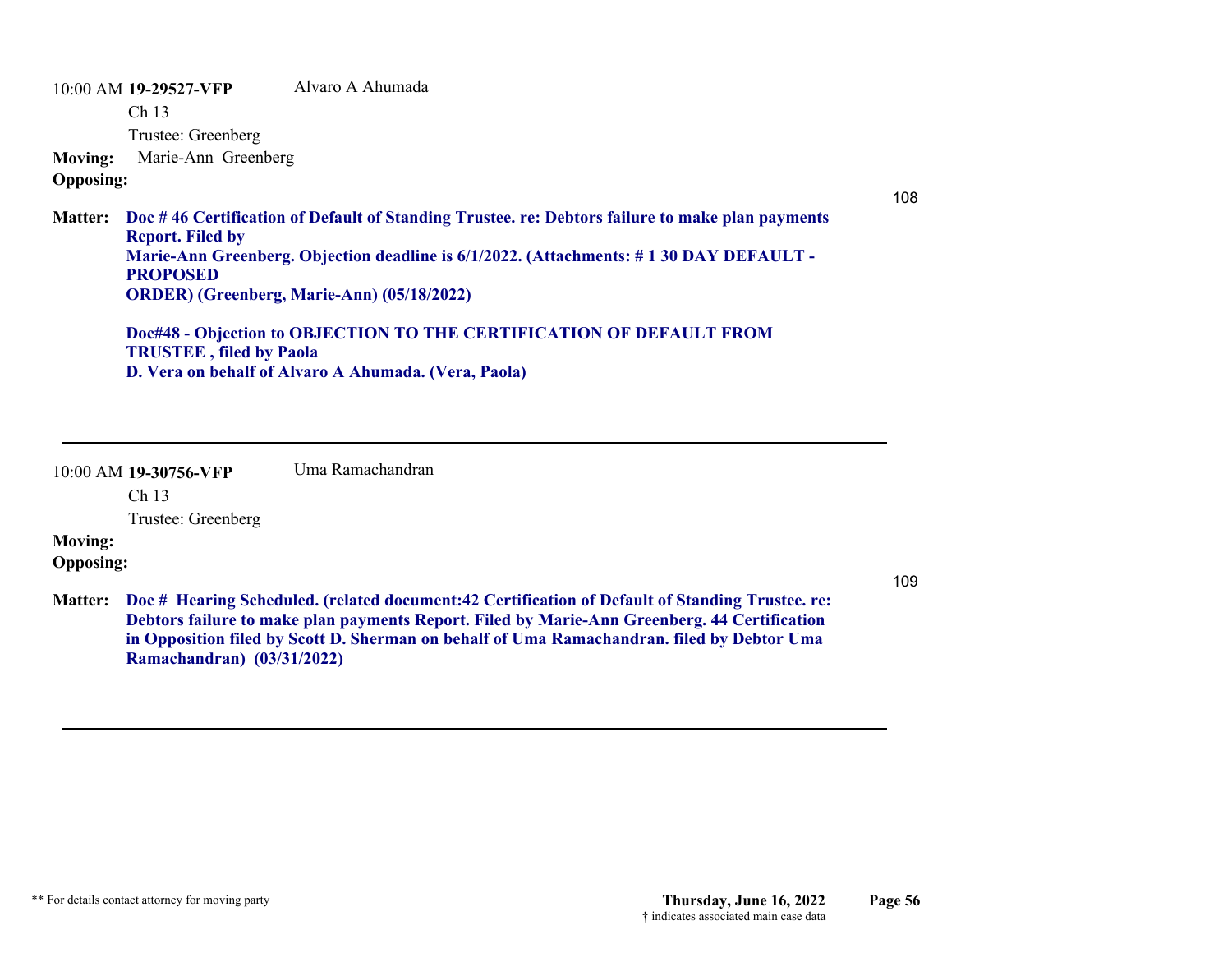10:00 AM **19-32328-VFP**  Ch 13 Trustee: Greenberg Jennie Lynn Thompson **Moving:** Allen I Gorski **Opposing:**

**Doc # 58 Motion re: Permit Post-Petition Borrowing Filed by Matter: Allen I Gorski on behalf of Jennie Lynn Thompson. (05/17/2022)**

> **Doc# 60 Limited Objection to Motion to Permit Debtor to Incur Debt , filed by Marie-Ann Greenberg on behalf of Marie-Ann Greenberg. (Attachments: # 1 Certificate of Service Attached) (Greenberg, Marie-Ann) (Entered: 05/18/2022)**

|                  | 10:00 AM 19-32925-VFP<br>Ch <sub>13</sub> | Janette Caba Rivera                                                                                                                                                                                                                                  |     |
|------------------|-------------------------------------------|------------------------------------------------------------------------------------------------------------------------------------------------------------------------------------------------------------------------------------------------------|-----|
|                  | Trustee: Greenberg                        |                                                                                                                                                                                                                                                      |     |
| <b>Moving:</b>   | Marie-Ann Greenberg                       |                                                                                                                                                                                                                                                      |     |
| <b>Opposing:</b> |                                           |                                                                                                                                                                                                                                                      |     |
| <b>Matter:</b>   |                                           | Doc #69 Certification of Default of Standing Trustee. re: Debtors<br>failure to make plan payments Report. Filed by Marie-Ann<br>Greenberg. Objection deadline is 5/31/2022. (Attachments: #1<br>Proposed Order) (Greenberg, Marie-Ann) (05/17/2022) | 111 |
|                  | <b>Russell</b> )                          | Doc# 71 - Certification in Opposition, filed by Russell L. Low on<br>behalf of Janette Caba Rivera. (Attachments: #1 Exhibit) (Low,                                                                                                                  |     |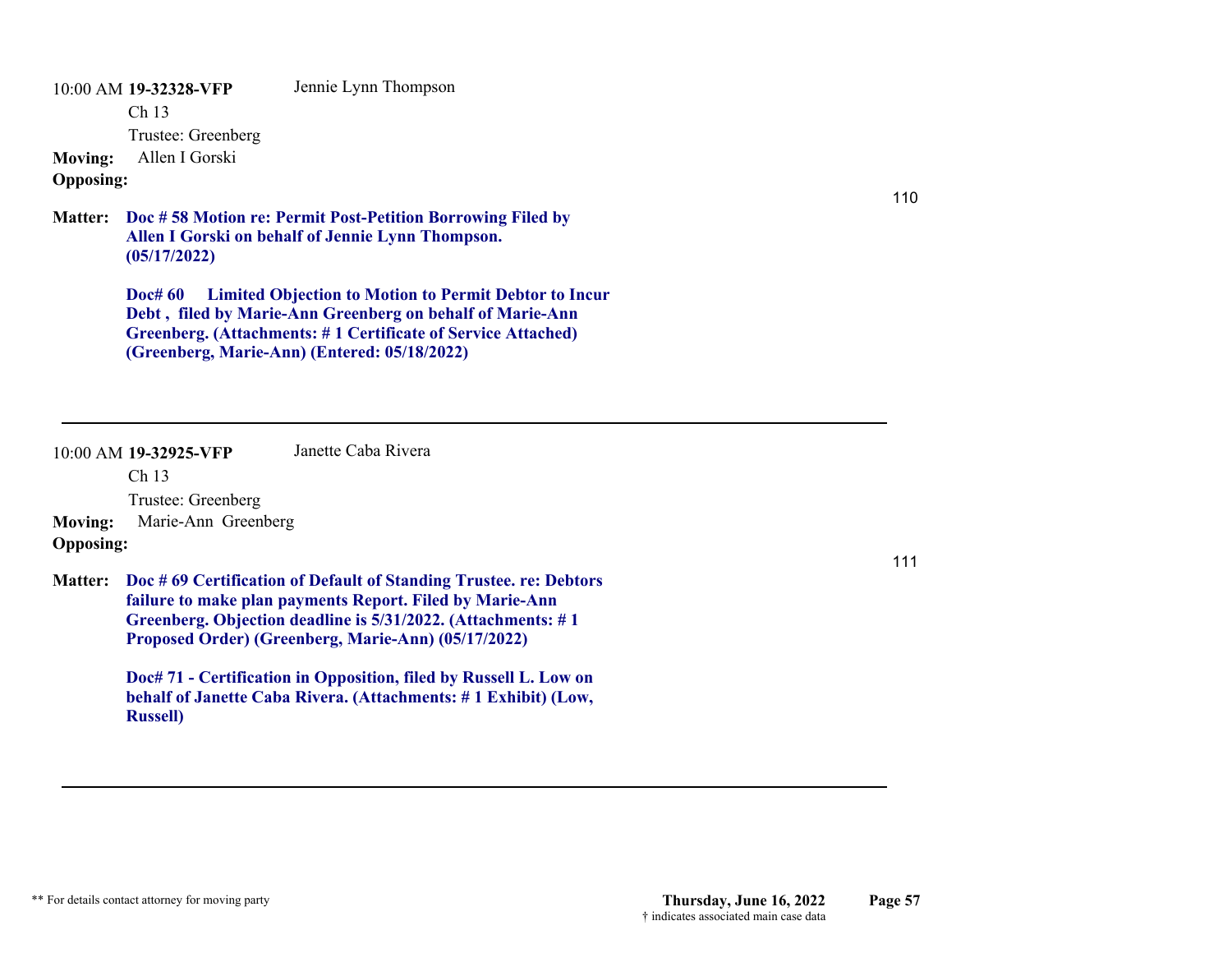10:00 AM **20-12762-VFP**  Ch 13 Trustee: Greenberg Antonia Rojas **Moving:** Marie-Ann Greenberg **Opposing:**

**Doc # 33 Trustee's Motion to Dismiss Case or Direct Employer to Pay Trustee or for Entry of an Matter: Order for Default Clause. Filed by Marie-Ann Greenberg on behalf of Marie-Ann Greenberg. (05/03/2022)**

10:00 AM **20-13753-VFP**  Ch 13 Trustee: Greenberg Deborah Wiggins **Moving:** Marie-Ann Greenberg **Opposing:** 113**Doc # 32 Trustee's Motion to Dismiss Case or Direct Employer to Pay Trustee or for Entry of an Matter: Order for Default Clause. Filed by Marie-Ann Greenberg on behalf of Marie-Ann Greenberg. (05/05/2022)**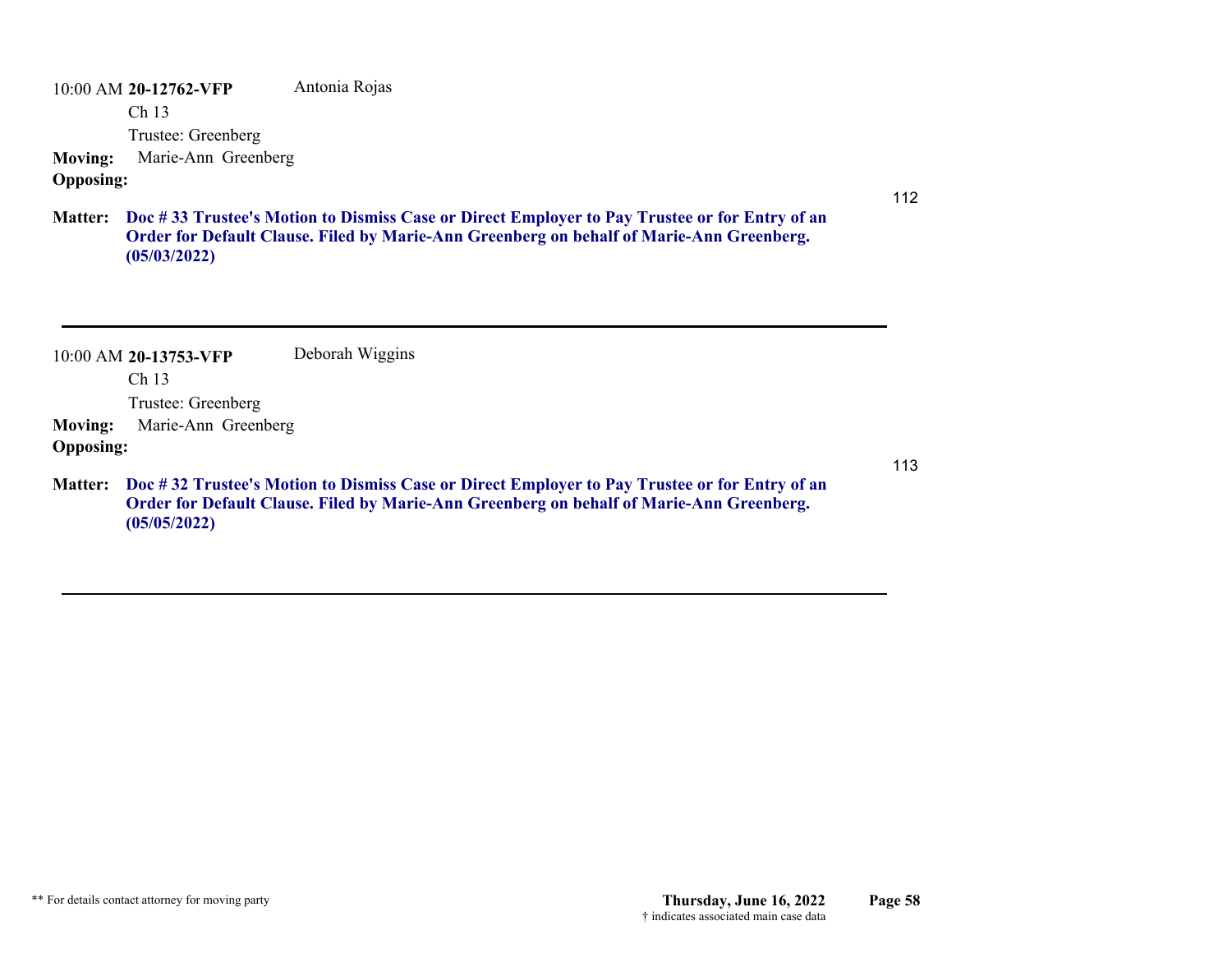10:00 AM **20-13770-VFP**  Ch 13 Trustee: Greenberg Shirley Yolanda Smith **Moving:** William M.E. Powers **Opposing: Doc # 72 Creditor's Certification of Default (related document:41 Motion for Relief from Stay re: Matter: 902 S 18th Street, Newark, New Jersey 07108. Fee Amount \$ 188. filed by Creditor JPMorgan Chase Bank, National Association, Motion for Relief from Co-Debtor Stay of Irene Capers) filed by William M.E. Powers on behalf of JPMorgan Chase Bank, National Association. Objection deadline is 05/10/2022. (Attachments: # 1 Exhibit A # 2 Certification # 3 Proposed Order # 4 Certificate of Service) (04/26/2022) Doc#73 - Certification in Opposition, filed by Javier L. Merino on behalf of Shirley Yolanda Smith. (Attachments: # 1 Certificate** 

**of Service) (Merino, Javier)**

10:00 AM **20-14196-VFP**  Anita R Gaderon

Ch 13

Trustee: Greenberg

**Moving:** Donald C. Goins

### **Opposing:**

**Doc # 72 Motion re: to Re-Enter and Extend Loss Mitigation Period Filed by Donald C. Goins on Matter:behalf of Anita R Gaderon. (05/25/2022)**

115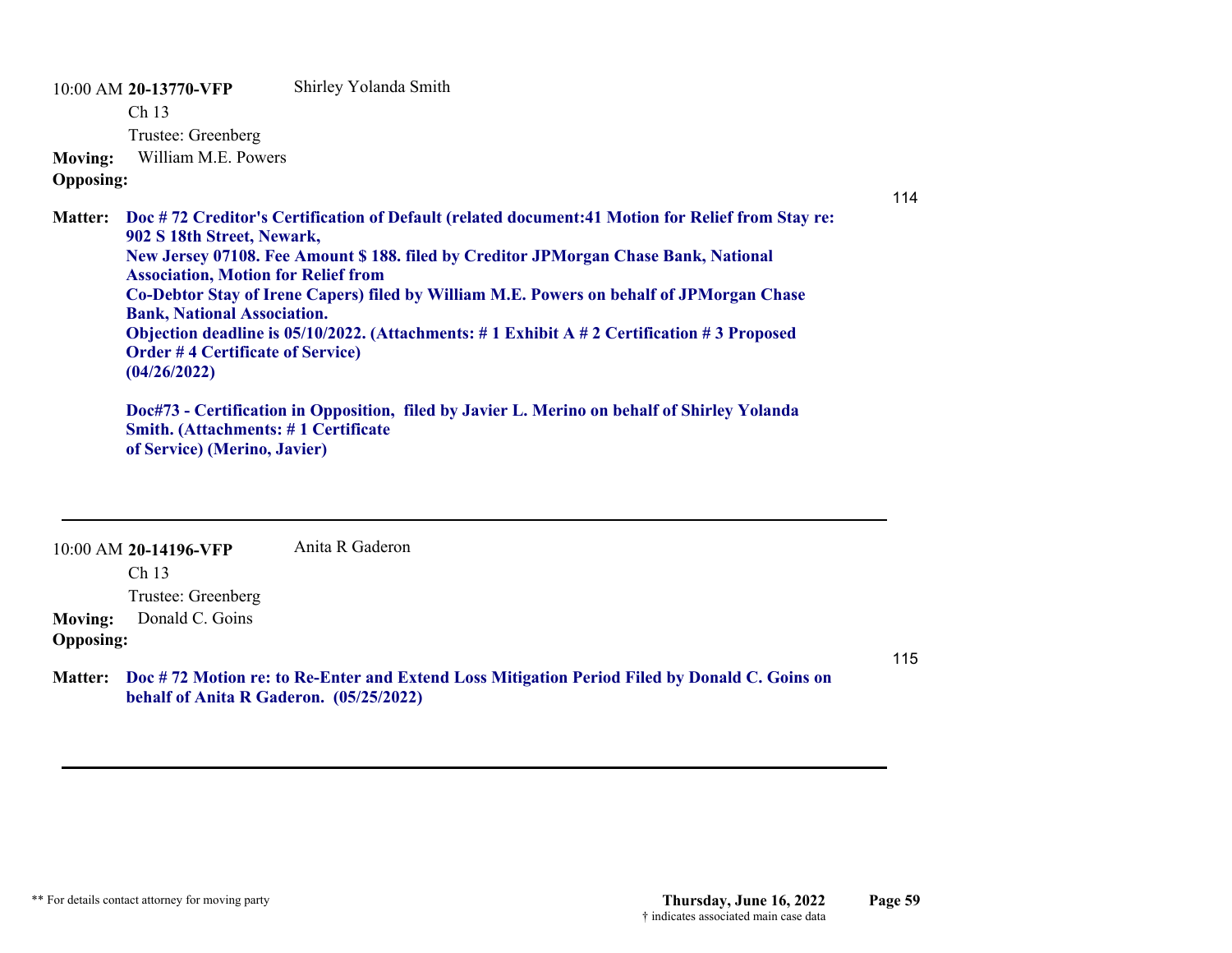10:00 AM **20-16428-VFP**  Ch 13 Trustee: Greenberg Frank J Swiontkowski and Lucia Galdi **Moving:** Marie-Ann Greenberg

## **Opposing:**

116

117

**Doc # 50 Trustee's Motion to Dismiss Case or Direct Employer to Pay Trustee or for Entry of an Matter: Order for Default Clause. Filed by Marie-Ann Greenberg on behalf of Marie-Ann Greenberg. (05/05/2022)**

|                  | $10:00$ AM 20-17113-VFP | Robert Z. Kovanes                                                                                                                                                                            |
|------------------|-------------------------|----------------------------------------------------------------------------------------------------------------------------------------------------------------------------------------------|
|                  |                         |                                                                                                                                                                                              |
|                  | Ch <sub>13</sub>        |                                                                                                                                                                                              |
|                  | Trustee: Greenberg      |                                                                                                                                                                                              |
| <b>Moving:</b>   | Marie-Ann Greenberg     |                                                                                                                                                                                              |
| <b>Opposing:</b> |                         |                                                                                                                                                                                              |
| <b>Matter:</b>   | (03/07/2022)            | Doc #71 Trustee's Motion to Dismiss Case or Direct Employer<br>to Pay Trustee or for Entry of an Order for Default Clause. Filed<br>by Marie-Ann Greenberg on behalf of Marie-Ann Greenberg. |
|                  | 03/10/2022              | Doc#73 Certification in Opposition, filed by Ronald I. LeVine on<br>behalf of Robert Z. Kovanes. (LeVine, Ronald) (Entered:                                                                  |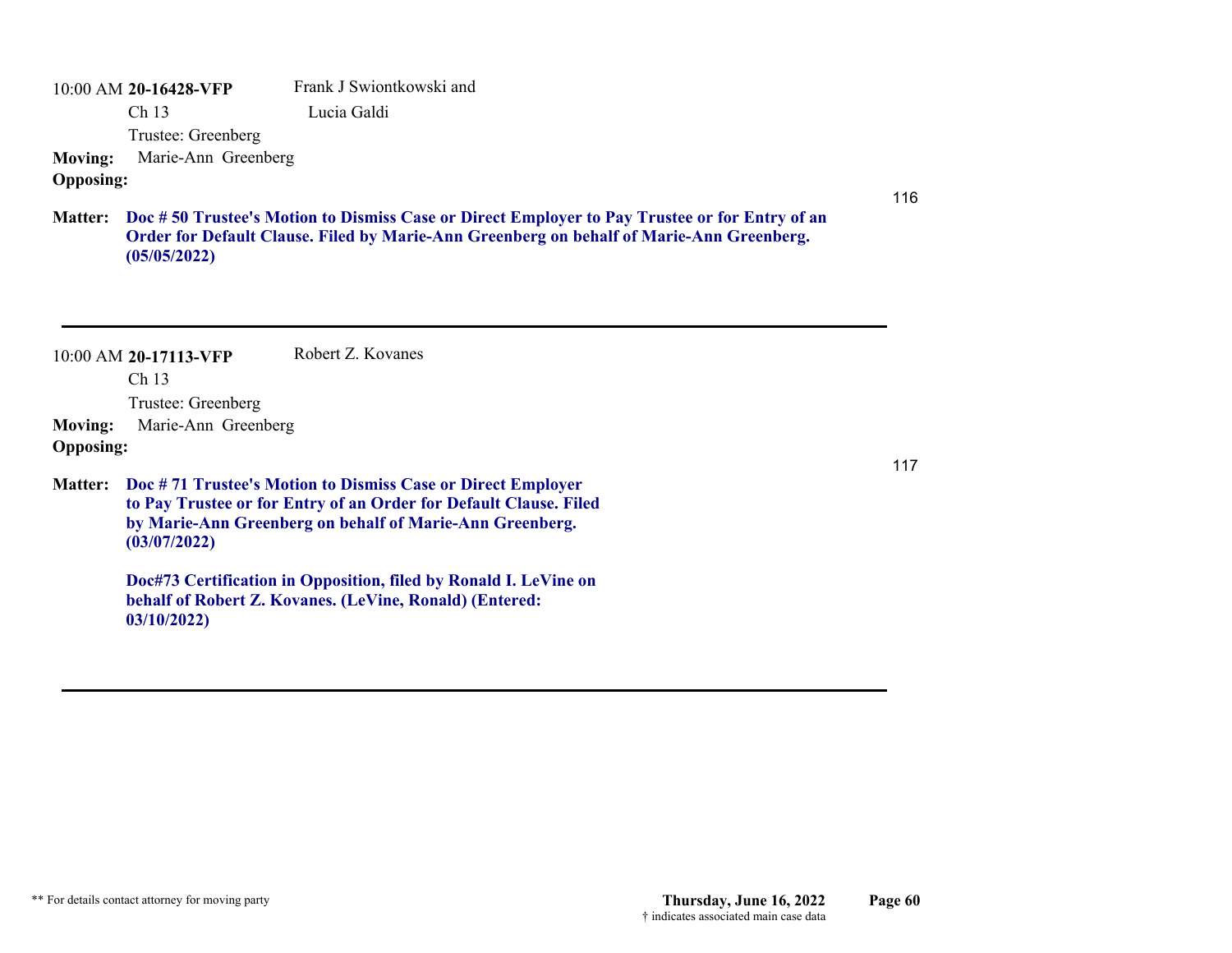10:00 AM **20-18125-VFP**  Ch 13 Trustee: Greenberg Maria-Emilia V Scott**Moving:** Marie-Ann Greenberg **Opposing:**

**Doc # 32 Trustee's Motion to Dismiss Case or Direct Employer Matter: to Pay Trustee or for Entry of an Order for Default Clause. Filed by Marie-Ann Greenberg on behalf of Marie-Ann Greenberg. (03/08/2022)**

> **Doc#40 Certification in Opposition, filed by Jamal J Romero on behalf of Maria-Emilia V Scott. (Romero, Jamal) Modified text on 4/18/2022 (lc). (Entered: 04/14/2022)**

|                  | 10:00 AM 20-18153-VFP | Milton R. Zarzuela and |
|------------------|-----------------------|------------------------|
|                  | Ch <sub>13</sub>      | Flerida E. Zarzuela    |
|                  | Trustee: Greenberg    |                        |
| Moving:          | Marie-Ann Greenberg   |                        |
| <b>Opposing:</b> |                       |                        |

**(05/06/2022)**

118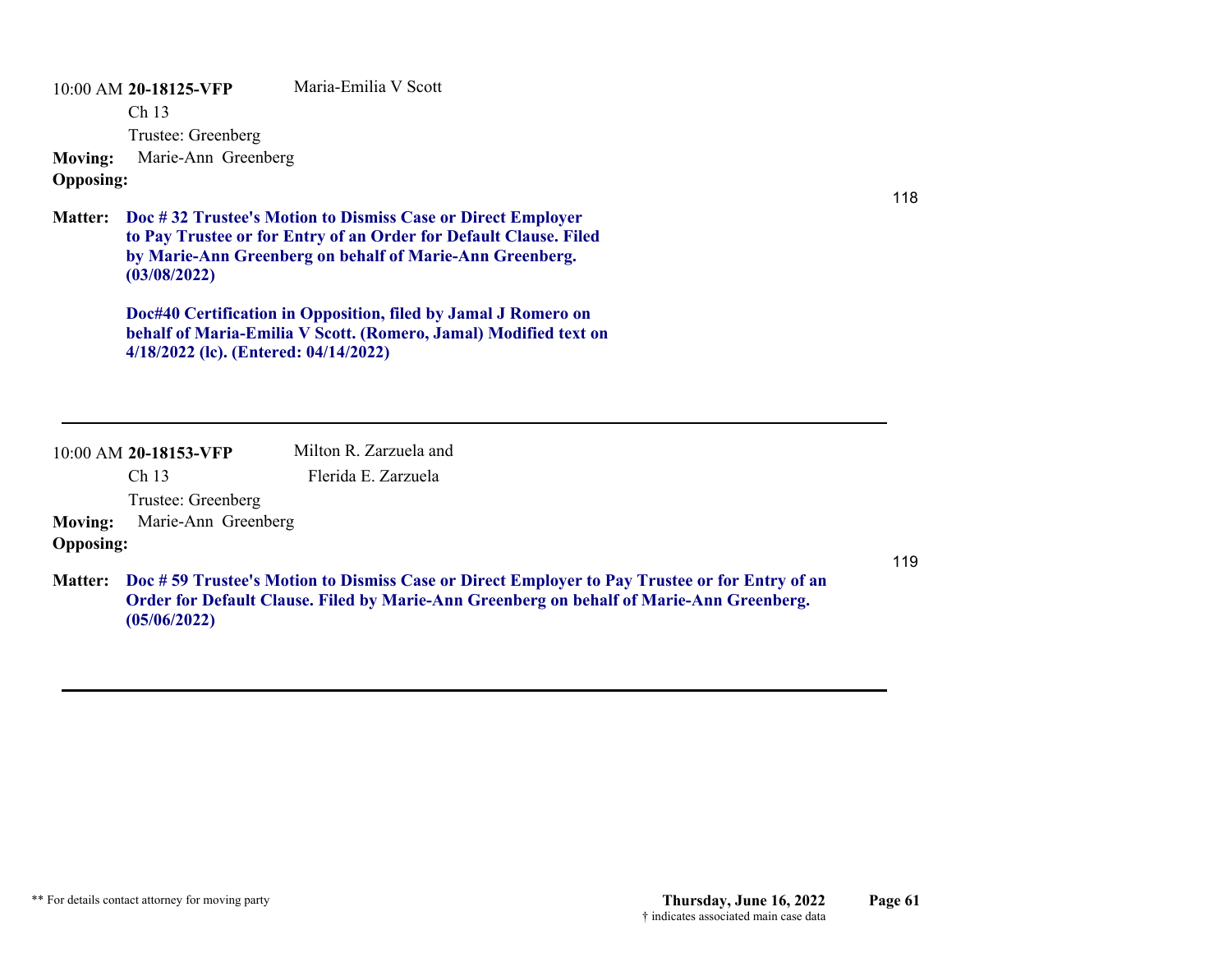10:00 AM **20-18644-VFP**  Ch 13 Trustee: Greenberg Wilson Patricio Manzano**Moving:** Marie-Ann Greenberg **Opposing:**

**Doc # 54 Trustee's Motion to Dismiss Case or Direct Employer to Pay Trustee or for Entry of an Matter: Order for Default Clause. Filed by Marie-Ann Greenberg on behalf of Marie-Ann Greenberg. (05/17/2022)**

|                  | 10:00 AM 20-19362-VFP               | Derrick Hurling                                                                                                                                                                                                                                                                                                                         |
|------------------|-------------------------------------|-----------------------------------------------------------------------------------------------------------------------------------------------------------------------------------------------------------------------------------------------------------------------------------------------------------------------------------------|
|                  | Ch <sub>13</sub>                    |                                                                                                                                                                                                                                                                                                                                         |
|                  | Trustee: Greenberg                  |                                                                                                                                                                                                                                                                                                                                         |
| <b>Moving:</b>   | Phillip Andrew Raymond              |                                                                                                                                                                                                                                                                                                                                         |
| <b>Opposing:</b> |                                     |                                                                                                                                                                                                                                                                                                                                         |
| <b>Matter:</b>   | Service # 3 Exhibit) $(05/09/2022)$ | Doc #71 Creditor's Certification of Default (related document:30<br><b>Order on Motion For Relief From Stay Order on Motion For</b><br>Relief From Co-Debtor Stay) filed by Harold N. Kaplan on behalf<br>of US Bank Trust National Association. Objection deadline is<br>05/23/2022. (Attachments: #1 Proposed Order #2 Certificate of |
|                  |                                     | Doc#77 - Certification in Opposition, filed by Russell L. Low on                                                                                                                                                                                                                                                                        |
|                  |                                     | behalf of Derrick Hurling. (Low, Russell)                                                                                                                                                                                                                                                                                               |

120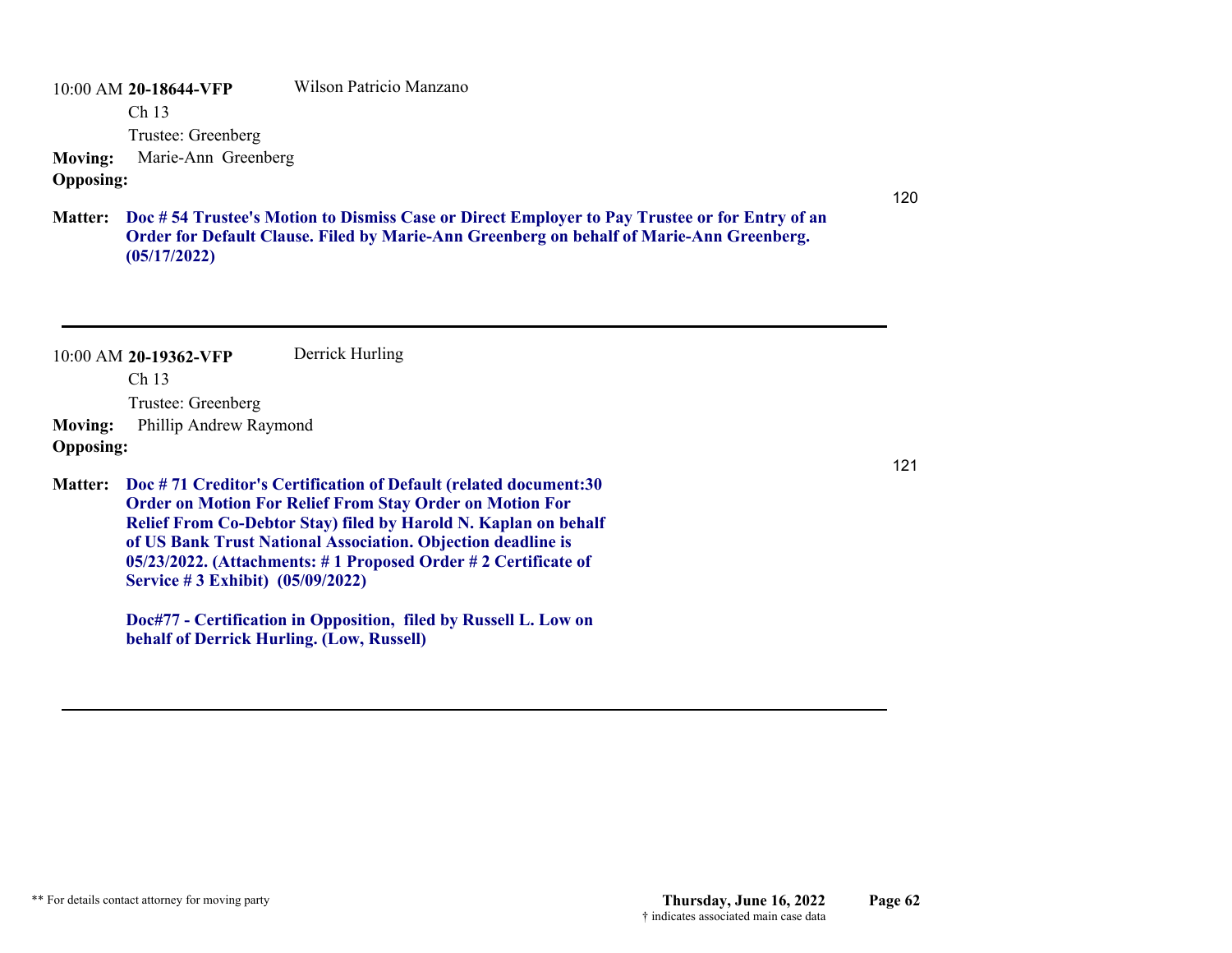10:00 AM **20-19362-VFP**  Ch 13 Trustee: Greenberg Derrick Hurling **Moving:** Marie-Ann Greenberg **Opposing:**

**Doc # 74 Certification of Default of Standing Trustee. re: Debtors Matter: failure to make plan payments Report. Filed by Marie-Ann Greenberg. Objection deadline is 6/1/2022. (Attachments: # 1 30 DAY DEFAULT - PROPOSED ORDER) (Greenberg, Marie-Ann) (05/18/2022)**

> **Doc#80 - Certification in Opposition, filed by Russell L. Low on behalf of Derrick Hurling. (Low, Russell)**

|                                    | $10:00$ AM 20-19381-VFP<br>Ch <sub>13</sub><br>Trustee: Greenberg | Darlene Y. Johnson                                                                                                                                                                           |     |
|------------------------------------|-------------------------------------------------------------------|----------------------------------------------------------------------------------------------------------------------------------------------------------------------------------------------|-----|
| <b>Moving:</b><br><b>Opposing:</b> | Marie-Ann Greenberg                                               |                                                                                                                                                                                              | 123 |
| <b>Matter:</b>                     | (05/03/2022)                                                      | Doc #56 Trustee's Motion to Dismiss Case or Direct Employer<br>to Pay Trustee or for Entry of an Order for Default Clause. Filed<br>by Marie-Ann Greenberg on behalf of Marie-Ann Greenberg. |     |
|                                    | 05/04/2022                                                        | Doc#58 Certification in Opposition, filed by James J. Fitzpatrick<br>on behalf of Darlene Y. Johnson. (Fitzpatrick, James) (Entered:                                                         |     |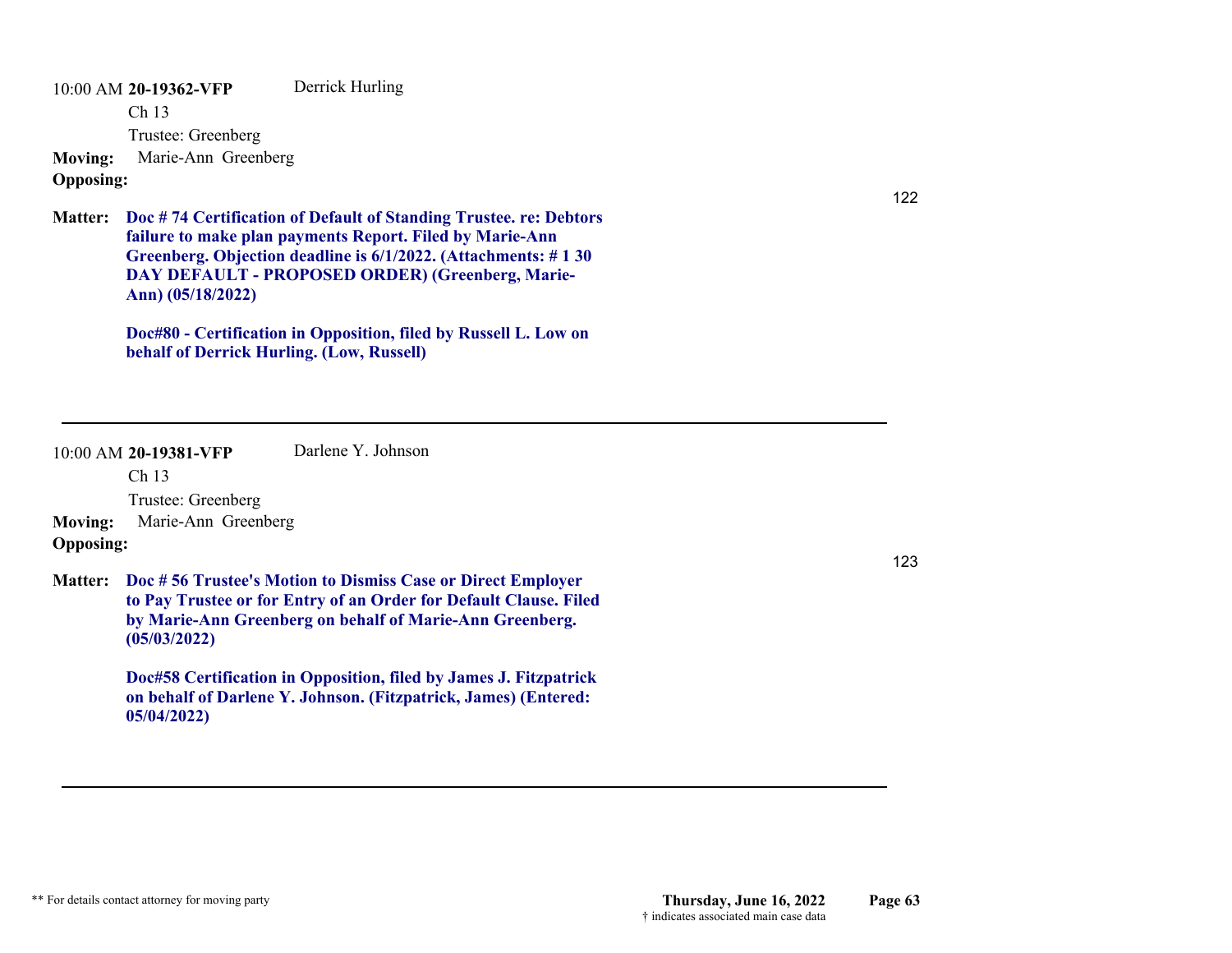10:00 AM **20-19576-VFP**  Ch 13 Trustee: Greenberg Christopher E. Mueger **Moving:** Richard Gerbino **Opposing:**

124

**Doc # 107 Motion for Relief from Stay re: 209 Merrit Avenue, Bergenfield, New Jersey 07621. Fee Matter: Amount \$ 188. Filed by Richard Gerbino on behalf of Aurora Financial Group, Inc. by its servicer RoundPoint Mortgage Servicing Corporation. (03/09/2022)**

**Doc#110 Certification in Opposition, filed by Russell L. Low on behalf of Christopher E. Mueger. (Low, Russell) (Entered: 03/31/2022)**

10:00 AM **20-20337-VFP**  Ch 13 Trustee: Greenberg Denise Gilchrist**Moving:** Marie-Ann Greenberg **Opposing:**

**Doc # 97 Trustee's Motion to Dismiss Case or Direct Employer to Pay Trustee or for Entry of an Matter: Order for Default Clause. Filed by Marie-Ann Greenberg on behalf of Marie-Ann Greenberg. (05/05/2022)**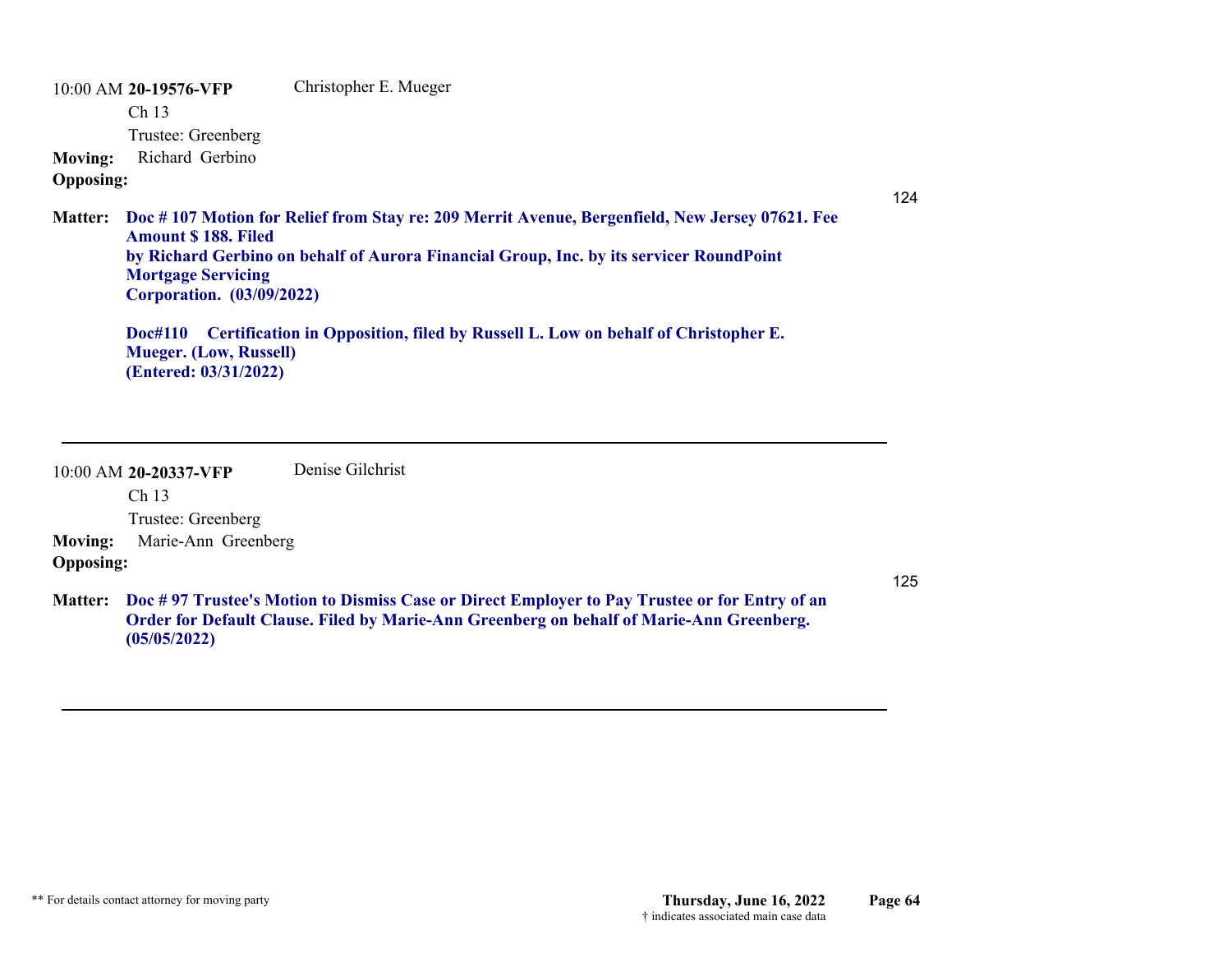10:00 AM **20-21518-VFP**  Ch 13 Trustee: Greenberg Lora Adams**Moving:** Marie-Ann Greenberg **Opposing:**

**Doc # 47 Trustee's Motion to Dismiss Case or Direct Employer to Pay Trustee or for Entry of an Matter: Order for Default Clause. Filed by Marie-Ann Greenberg on behalf of Marie-Ann Greenberg. (04/13/2022)**

| $10:00$ AM 20-21847-VFP<br>Ch <sub>13</sub> | Moises Luperon and<br>Wendy M Araujo |
|---------------------------------------------|--------------------------------------|
| Trustee: Greenberg                          |                                      |
| <b>Moving:</b>                              |                                      |
| <b>Opposing:</b>                            |                                      |

**Doc # Hearing Scheduled. (related document:53 Application For Retention of Professional Matter: Nabeel Kibria at Alliant Law LLP as Special Counsel Filed by Russell L. Low on behalf of Wendy M Araujo. 54 Objection to Debtor(s) Application for Retention of Professional filed by Marie-Ann Greenberg on behalf of Marie-Ann Greenberg. (Attachments: # 1 Certificate of Service Attached) filed by Trustee Marie-Ann Greenberg) (05/19/2022)**

10:00 AM **20-22559-VFP**  Ch 13 Trustee: Greenberg Egly N Valenzuela **Moving:** John R. Morton Jr. **Opposing:**

**Doc # 82 Motion for Relief from Stay re: 2015 Nissan Altima. Fee Amount \$ 188. Filed by John R. Matter: Morton Jr. on behalf of Credit Acceptance Corporation. (04/22/2022)**

126

127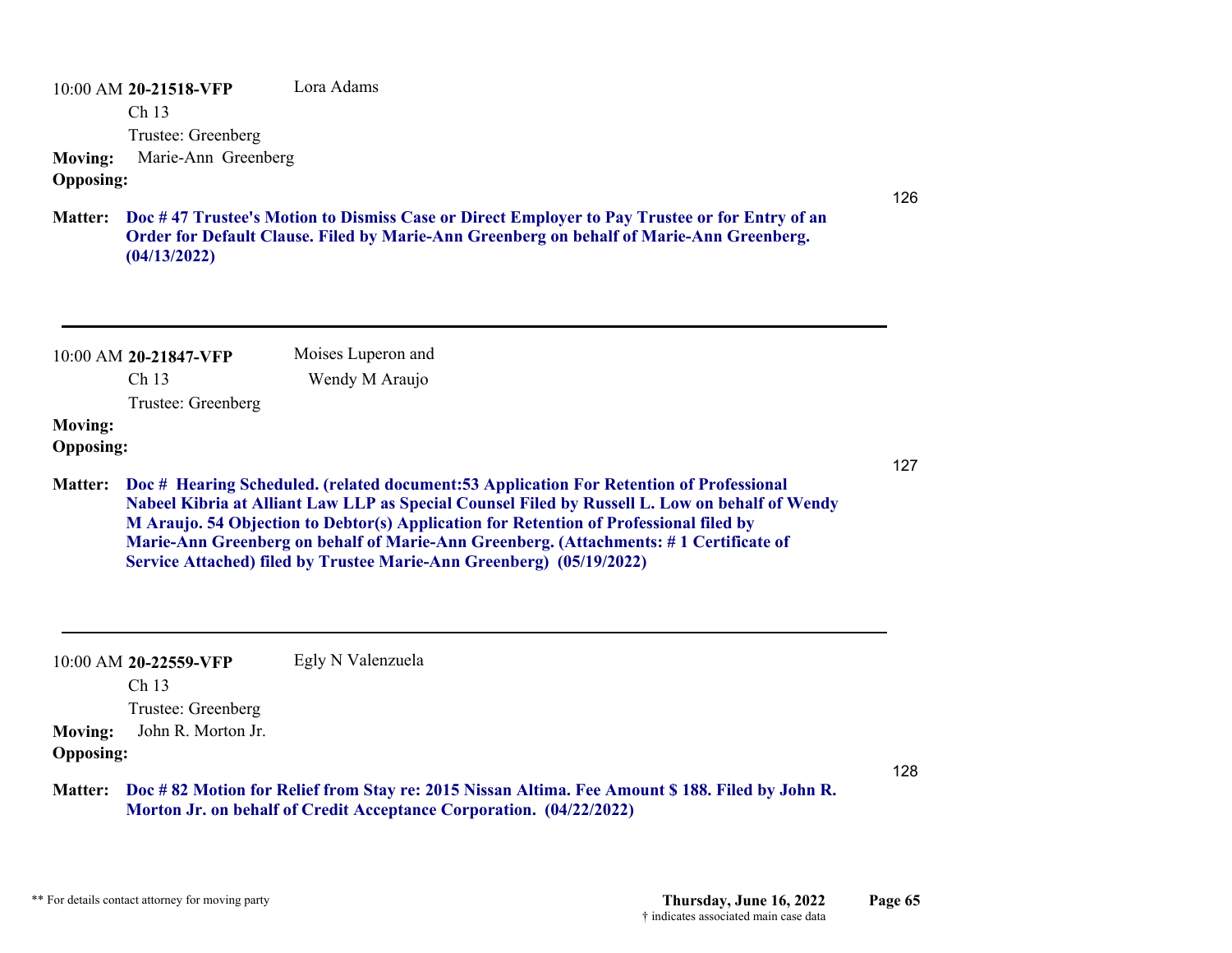| <b>Moving:</b><br><b>Opposing:</b> | 10:00 AM 20-22696-VFP<br>Ch 13<br>Trustee: Greenberg<br>Marie-Ann Greenberg | Lashonda McBurroughs                                                                                                                                                                                                                                                                                                          |
|------------------------------------|-----------------------------------------------------------------------------|-------------------------------------------------------------------------------------------------------------------------------------------------------------------------------------------------------------------------------------------------------------------------------------------------------------------------------|
| <b>Matter:</b>                     | (05/03/2022)<br>(Entered: 05/06/2022)                                       | Doc #46 Trustee's Motion to Dismiss Case or Direct Employer<br>to Pay Trustee or for Entry of an Order for Default Clause. Filed<br>by Marie-Ann Greenberg on behalf of Marie-Ann Greenberg.<br>Doc#48 Certification in Opposition, filed by Nicholas Fitzgerald<br>on behalf of Lashonda McBurroughs. (Fitzgerald, Nicholas) |
|                                    | 10:00 AM 20-23368-VFP<br>Ch <sub>13</sub><br>Trustee: Greenberg             | Earlene McCarthy-Barnes                                                                                                                                                                                                                                                                                                       |
| <b>Moving:</b>                     | Marie-Ann Greenberg                                                         |                                                                                                                                                                                                                                                                                                                               |

130

129

**Doc # 74 Trustee's Motion to Dismiss Case or Direct Employer to Pay Trustee or for Entry of an Matter: Order for Default Clause. Filed by Marie-Ann Greenberg on behalf of Marie-Ann Greenberg. (04/20/2022)**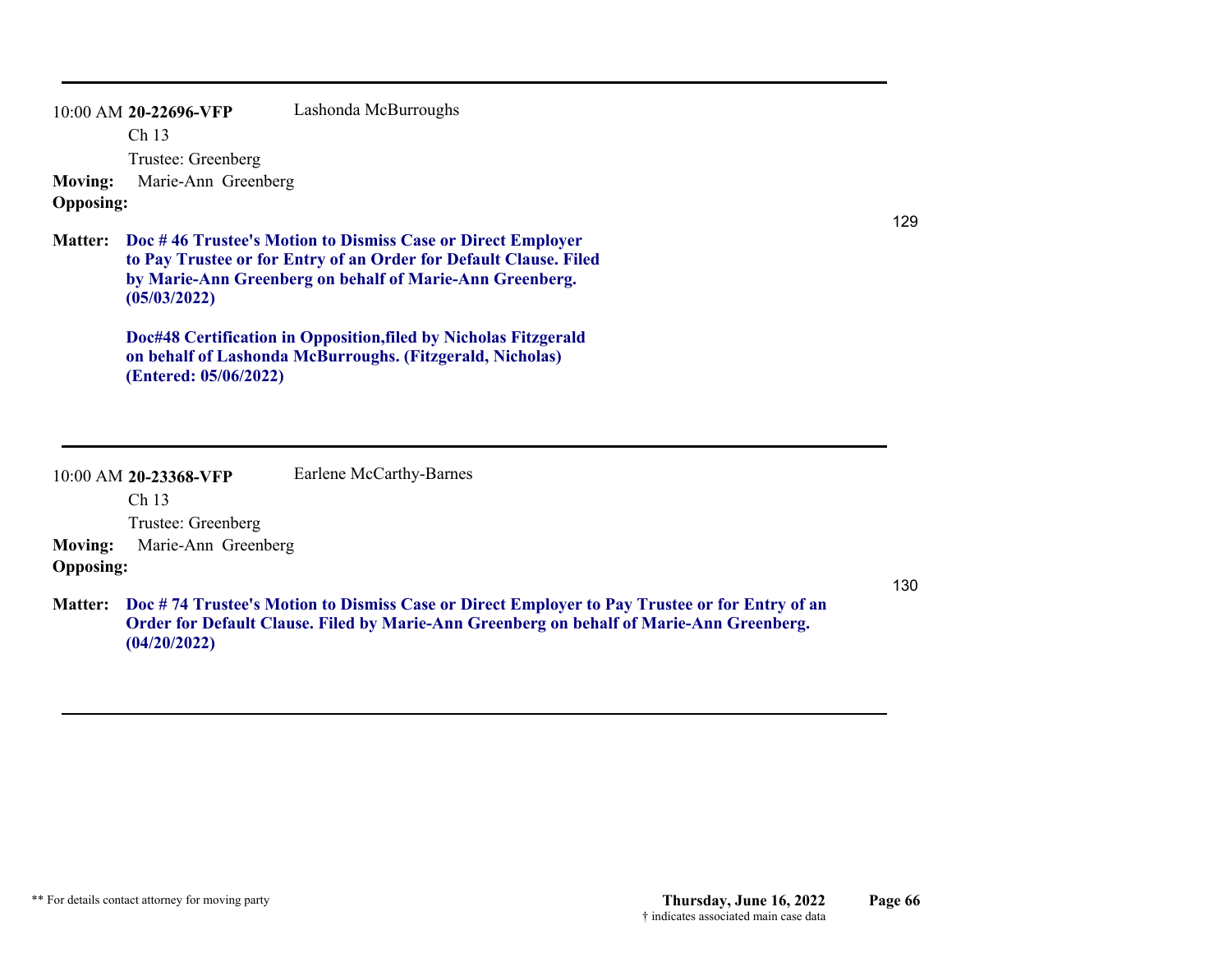10:00 AM **21-10600-VFP**  Ch 13 Trustee: Greenberg Melissa M. Fuentefria **Moving:** Bruce W. Radowitz **Opposing:** Marie-Ann Greenberg

131

#### **Doc # 40 Motion re: MOTION T O APPROVE PERSONAL INJURY SETTLEMENT Filed by Matter: Bruce W. Radowitz on behalf of Melissa M. Fuentefria. (04/27/2022)**

**Doc# 41 Objection to Debtor(s) Motion to Approve Settlement and Disburse Funds (related document:40) filed by Marie-Ann Greenberg (Entered: 04/28/2022)**

**Doc# 42 Amended Schedule(s) : A/B,C filed by Bruce W. Radowitz on behalf of Melissa M. Fuentefria. (Entered: 04/29/2022)**

|                  | $10:00$ AM 21-10945-VFP | Darya Sergeyevna Karpova                                                                                                                                                                  |     |
|------------------|-------------------------|-------------------------------------------------------------------------------------------------------------------------------------------------------------------------------------------|-----|
|                  | Ch <sub>13</sub>        |                                                                                                                                                                                           |     |
|                  | Trustee: Greenberg      |                                                                                                                                                                                           |     |
| <b>Moving:</b>   | Marie-Ann Greenberg     |                                                                                                                                                                                           |     |
| <b>Opposing:</b> |                         |                                                                                                                                                                                           |     |
| <b>Matter:</b>   |                         | Doc #34 Trustee's Motion to Dismiss Case or Direct Employer to Pay Trustee or for Entry of an<br>Order for Default Clause. Filed by Marie-Ann Greenberg on behalf of Marie-Ann Greenberg. | 132 |

**(05/05/2022)**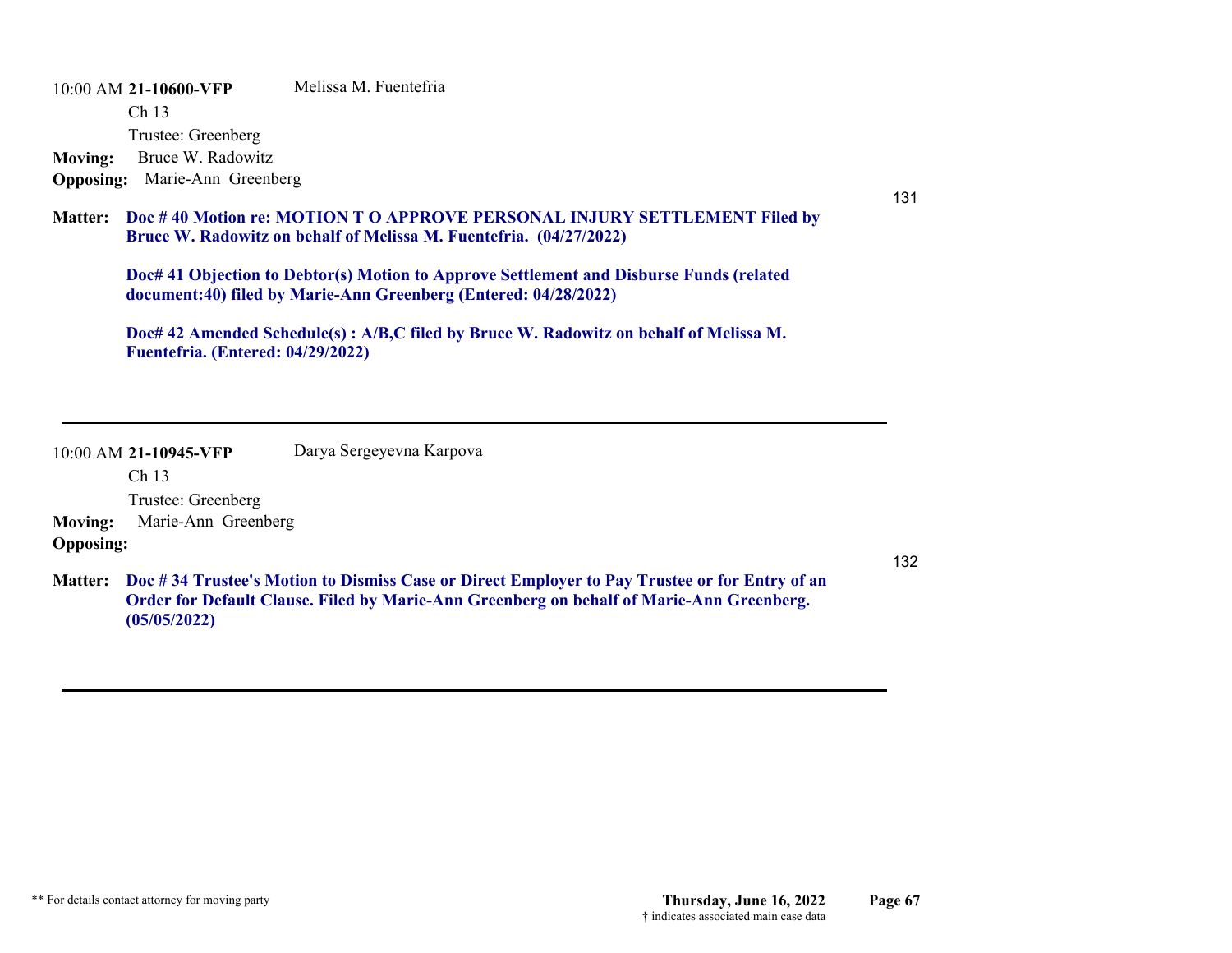10:00 AM **21-12423-VFP**  Ch 13 Trustee: Greenberg Lina Pasternak**Moving:** Marie-Ann Greenberg **Opposing:**

**Doc # 19 Trustee's Motion to Dismiss Case or Direct Employer to Pay Trustee or for Entry of an Matter: Order for Default Clause. Filed by Marie-Ann Greenberg on behalf of Marie-Ann Greenberg. (05/05/2022)**

10:00 AM **21-13119-VFP**  Ch 13 Trustee: Greenberg Kishia M. Norment**Moving:** Marie-Ann Greenberg **Opposing:** 134**Doc # 44 Trustee's Motion to Dismiss Case or Direct Employer to Pay Trustee or for Entry of an Matter: Order for Default Clause. Filed by Marie-Ann Greenberg on behalf of Marie-Ann Greenberg. (05/03/2022)**

10:00 AM **21-14194-VFP**  Ch 13 Trustee: Greenberg San-Ya Nicholson**Moving:** Marie-Ann Greenberg **Opposing: Doc # 29 Trustee's Motion to Dismiss Case or Direct Employer to Pay Trustee or for Entry of an Matter: Order for Default Clause. Filed by Marie-Ann Greenberg on behalf of Marie-Ann Greenberg.** 

**(05/06/2022)**

133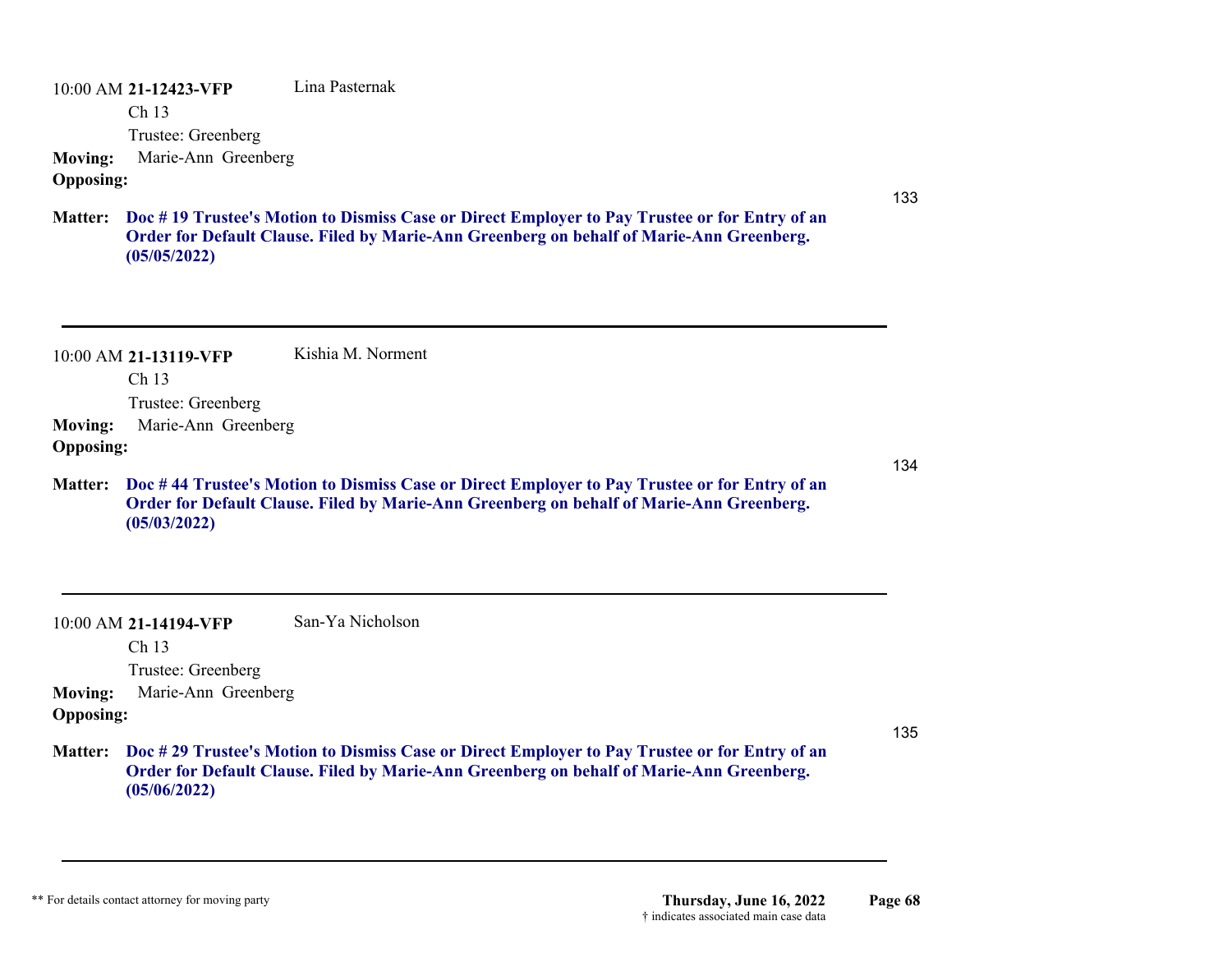10:00 AM **21-14520-VFP**  Ch 13 Trustee: Greenberg Mohamed Gaafar**Moving:** Marie-Ann Greenberg

## **Opposing:**

136

**Doc # 38 Trustee's Motion to Dismiss Case or Direct Employer to Pay Trustee or for Entry of an Matter: Order for Default Clause. Filed by Marie-Ann Greenberg on behalf of Marie-Ann Greenberg. (05/06/2022)**

**Doc# 40 Certification in Opposition to, filed by Nicholas Fitzgerald on behalf of Mohamed Gaafar. (Fitzgerald, Nicholas) (Entered: 05/11/2022)**

10:00 AM **21-16290-VFP**  Ch 13 Trustee: Greenberg Inhee Moon**Moving:** Camille J Kassar **Opposing: Doc # 29 Motion to Reduce Claims and Object To Claims of Matter: Yong Choi Filed by Camille J Kassar on behalf of Inhee Moon. (03/04/2022) Doc#36 Certification in Opposition, filed by Leonard S Singer on behalf of Yong Choi. (Singer, Leonard) (Entered: 03/21/2022)**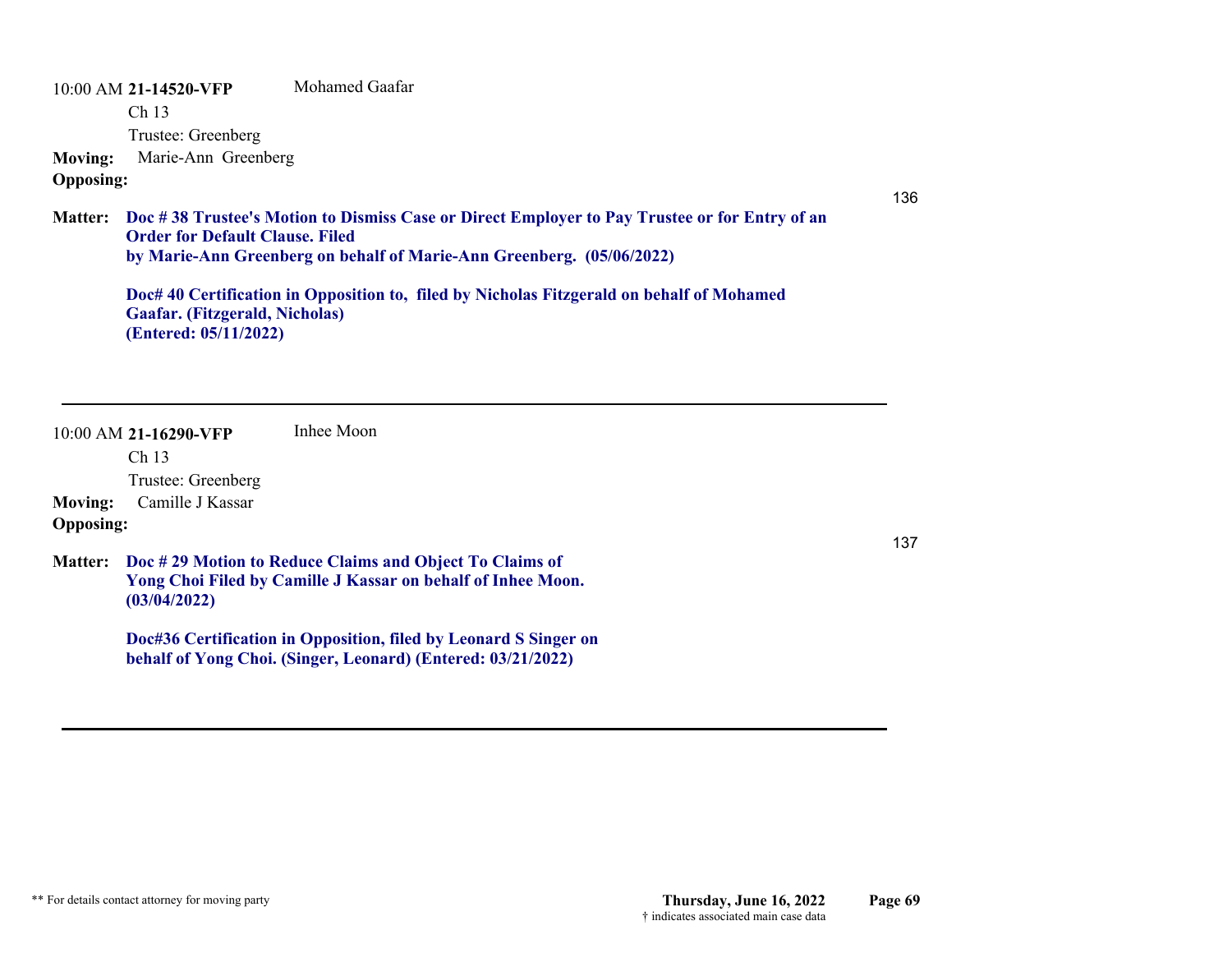10:00 AM **21-16313-VFP**  Ch 13 Trustee: Greenberg Claudine Cenescar**Moving:** Marie-Ann Greenberg **Opposing:**

**Doc # 47 Trustee's Motion to Dismiss Case or Direct Employer to Pay Trustee or for Entry of an Matter: Order for Default Clause. Filed by Marie-Ann Greenberg on behalf of Marie-Ann Greenberg. (05/05/2022)**

|                                    | $10:00$ AM 21-16396-VFP | Stanley Santopietro and                                                                                          |
|------------------------------------|-------------------------|------------------------------------------------------------------------------------------------------------------|
|                                    | Ch <sub>13</sub>        | Lisa Ann Santopietro                                                                                             |
|                                    | Trustee: Greenberg      |                                                                                                                  |
| <b>Moving:</b><br><b>Opposing:</b> | Marie-Ann Greenberg     |                                                                                                                  |
| <b>Matter:</b>                     |                         | Doc #46 Trustee's Motion to Dismiss Case or Direct 1<br><b>Order for Default Clause Filed by Marie-Ann Green</b> |

**Employer to Pay Trustee or for Entry of an Order for Default Clause. Filed by Marie-Ann Greenberg on behalf of Marie-Ann Greenberg. (05/17/2022)**

**Doc# 48 Certification in Opposition to (related document:46 Trustee's Motion to Dismiss) filed by David G. Beslow on behalf of Lisa Ann Santopietro, Stanley Santopietro. (Entered: 06/02/2022)**

139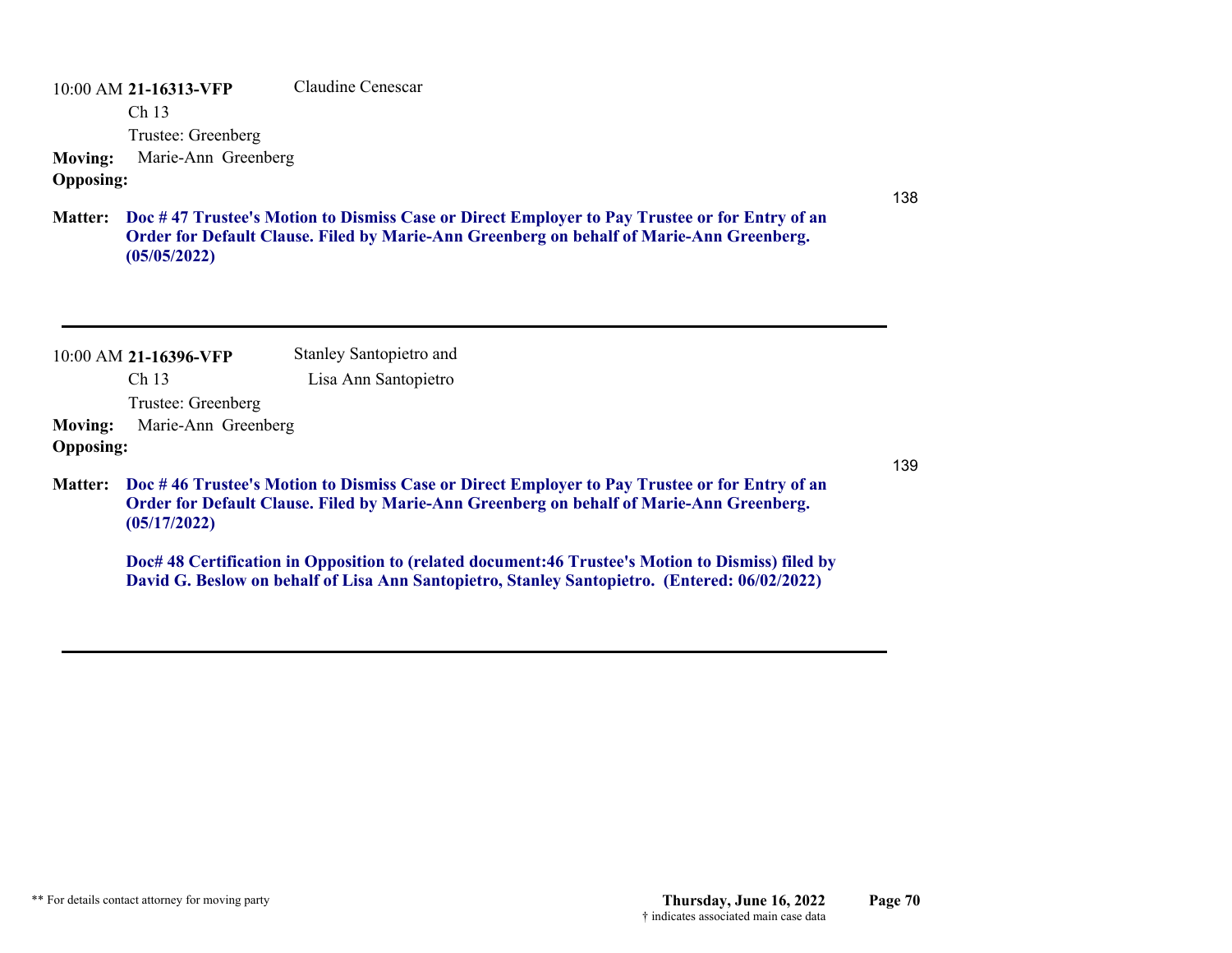10:00 AM **21-16725-VFP**  Ch 13 Trustee: Greenberg Belete G. Belachew**Moving:** Marie-Ann Greenberg **Opposing:**

**Doc # 40 Certification of Default of Standing Trustee. re: Debtors Matter: failure to make plan payments Report. Filed by Marie-Ann Greenberg. Objection deadline is 5/10/2022. (Attachments: # 1 30 DAY DEFAULT - PROPOSED ORDER) (Greenberg, Marie-Ann) (04/26/2022)**

> **Doc#42 - Certification in Opposition, filed by David G. Beslow on behalf of Belete G. Belachew. (Beslow, David)**

|                  | 10:00 AM 21-16791-VFP | Laureen Osborne                                                                                                                                                                                    |     |
|------------------|-----------------------|----------------------------------------------------------------------------------------------------------------------------------------------------------------------------------------------------|-----|
|                  | Ch 13                 |                                                                                                                                                                                                    |     |
|                  | Trustee: Greenberg    |                                                                                                                                                                                                    |     |
| <b>Moving:</b>   | Marie-Ann Greenberg   |                                                                                                                                                                                                    |     |
| <b>Opposing:</b> |                       |                                                                                                                                                                                                    |     |
|                  |                       | Matter: Doc # 21 Trustee's Motion to Dismiss Case or Direct Employer to Pay Trustee or for Entry of an<br>Order for Default Clause. Filed by Marie-Ann Greenberg on behalf of Marie-Ann Greenberg. | 141 |

**(05/05/2022)**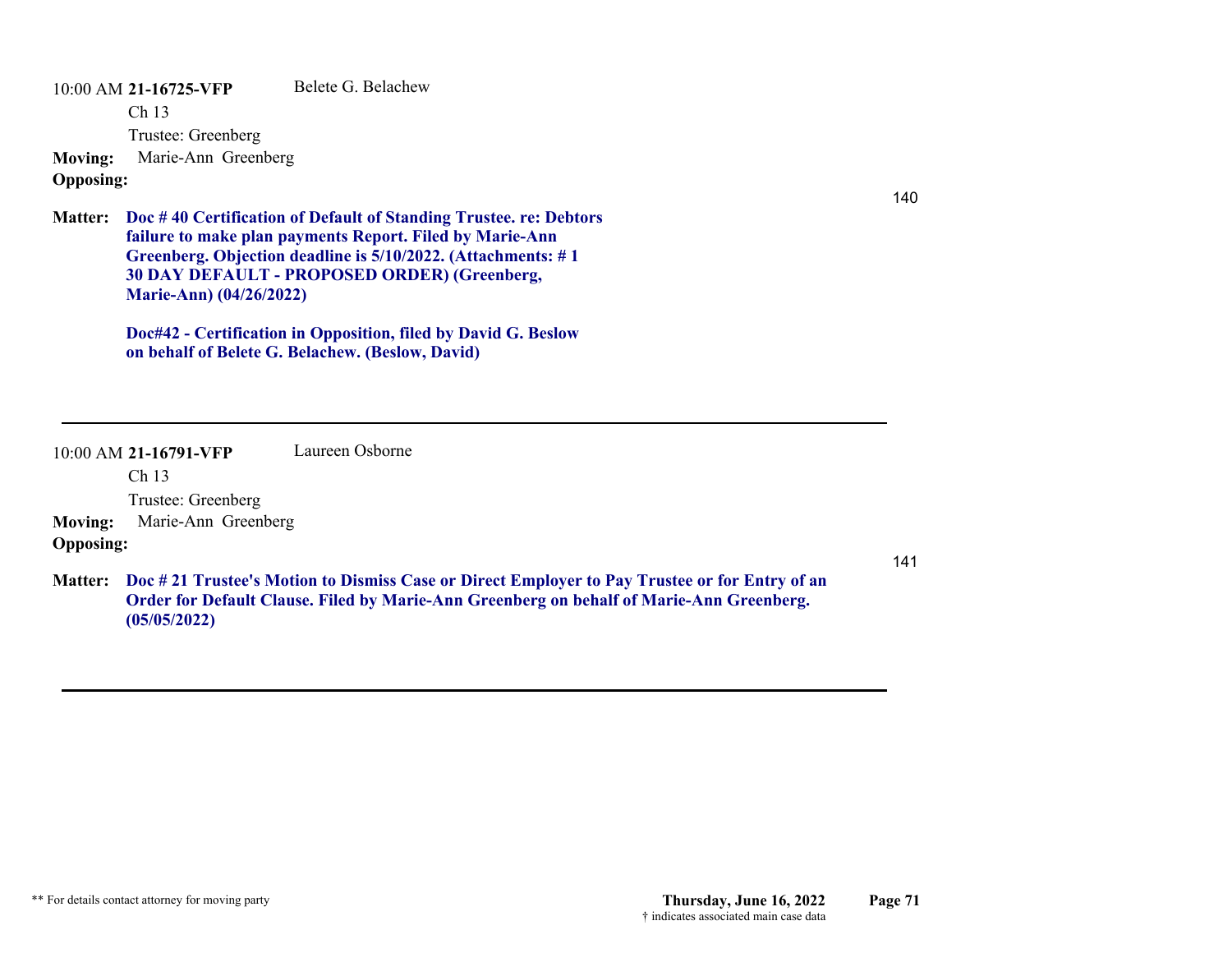10:00 AM **21-16889-VFP**  Ch 13 Trustee: Greenberg Edward Garcia**Moving:** Shauna M Deluca **Opposing: Doc # 31 Motion for Relief from Stay re: 148 South Avenue, Hawthorne, New Jersey 07506. Fee Matter: Amount \$ 188., Motion for Relief from Co-Debtor Stay of Marilyn Garcia Filed by Shauna M Deluca on behalf of Wilmington Trust National Association, as successor trustee to Citibank, N.A., as Trustee for BNC Mortgage Loan Trust Series 2007-3, Mortgage Pass-Through Certificates, Series 2007-3. (04/01/2022)**

**Doc# 32 Certification in Opposition to Motion for Relief from Stay, filed by Javier L. Merino on behalf of Edward Garcia. (Attachments: # 1 Certification of Service) (Merino, Javier) (Entered: 04/20/2022)**

|                  | $10:00$ AM 21-17140-VFP | Bakary Silue                                                                                                                                                                                 |
|------------------|-------------------------|----------------------------------------------------------------------------------------------------------------------------------------------------------------------------------------------|
|                  | Ch <sub>13</sub>        |                                                                                                                                                                                              |
|                  | Trustee: Greenberg      |                                                                                                                                                                                              |
| <b>Moving:</b>   | Marie-Ann Greenberg     |                                                                                                                                                                                              |
| <b>Opposing:</b> |                         |                                                                                                                                                                                              |
| <b>Matter:</b>   | (04/20/2022)            | Doc #19 Trustee's Motion to Dismiss Case or Direct Employer<br>to Pay Trustee or for Entry of an Order for Default Clause. Filed<br>by Marie-Ann Greenberg on behalf of Marie-Ann Greenberg. |
|                  |                         | Doc#22 Certification in Opposition, filed by Nicholas Fitzgerald                                                                                                                             |

**on behalf of Bakary Silue. (Fitzgerald, Nicholas) (Entered: 04/22/2022)**

143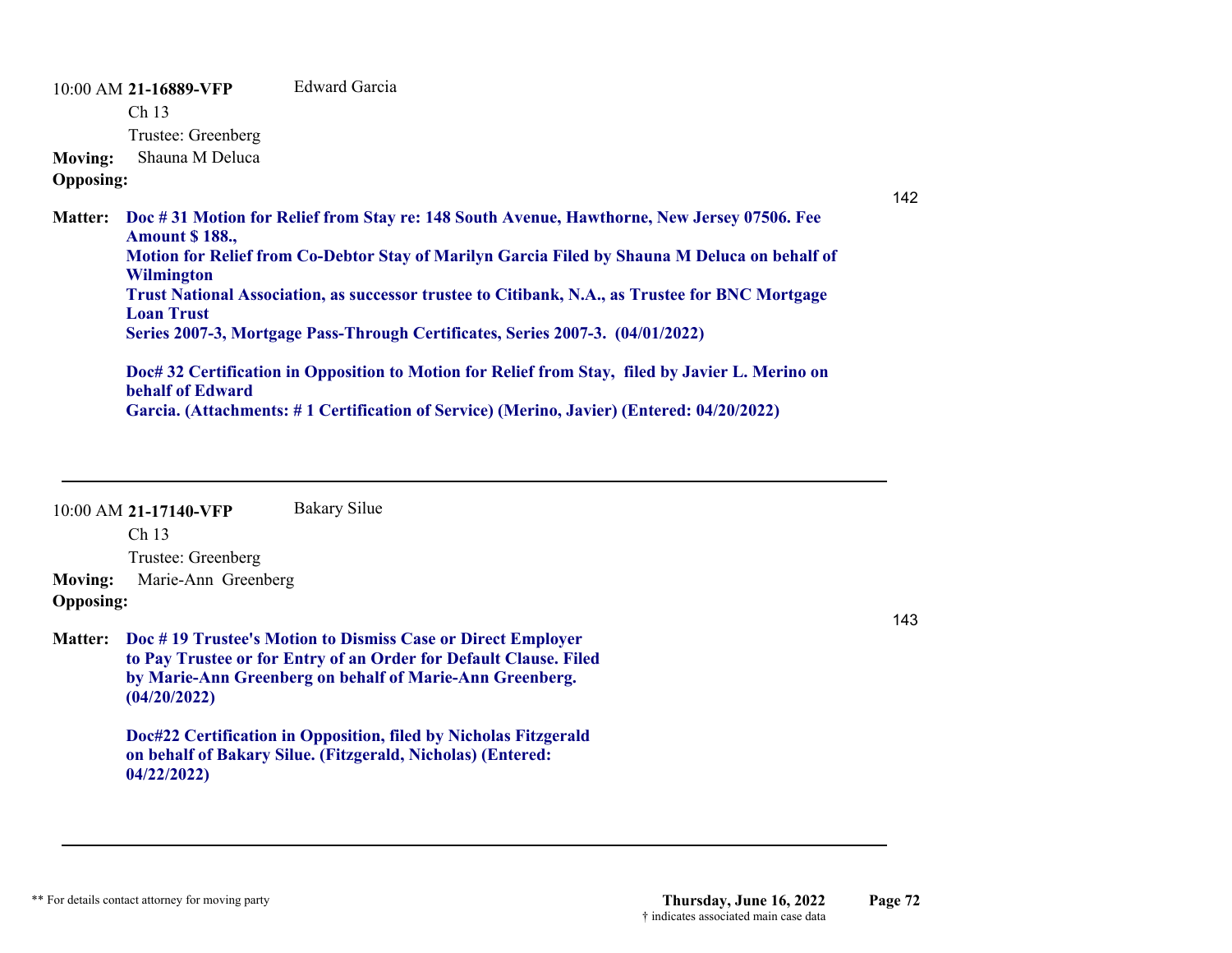10:00 AM **21-18062-VFP**  Ch 13 Trustee: Greenberg Justin A Cruz**Moving:** Marie-Ann Greenberg **Opposing:**

**Doc # 44 Trustee's Motion to Dismiss Case or Direct Employer Matter: to Pay Trustee or for Entry of an Order for Default Clause. Filed by Marie-Ann Greenberg on behalf of Marie-Ann Greenberg. (05/03/2022)**

> **Doc#48 Certification in Opposition, filed by Angela Nascondiglio Stein on behalf of Justin A Cruz. (Attachments: # 1 Certificate of Service) (Stein, Angela) (Entered: 05/26/2022)**

|                                    | $10:00$ AM 21-18062-VFP<br>Ch <sub>13</sub>                                                                                                                                      | Justin A Cruz                                                                                                                                  |     |
|------------------------------------|----------------------------------------------------------------------------------------------------------------------------------------------------------------------------------|------------------------------------------------------------------------------------------------------------------------------------------------|-----|
|                                    | Trustee: Greenberg                                                                                                                                                               |                                                                                                                                                |     |
| <b>Moving:</b><br><b>Opposing:</b> | John R. Morton Jr.                                                                                                                                                               |                                                                                                                                                | 145 |
| <b>Matter:</b>                     | Doc #46 Motion for Relief from Stay re: 2019 Toyota Rav4. Fee Amount \$188. Filed by John R.<br><b>Morton Jr. on behalf of Santander</b><br><b>Consumer USA Inc</b> (05/12/2022) |                                                                                                                                                |     |
|                                    | Cruz. (Attachments: #1 Certificate of                                                                                                                                            | Doc#50 Certification in Opposition, filed by Angela Nascondiglio Stein on behalf of Justin A<br>Service) (Stein, Angela) (Entered: 05/26/2022) |     |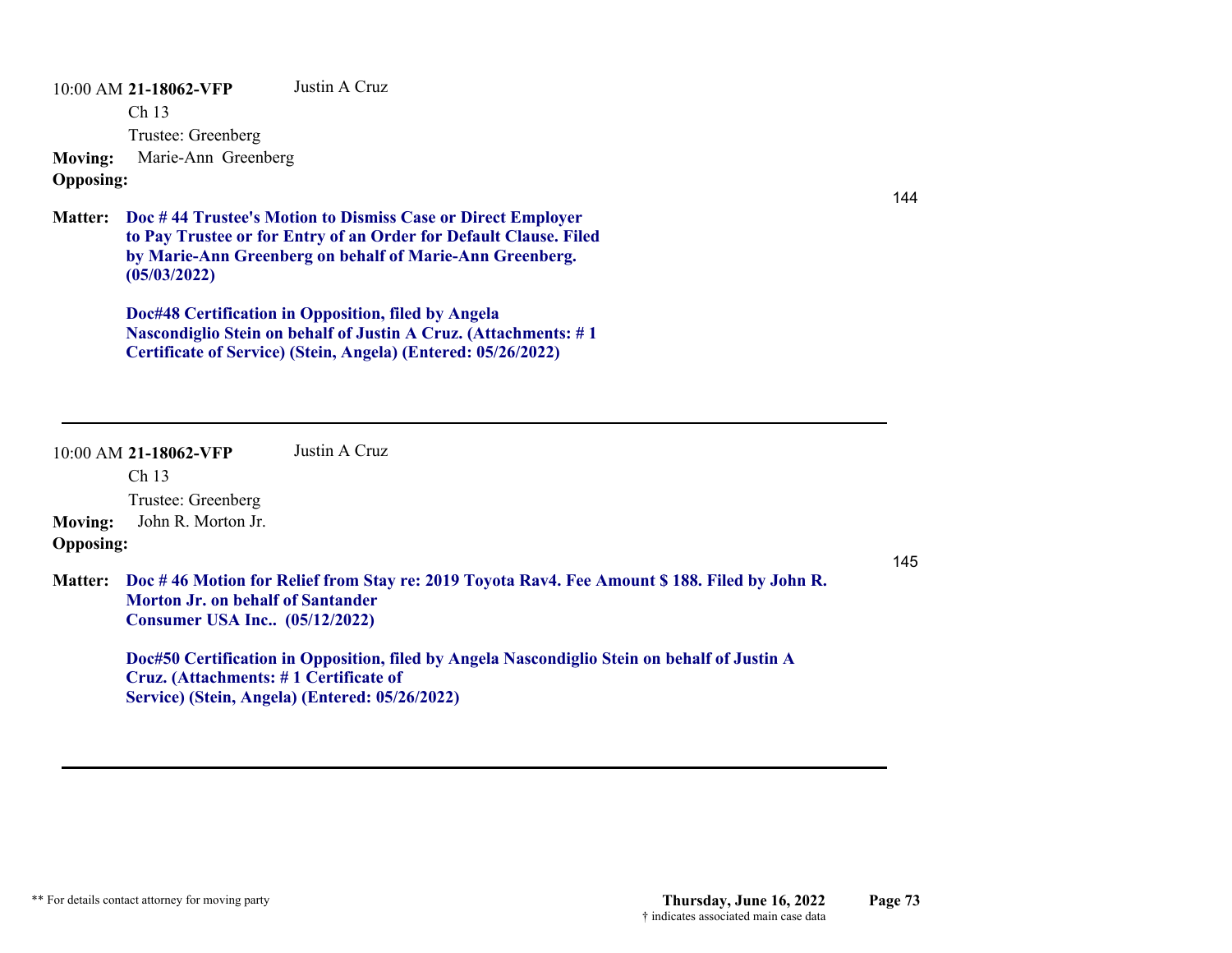10:00 AM **21-19170-VFP**  Ch 13 Trustee: Greenberg Olivera Bevanda**Moving:** Gavin Stewart **Opposing: Doc # 26 Motion for Relief from Stay re: 549 Summit Avenue, Maplewood, New Jersey 07040. Matter: Fee Amount \$ 188., Motion for Relief from Co-Debtor Stay of Rony Barahona Filed by Gavin Stewart on behalf of Specialized Loan Servicing LLC. (04/26/2022) Doc#28 Certification in Opposition, filed by Scott C. Pyfer on behalf of Olivera Bevanda. (Attachments: # 1 Exhibit A - Comparative Market Analysis) (Pyfer, Scott) (Entered: 05/26/2022)**

10:00 AM **21-19170-VFP**  Ch 13 Trustee: Greenberg Olivera Bevanda**Moving:** Scott C. Pyfer **Opposing:**

147

146

**Doc # 27 Motion To Reinstate Stay as to Creditor, Specialized Loan Servicing Filed by Scott C. Matter: Pyfer on behalf of Olivera Bevanda. (04/28/2022)**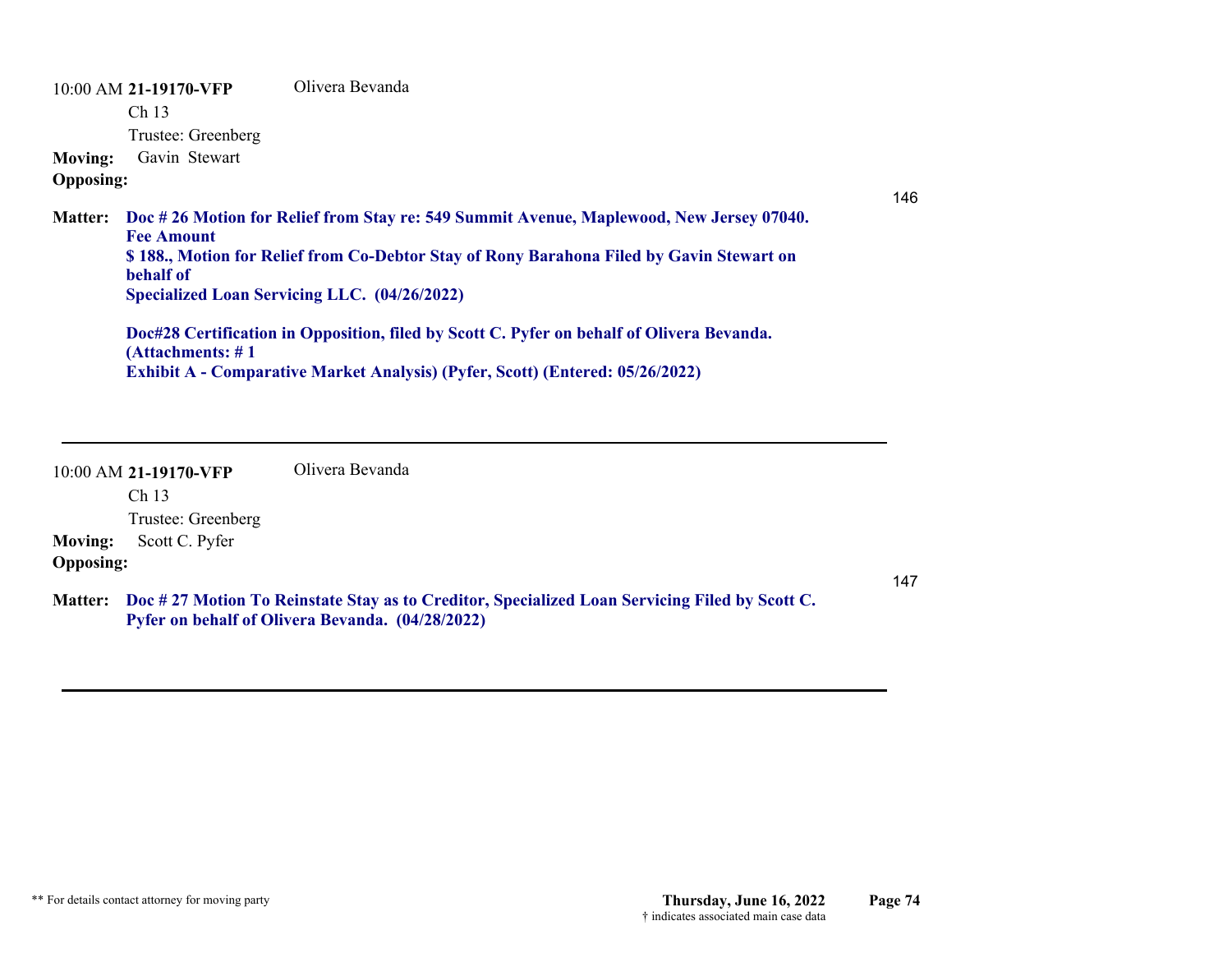10:00 AM **21-19692-VFP**  Ch 13 Trustee: Greenberg Agnes O Hill **Moving:** Denise E. Carlon **Opposing:**

148

**Doc # 17 Motion for Relief from Co-Debtor Stay of Camellia L. Hill and Odell A. Hill, in addition Matter: to Motion for Relief from Stay re: re: 1219 Roselle Street, Linden NJ 07036. Fee Amount \$ 188. Filed by Denise E. Carlon on behalf of MIDFIRST BANK. (05/24/2022)**

10:00 AM **22-10106-VFP**  Ch 13 Trustee: Greenberg Keith G. O'Connor**Moving:** Marie-Ann Greenberg **Opposing: Doc # 23 Trustee's Motion to Dismiss Case or Direct Employer Matter: to Pay Trustee or for Entry of an Order for Default Clause. Filed by Marie-Ann Greenberg on behalf of Marie-Ann Greenberg. (05/17/2022) Doc# 25 Certification in Opposition, filed by Nicholas Fitzgerald on behalf of Keith G. O'Connor. (Fitzgerald, Nicholas) (Entered: 05/18/2022)** 10:00 AM **22-10256-VFP**  Ch 13 Trustee: Greenberg Michael R. Green**Moving:** Russell L. Low **Opposing:** 150**Doc # 16 Motion for Approval to Participate in the Court's Loss Mitigation Program. Filed by Matter: Russell L. Low on behalf of Michael R. Green. (05/13/2022)** \*\* For details contact attorney for moving party **Thursday, June 16, 2022 Page 75**

149

† indicates associated main case data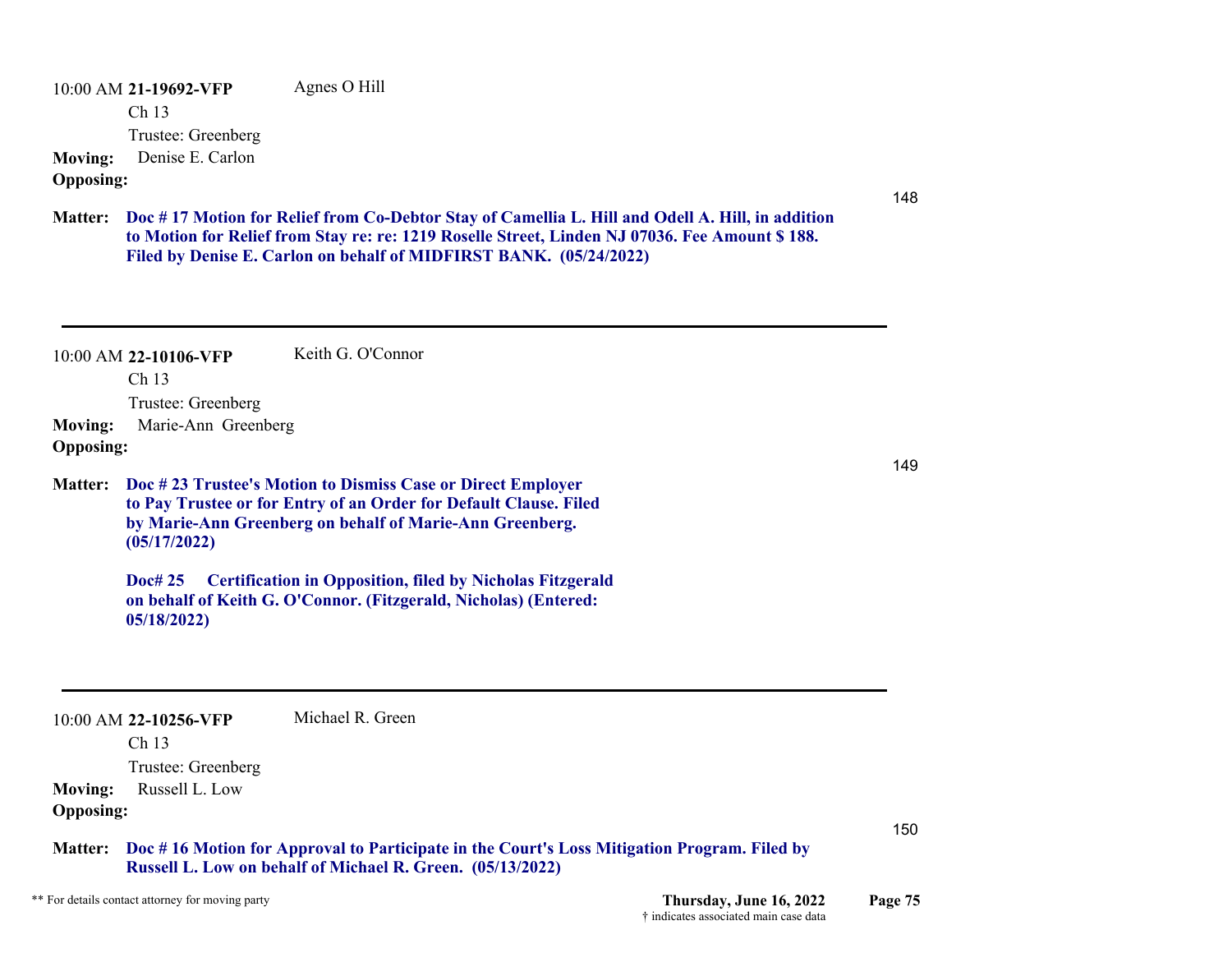| $10:00$ AM 22-12987-VFP | Julie Hope Pulvino |
|-------------------------|--------------------|
| Ch <sub>13</sub>        |                    |
| Trustee: Greenberg      |                    |
| <b>Moving:</b>          |                    |
| <b>Opposing:</b>        |                    |
|                         |                    |

**Doc # 5 Order to Show Cause Why Case Should Not be Dismissed for re: Failure to File Missing Matter: Documents. Missing Documents: Summary of Assets/Liabilities and Stat Info, Declaration About An Individuals Scheds, Statement of Financial Affairs For Individuals, Statement of Your Current Monthly Income & Calc of Commitment Period(122C-1), Calculation of Your Disposable Income (122C-2) - If Applicable, Ch. 13 Plan and Motions (LOCAL FORM), List of All Creditors, Schedules A/B,C,D,E/F,G,H,I,J, Service of notice of the entry of this order pursuant to Rule 9022 was made on the appropriate parties. See BNC Certificate of Notice. Signed on 4/12/2022. (04/12/2022) Comment Debtor contact # 201-394-1581**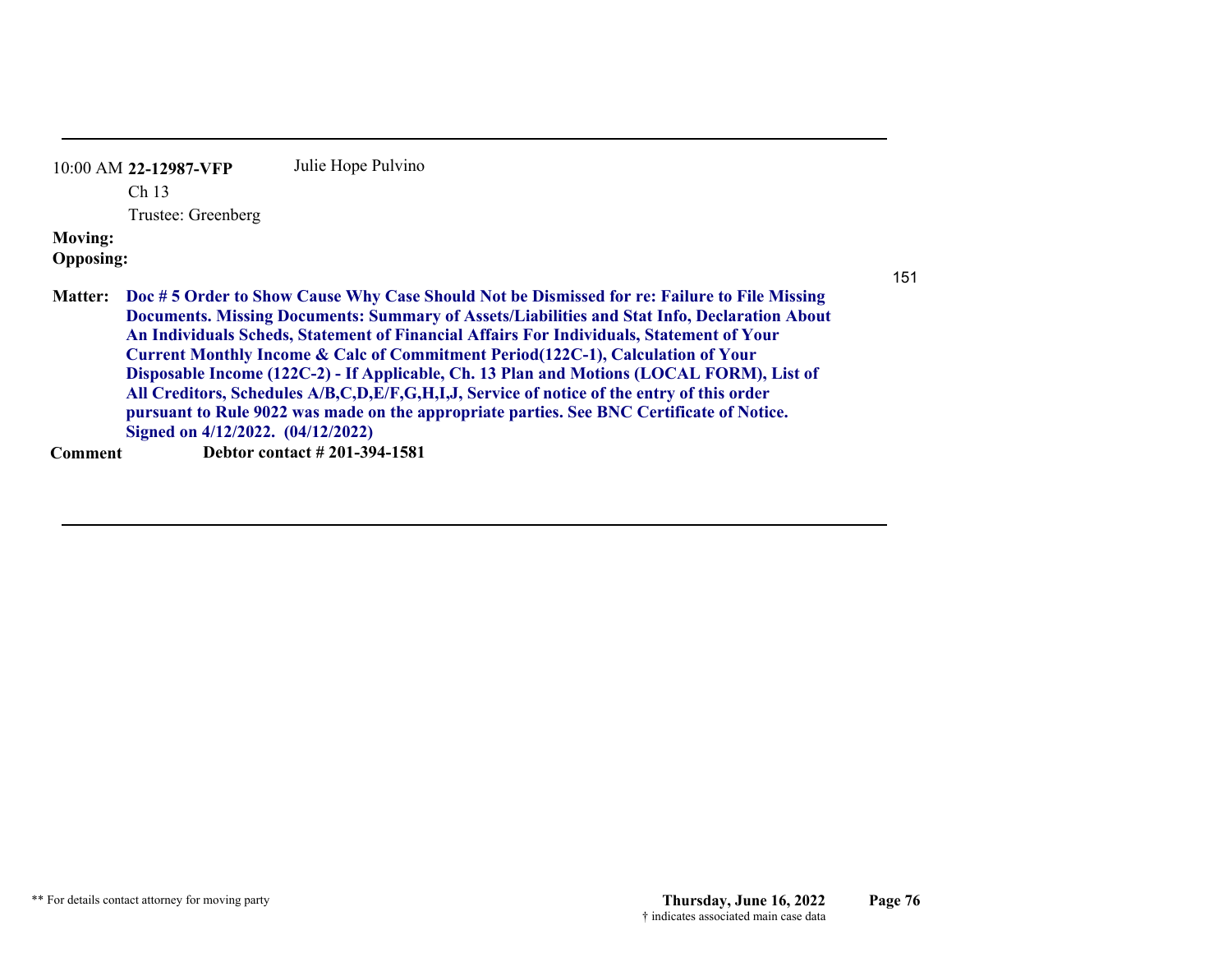10:00 AM **22-13108-VFP**  Ch 13 Trustee: Greenberg Eugene A. Doychak **Moving:** Ronald I. LeVine **Opposing:**

**Doc # 13 Notice of Request for Loss Mitigation re:Deutsche Matter: Bank, Tee for Long Beach Mtg Loan Trust 2006-2, filed by Ronald I. LeVine on behalf of Eugene A. Doychak. Objection deadline is 06/1/2022. (Attachments: # 1 Proposed Order # 2 Certificate of Service) (LeVine, Ronald) (05/18/2022)**

> **Doc#18 Objection, filed by Jill Manzo on behalf of Select Portfolio Servicing, Inc., as servicer for Deutsche Bank National Trust Company, as Trustee, in trust for registered Holders of Long Beach Mortgage Loan Trust 2006-2, Asset-Backed Certificates,. (Attachments: # 1 Certificate of Service) (Manzo, Jill)**

|                  | 10:00 AM 22-13346-VFP | Steven Altfield and                                                                                                                                            |
|------------------|-----------------------|----------------------------------------------------------------------------------------------------------------------------------------------------------------|
|                  | Ch <sub>13</sub>      | Jennifer Altfield                                                                                                                                              |
|                  | Trustee: Greenberg    |                                                                                                                                                                |
| <b>Moving:</b>   | Michelle Labayen      |                                                                                                                                                                |
| <b>Opposing:</b> |                       |                                                                                                                                                                |
|                  |                       | Matter: Doc #15 Motion to dismiss case for other reasons re: as to joint debtor only Filed by Michelle<br>Labayen on behalf of Jennifer Altfield. (05/23/2022) |

153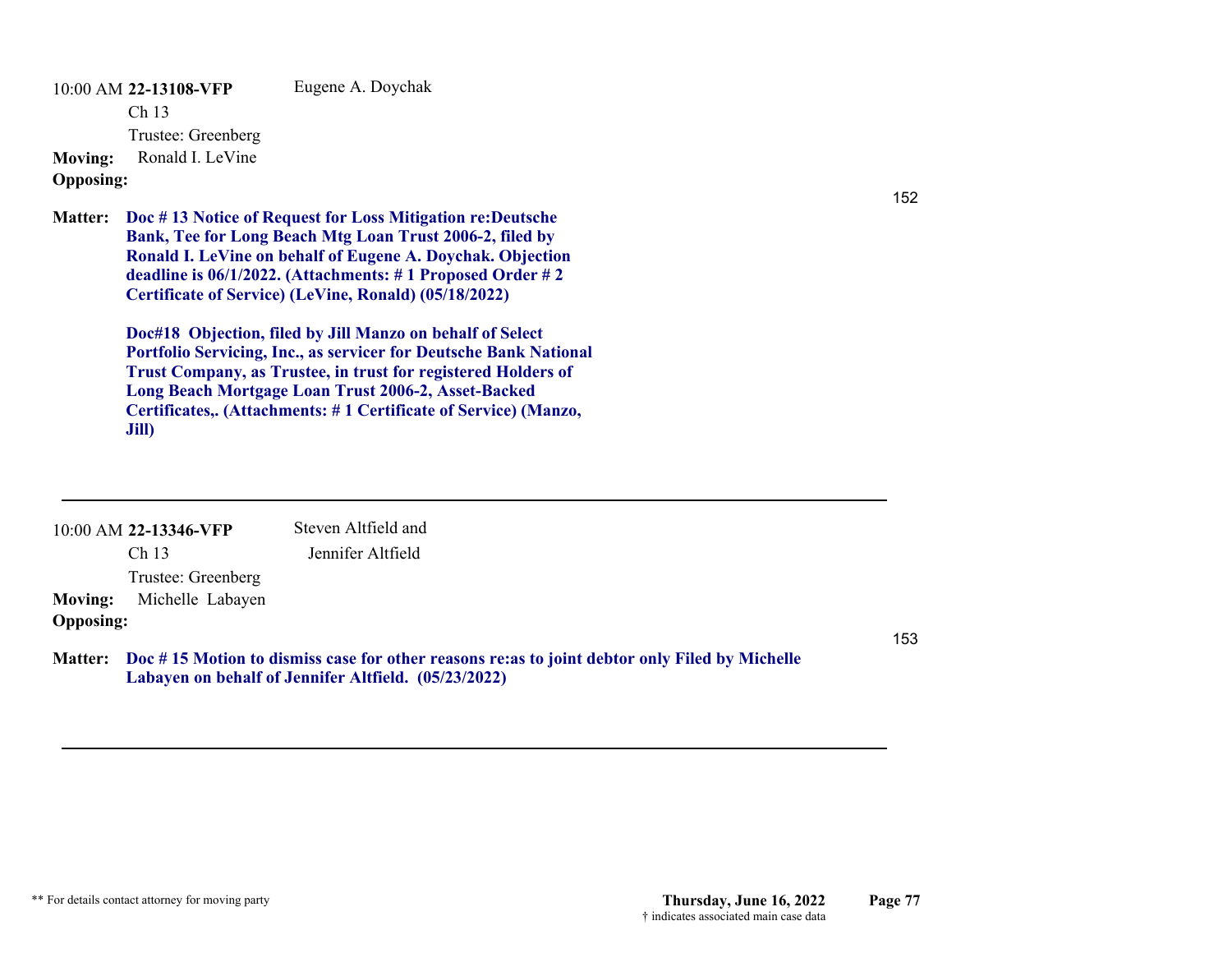10:00 AM **22-13346-VFP**  Ch 13 Trustee: Greenberg Steven Altfield and Jennifer Altfield **Moving:** Michelle Labayen **Opposing:**

**Doc # 18 Motion for Approval to Participate in the Court's Loss Mitigation Program. Filed by Matter: Michelle Labayen on behalf of Jennifer Altfield, Steven Altfield. (05/27/2022)**

10:00 AM **22-13396-VFP**  Ch 13 Trustee: Greenberg Surinder P Kaur**Moving:** Robert B Davis **Opposing:** 155**Doc # 13 Motion for Approval to Participate in the Court's Loss Mitigation Program. Filed by Matter: Robert B Davis on behalf of Surinder P Kaur. (Attachments: # 1 Proposed Order # 2 Certificate of Service) (05/09/2022) Doc# 15 - Objection to Notice of Request for Loss Mitigation (related document:13 Motion for Approval to Participate in the Court's Loss Mitigation Program. Filed by Robert B Davis on behalf of Surinder P Kaur. (Attachments: # 1 Proposed Order # 2 Certificate of Service) filed by Debtor Surinder P Kaur) filed by William M.E. Powers on behalf of HSBC Bank USA, National Association, as Trustee for Merrill Lynch Mortgage Investors Trust, Series 2006-AF2. (Attachments: # 1 Exhibit # 2 Exhibit # 3 Certificate of Service) (Powers, William)**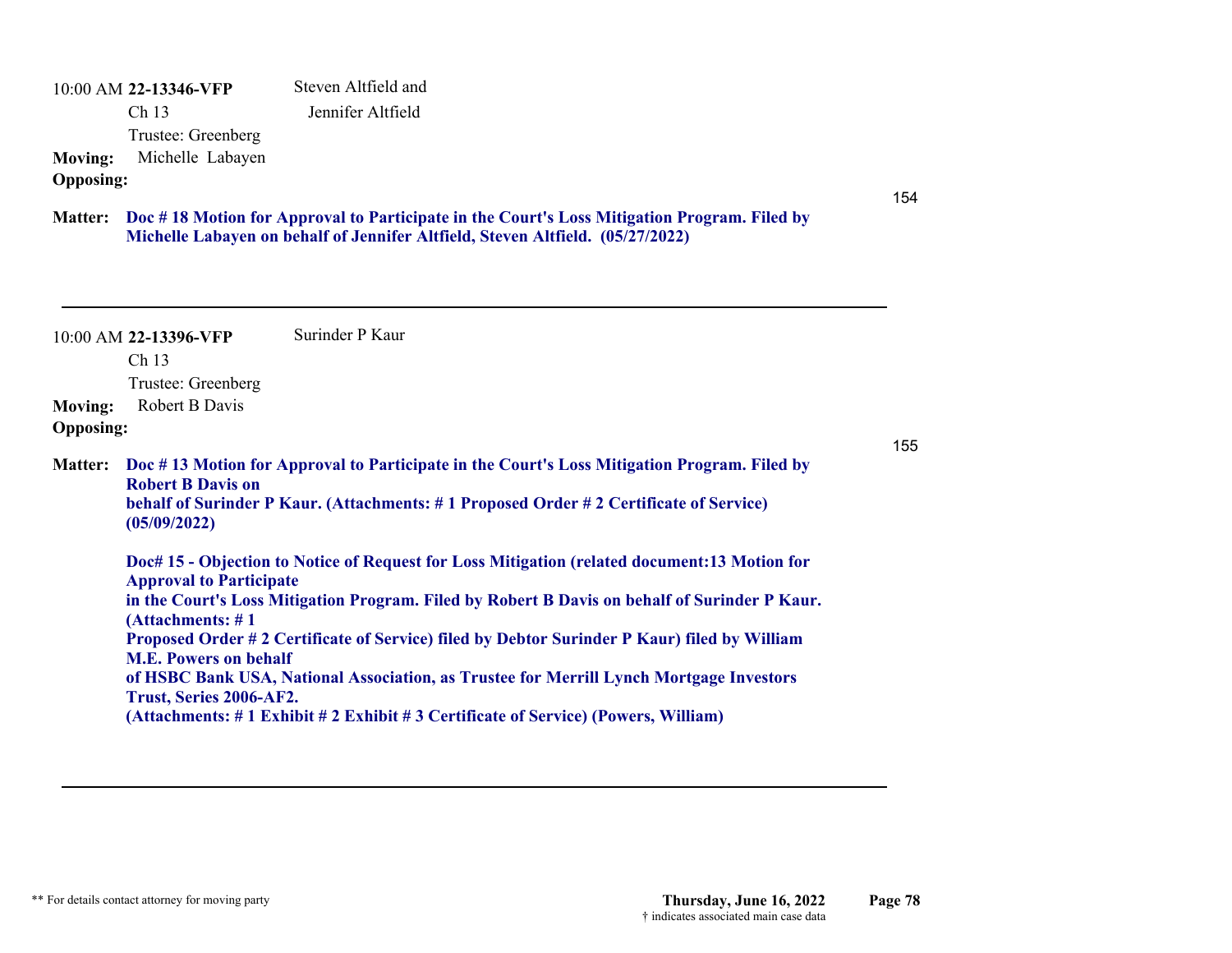10:00 AM **22-13818-VFP**  Ch 13 Trustee: Greenberg Benard B. Oenga **Moving:**

**Opposing:**

**Doc # 4 Order to Show Cause Why Case Should Not be Dismissed for re: Failure to File Missing Matter: Documents. Missing Documents: Summary of Assets/Liabilities and Stat Info, Declaration About An Individuals Scheds, Statement of Financial Affairs For Individuals, Chapter 13 Disclosure of Attorney Compensation (LOCAL FORM), Statement of Your Current Monthly Income & Calc of Commitment Period(122C-1), Calculation of Your Disposable Income (122C-2) - If Applicable, Ch. 13 Plan and Motions (LOCAL FORM), Schedules A/B,C,D,E/F,G,H,I,J, Service of notice of the entry of this order pursuant to Rule 9022 was made on the appropriate parties. See BNC Certificate of Notice. Signed on 5/11/2022. (05/11/2022)**

**Comment Disclosure of Compensation form requires debtor's signature (JF)**

10:00 AM **22-13893-VFP**  James A Brown and

Ch 13

Tammy T. Brown

Trustee: Greenberg

# **Moving:**

**Opposing:**

157

156

**Doc # 4 Order to Show Cause Why Case Should Not be Dismissed for re: Failure to File Missing Matter:Documents. Missing Documents: Summary of Assets/Liabilities and Stat Info, Statement of Financial Affairs For Individuals, Chapter 13 Disclosure of Attorney Compensation (LOCAL FORM), Statement of Your Current Monthly Income & Calc of Commitment Period(122C-1), Calculation of Your Disposable Income (122C-2) - If Applicable, Ch. 13 Plan and Motions (LOCAL FORM), Schedules A/B,C,G,H,I,J, Service of notice of the entry of this order pursuant to Rule 9022 was made on the appropriate parties. See BNC Certificate of Notice. Signed on 5/13/2022. (05/13/2022)**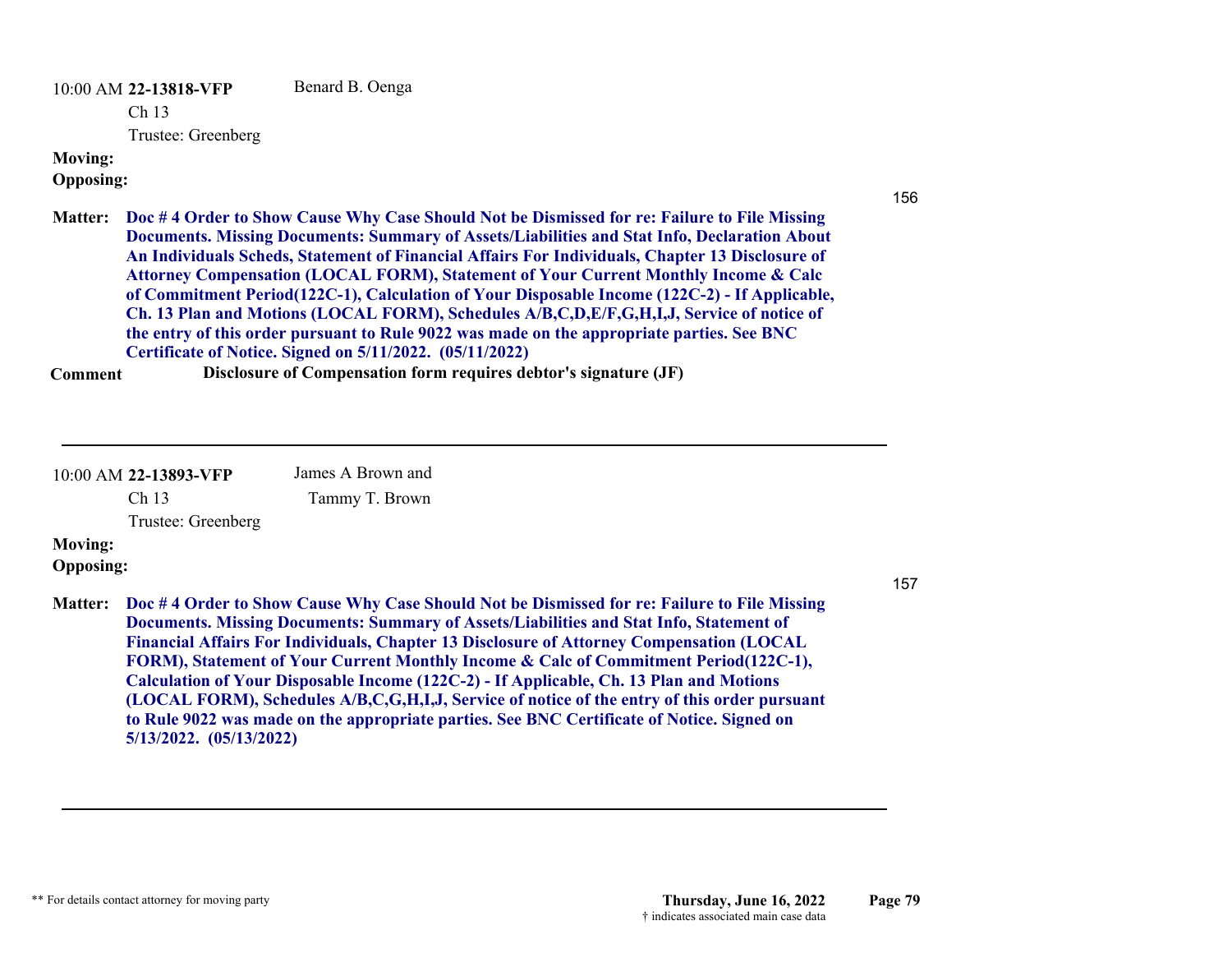10:00 AM **22-13954-VFP**  Ch 13 Trustee: Greenberg Kyra Walker **Moving:**

#### **Opposing:**

**Doc # 7 Order to Show Cause Why Case Should Not be Dismissed for re: Failure to Meet Credit Matter:Counseling Requirements,Failure to Comply with Local Rule 1006,Failure to File Missing Documents. Missing Documents: Debtors Signature missing on pages 6, 8 of Petition, Debtors Signature missing of Statement about your Social Security Number, Debtors Signature missing on Application for Individuals to Pay the Filing Fee in Installments, Summary of Assets/Liabilities and Stat Info, Declaration About An Individuals Schedules, Statement of Financial Affairs For Individuals, Statement of Your Current Monthly Income & Calculation of Commitment Period(122C-1), Calculation of Your Disposable Income (122C-2) - If Applicable, Ch. 13 Plan and Motions (LOCAL FORM), Schedules A/B,C,D,E/F,G,H,I,J, Service of notice of the entry of this order pursuant to Rule 9022 was made on the appropriate parties. See BNC Certificate of Notice. Signed on 5/13/2022. (05/13/2022)**

10:00 AM **22-13956-VFP**  Patrick J. Lewczak

Ch 13

Trustee: Greenberg

# **Moving:**

#### **Opposing:**

**Doc # 4 Order to Show Cause Why Case Should Not be Dismissed for re: Failure to File Missing Matter: Documents. Missing Documents: Summary of Assets/Liabilities and Stat Info, Declaration About An Individuals Scheds, Statement of Financial Affairs For Individuals, Chapter 13 Disclosure of Attorney Compensation (LOCAL FORM), Statement of Your Current Monthly Income & Calc of Commitment Period(122C-1), Calculation of Your Disposable Income (122C-2) - If Applicable, Ch. 13 Plan and Motions (LOCAL FORM), Schedules A/B,C,D,E/F,G,H,I,J, Service of notice of the entry of this order pursuant to Rule 9022 was made on the appropriate parties. See BNC Certificate of Notice. Signed on 5/16/2022. (05/16/2022)**

159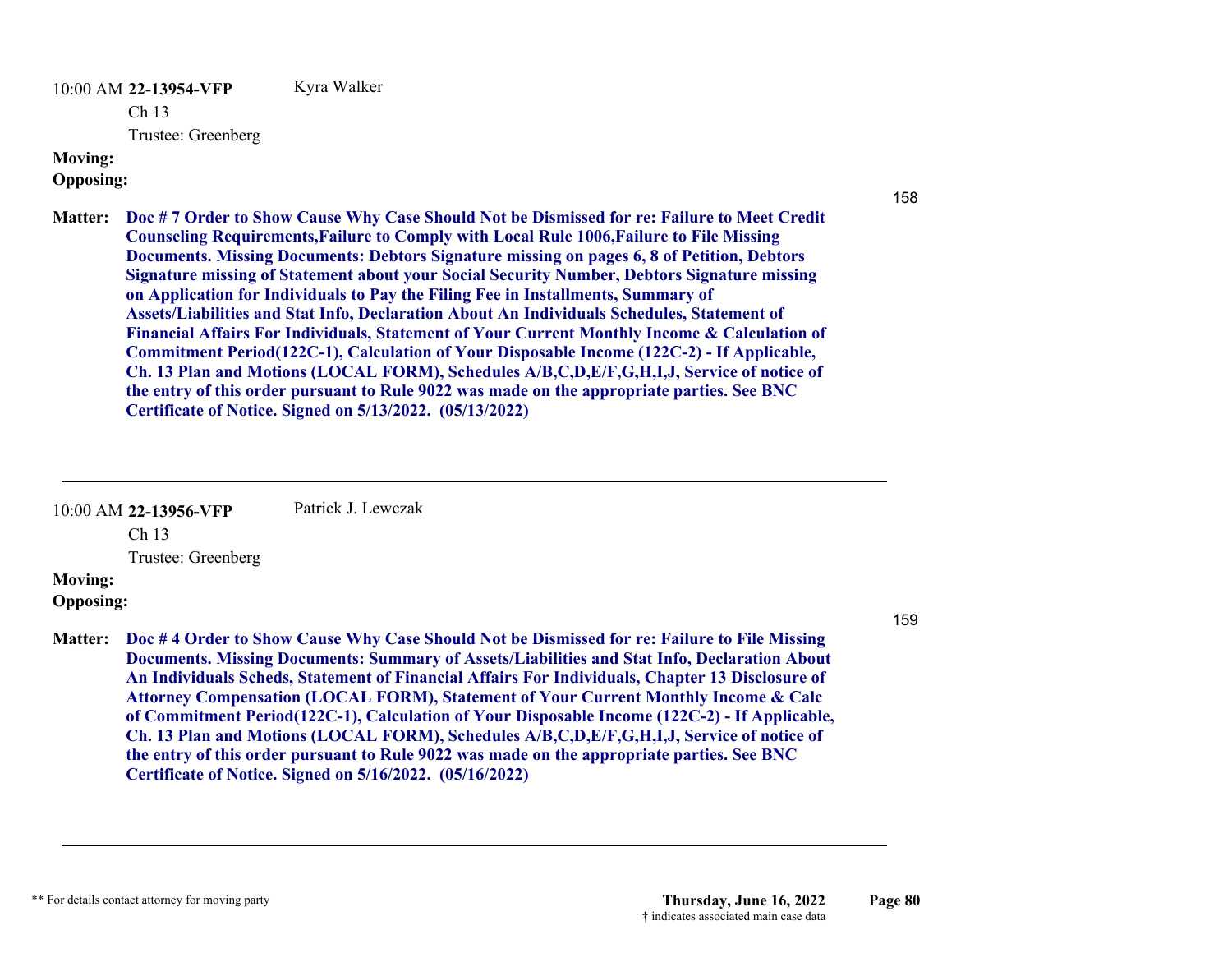10:00 AM **22-14064-VFP**  Nicole Romanik

Ch 13

Trustee: Greenberg

# **Moving:**

# **Opposing:**

160

161

**Doc # 4 Order to Show Cause Why Case Should Not be Dismissed for re: Failure to File Missing Matter: Documents. Missing Documents: Summary of Assets/Liabilities and Stat Info, Declaration About An Individuals Scheds, Statement of Financial Affairs For Individuals, Chapter 13 Disclosure of Attorney Compensation (LOCAL FORM), Statement of Your Current Monthly Income & Calc of Commitment Period(122C-1), Calculation of Your Disposable Income (122C-2) - If Applicable, Ch. 13 Plan and Motions (LOCAL FORM), Schedules A/B,C,D,E/F,G,H,I,J, Service of notice of the entry of this order pursuant to Rule 9022 was made on the appropriate parties. See BNC Certificate of Notice. Signed on 5/20/2022. (05/20/2022)**

|                  | 10:00 AM 22-14114-VFP | Sandro Jonathan Rodriguez                                                                                                                                                                                                                                                                                                                                                                                                                                                                                                                                                                                                                                                         |
|------------------|-----------------------|-----------------------------------------------------------------------------------------------------------------------------------------------------------------------------------------------------------------------------------------------------------------------------------------------------------------------------------------------------------------------------------------------------------------------------------------------------------------------------------------------------------------------------------------------------------------------------------------------------------------------------------------------------------------------------------|
|                  | Ch <sub>13</sub>      |                                                                                                                                                                                                                                                                                                                                                                                                                                                                                                                                                                                                                                                                                   |
|                  | Trustee: Greenberg    |                                                                                                                                                                                                                                                                                                                                                                                                                                                                                                                                                                                                                                                                                   |
| <b>Moving:</b>   |                       |                                                                                                                                                                                                                                                                                                                                                                                                                                                                                                                                                                                                                                                                                   |
| <b>Opposing:</b> |                       |                                                                                                                                                                                                                                                                                                                                                                                                                                                                                                                                                                                                                                                                                   |
| <b>Matter:</b>   |                       | Doc #4 Order to Show Cause Why Case Should Not be Dismissed for re: Failure to File Missing<br>Documents. Missing Documents: Summary of Assets/Liabilities and Stat Info, Declaration About<br>An Individuals Scheds, Statement of Financial Affairs For Individuals, Chapter 13 Disclosure of<br>Attorney Compensation (LOCAL FORM), Statement of Your Current Monthly Income & Calc<br>of Commitment Period(122C-1), Calculation of Your Disposable Income (122C-2) - If Applicable,<br>Ch. 13 Plan and Motions (LOCAL FORM), Schedules A/B,C,D,E/F,G,H,I,J, Service of notice of<br>the entry of this order pursuant to Rule 9022 was made on the appropriate parties. See BNC |

**Certificate of Notice. Signed on 5/24/2022. (05/24/2022)**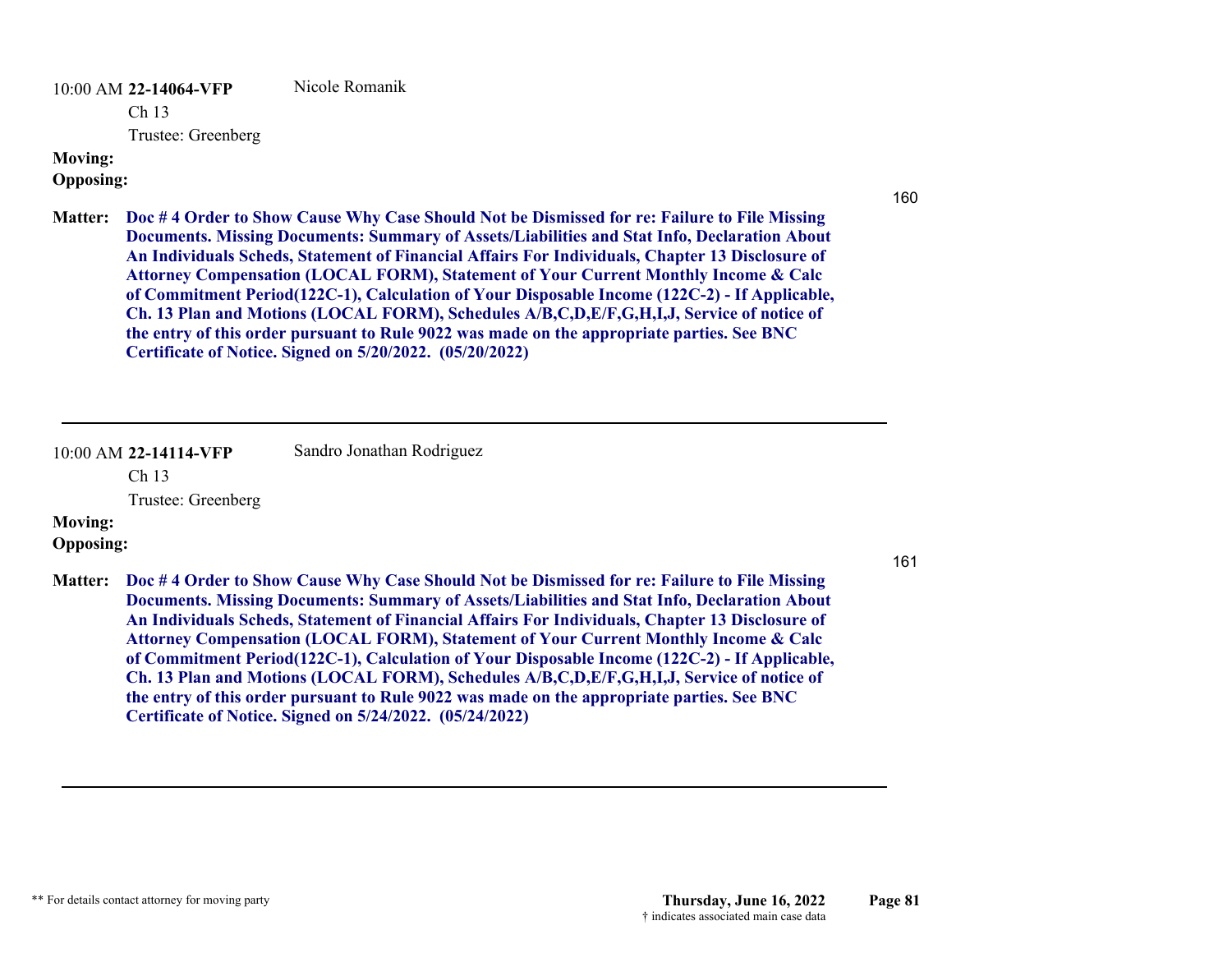10:00 AM **22-14224-VFP**  Ethel Juanita Folkes

Ch 13

Trustee: Greenberg

# **Moving:**

**Opposing:**

- 162
- **Doc # 4 Order to Show Cause Why Case Should Not be Dismissed for re: Failure to File Missing Matter: Documents. Missing Documents: Summary of Assets/Liabilities and Stat Info, Declaration About An Individuals Scheds, Statement of Financial Affairs For Individuals, Chapter 13 Disclosure of Attorney Compensation (LOCAL FORM), Statement of Your Current Monthly Income & Calc of Commitment Period(122C-1), Calculation of Your Disposable Income (122C-2) - If Applicable, Ch. 13 Plan and Motions (LOCAL FORM), PDF of List of Creditors, Schedules A/B,C,D,E/F,G,H,I,J, Service of notice of the entry of this order pursuant to Rule 9022 was made on the appropriate parties. See BNC Certificate of Notice. Signed on 5/25/2022. (05/25/2022)**

10:00 AM **22-14275-VFP**  Ch 13 Trustee: Greenberg John DaSilva and Jessica Lynn DaSilva **Moving:**

**Opposing:**

- 163
- **Doc # 14 Order to Shorten Time (related document:7 Motion to Extend Automatic Stay filed by Matter: Debtor John DaSilva, Joint Debtor Jessica Lynn DaSilva) Service of notice of the entry of this order pursuant to Rule 9022 was made on the appropriate parties. See BNC Certificate of Notice. Signed on 5/31/2022. (05/31/2022)**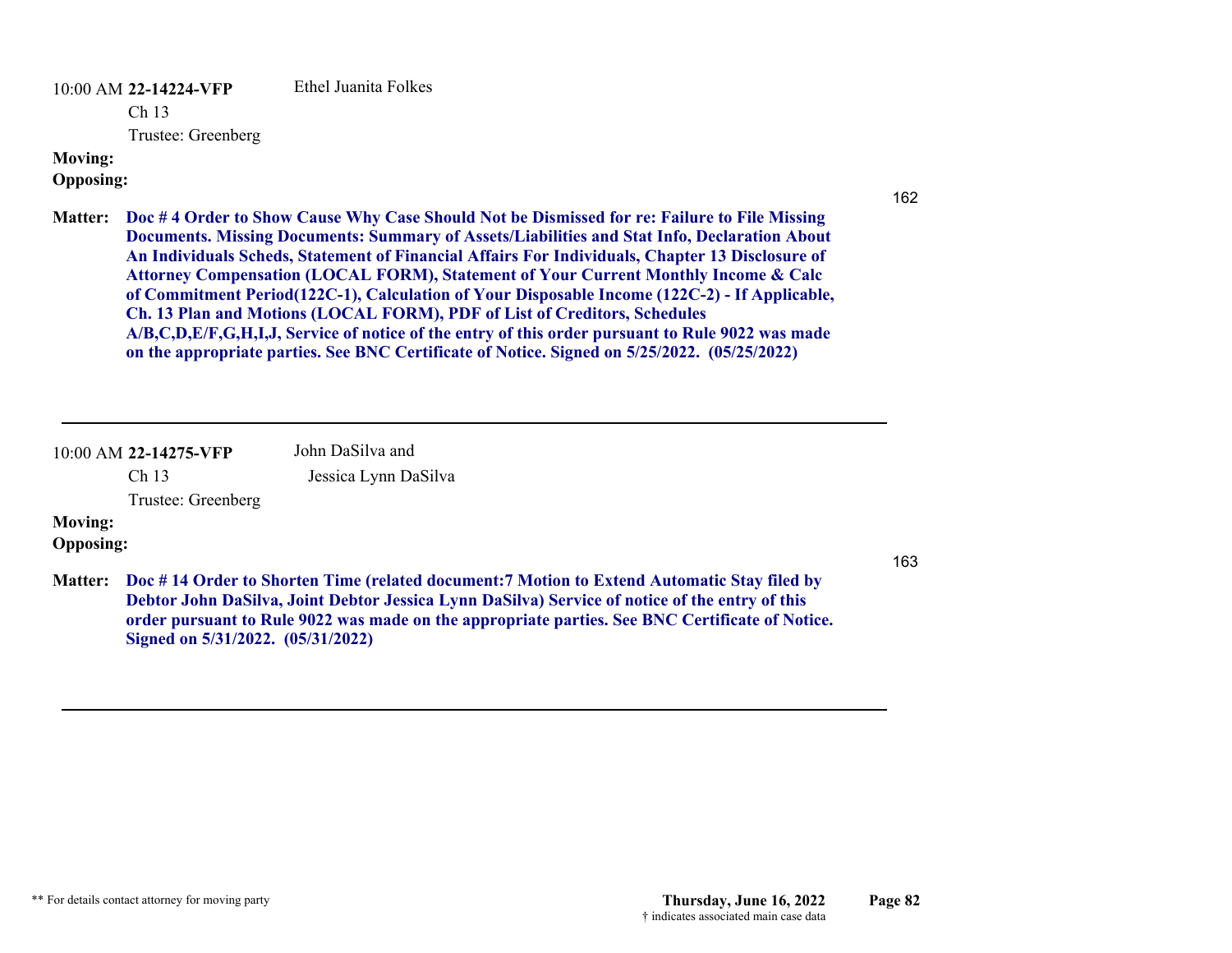2:00 PM **17-25081-VFP**  Ch 13 Trustee: Greenberg Carmelo Scalia and Stella Ann Scalia **Moving:** Ronald I. LeVine **Opposing:**

## **Doc # 68 Application for Compensation for Ronald I. LeVine, Debtor's Attorney, period: 8/7/2020 Matter: to 5/19/2022, fee: \$1822.50, expenses: \$55.00. Filed by Ronald I. LeVine. (05/23/2022)**

|                  | 2:00 PM 18-29291-VFP | Joann Fytros |
|------------------|----------------------|--------------|
|                  | Ch <sub>13</sub>     |              |
|                  | Trustee: Greenberg   |              |
| <b>Moving:</b>   | Ronald I. LeVine     |              |
| <b>Opposing:</b> |                      |              |

## **Doc # 132 Application for Compensation for Ronald I. LeVine, Debtor's Attorney, period: Matter: 10/23/2019 to 4/14/2022, fee: \$10547.50, expenses: \$0. Filed by Ronald I. LeVine. (05/17/2022)**

| $2:00 \text{ PM}$ | 19-21064-VFP       | George K Crutcher                                                                                                                                                                          |
|-------------------|--------------------|--------------------------------------------------------------------------------------------------------------------------------------------------------------------------------------------|
|                   | Ch <sub>13</sub>   |                                                                                                                                                                                            |
|                   | Trustee: Greenberg |                                                                                                                                                                                            |
| <b>Moving:</b>    | Herbert B. Raymond |                                                                                                                                                                                            |
| <b>Opposing:</b>  |                    |                                                                                                                                                                                            |
|                   |                    | Matter: Doc #80 Supplemental Application for Compensation for Herbert B. Raymond, Debtor's<br>Attorney, period: 5/1/2022 to 5/20/2022, fee: \$2,360.00, expenses: \$0. Filed by Herbert B. |

166

164

165

**Raymond. (05/20/2022)**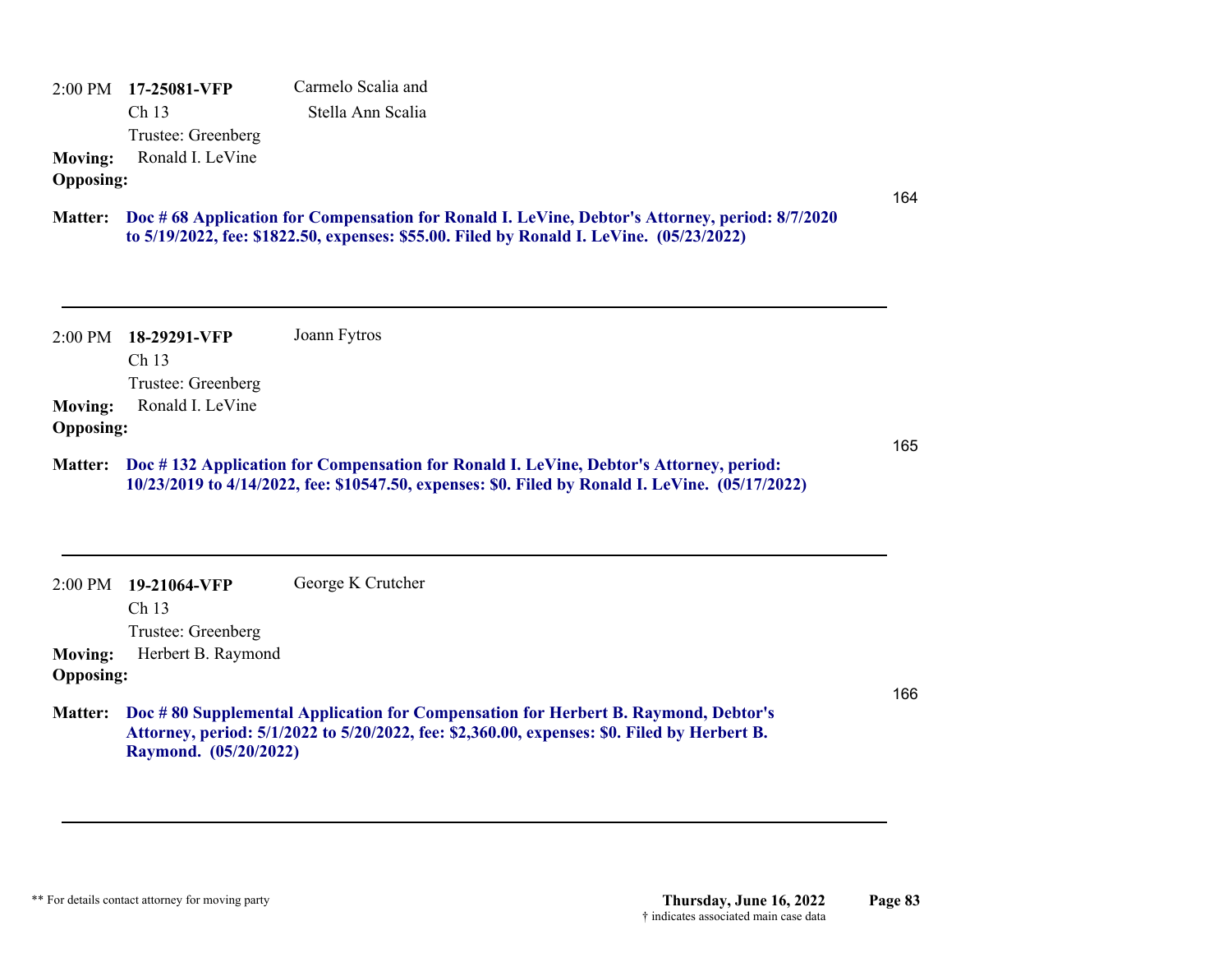2:00 PM **19-26036-VFP**  Ch 13 Trustee: Greenberg Christopher J. Tinio and Wendy A. Tinio **Moving:** Ralph A Ferro Jr **Opposing:**

## **Doc # 104 Application for Compensation for Ralph A Ferro Jr, Debtor's Attorney, period: Matter: 2/6/2022 to 5/18/2022, fee: \$5625.00, expenses: \$124.03. Filed by Ralph A Ferro Jr. (05/18/2022)**

|                  |                        | Lourde Moncion-Anorve |     |
|------------------|------------------------|-----------------------|-----|
|                  | 2:00 PM 20-21757-VFP   |                       |     |
|                  | Ch <sub>13</sub>       |                       |     |
|                  | Trustee: Greenberg     |                       |     |
| <b>Moving:</b>   | <b>Edward Hanratty</b> |                       |     |
| <b>Opposing:</b> |                        |                       |     |
|                  |                        |                       | 168 |

### **Doc # 136 Application for Compensation for Edward Hanratty, Debtor's Attorney, period: to, Matter: fee: \$3473.33, expenses: \$64.22. Filed by Edward Hanratty. (05/04/2022)**

2:00 PM **21-11767-VFP**  Ch 13 Trustee: Greenberg Marilyn S. Moore **Moving:** Scott E. Tanne **Opposing:**

# **Doc # 31 Application for Compensation for Scott E. Tanne, Debtor's Attorney, period: to, fee: Matter: \$6,666.00, expenses: \$573.66. Filed by Scott E. Tanne, Marilyn S. Moore. (05/16/2022)**

169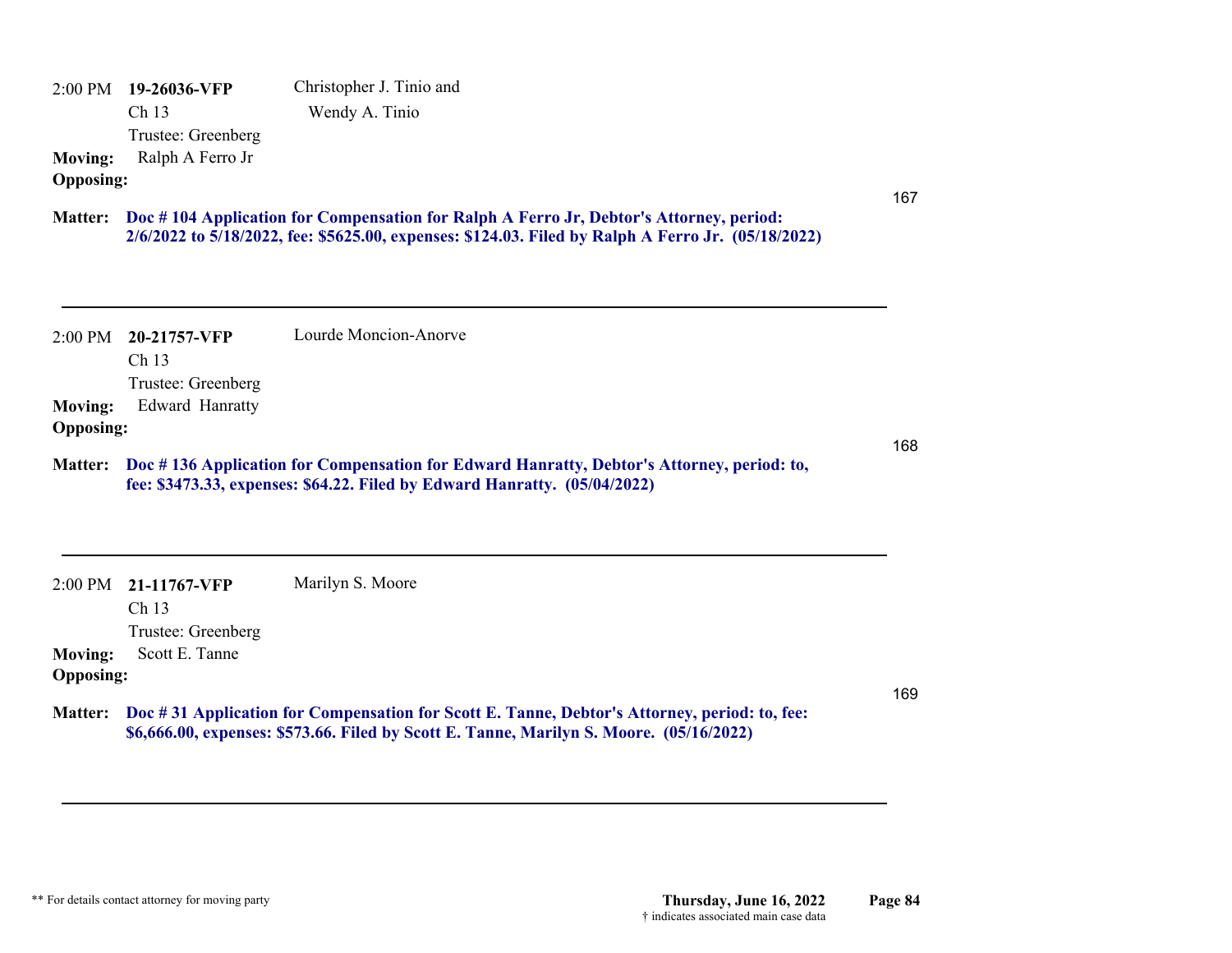2:00 PM **21-12010-VFP**  Ch 13 Trustee: Greenberg Janet T. Pena **Moving:** Ralph A Ferro Jr **Opposing:**

**Doc # 64 Final Application for Compensation for Ralph A Ferro Jr, Debtor's Attorney, period: Matter: 4/28/2022 to 5/12/2022, fee: \$1445.00, expenses: \$62.61. Filed by Ralph A Ferro Jr. (05/12/2022)**

|                  | $2:00 \text{ PM}$ 21-14341-VFP                                                                                                                                                                        | Joanne Wilson                                                                                                              |  |
|------------------|-------------------------------------------------------------------------------------------------------------------------------------------------------------------------------------------------------|----------------------------------------------------------------------------------------------------------------------------|--|
|                  | Ch <sub>13</sub>                                                                                                                                                                                      |                                                                                                                            |  |
|                  | Trustee: Greenberg                                                                                                                                                                                    |                                                                                                                            |  |
| <b>Moving:</b>   | David L. Stevens                                                                                                                                                                                      |                                                                                                                            |  |
| <b>Opposing:</b> |                                                                                                                                                                                                       |                                                                                                                            |  |
| <b>Matter:</b>   | Doc #65 Second Application for Compensation for David L.<br>Stevens, Debtor's Attorney, period: 10/27/2021 to 5/25/2022,<br>fee: \$3751.95, expenses: \$0. Filed by David L. Stevens.<br>(05/25/2022) |                                                                                                                            |  |
|                  | <b>Doc#66</b>                                                                                                                                                                                         | <b>Objection to Debtor(s) Attorney's Application for</b><br><b>Compensation, filed by Marie-Ann Greenberg on behalf of</b> |  |
|                  |                                                                                                                                                                                                       | Marie-Ann Greenberg. (Attachments: #1 Certificate of Service                                                               |  |
|                  |                                                                                                                                                                                                       | Attached) (Greenberg, Marie-Ann) (Entered: 05/26/2022)                                                                     |  |
| Comment          |                                                                                                                                                                                                       | <b>Revised Order subimitted (JF 5/28)</b>                                                                                  |  |

170